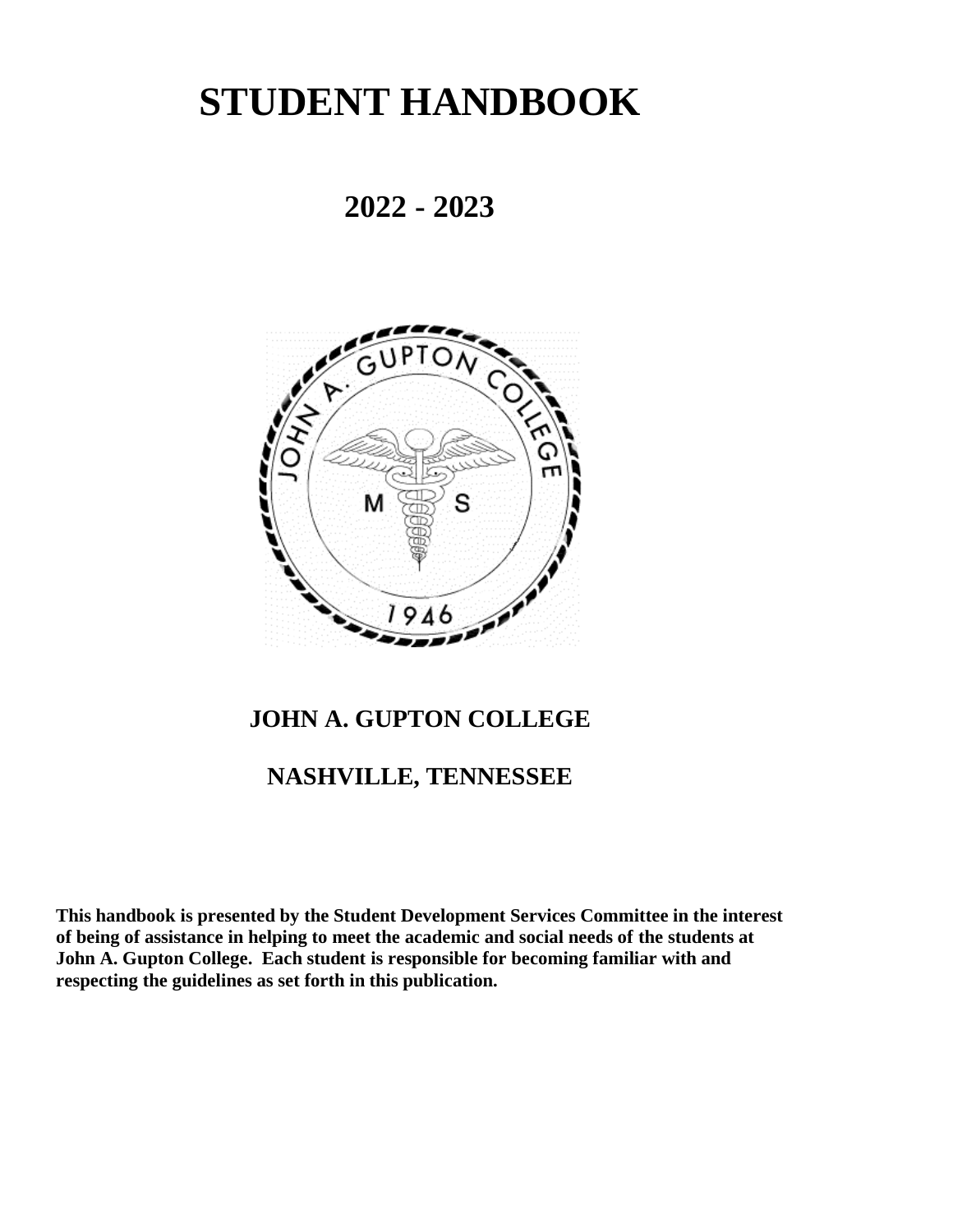# WELCOME



Welcome to John A. Gupton College. It is our purpose to assist you in accomplishing your career goals. I look forward to working with you as together we strive toward excellence.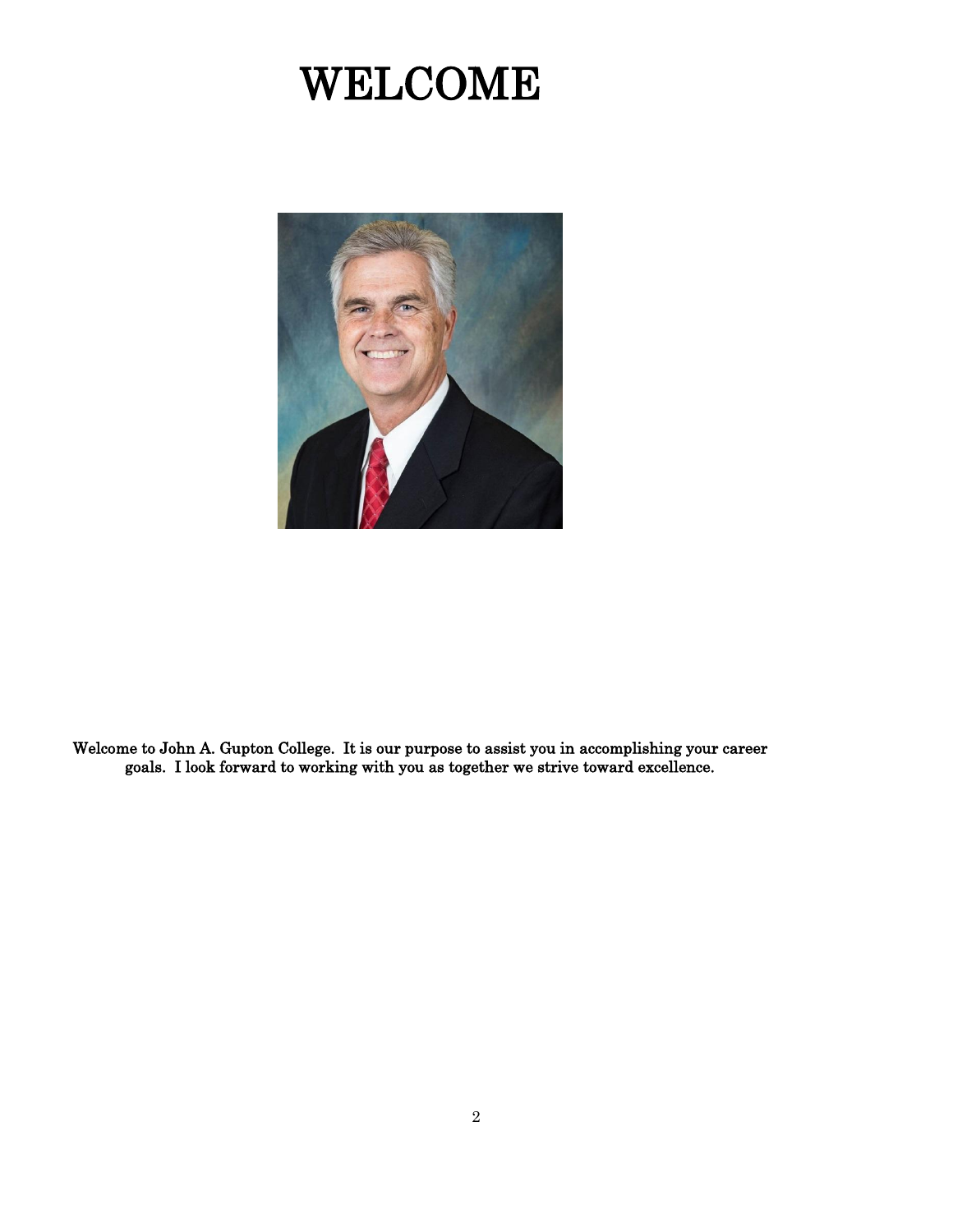### **TABLE OF CONTENTS**

| <b>Welcome By President</b>                                   | $\overline{2}$ |
|---------------------------------------------------------------|----------------|
| General Information                                           | 4              |
| <b>Accreditation and Memberships</b>                          | 5              |
| <b>Organizational Structure</b>                               | 6              |
| <b>Statement of Purpose and Objectives</b>                    | $7 - 8$        |
| Administration                                                | 9              |
| <b>Student Development Services</b>                           | $10-13$        |
| <b>Apartment Regulations</b>                                  | $11 - 12$      |
| <b>Institutional Guidelines and Standards</b>                 | $14 - 15$      |
| <b>Student Government</b>                                     | 16             |
| <b>Graduation Requirements</b>                                | 16             |
| <b>Academic Guidelines</b>                                    | $17 - 21$      |
| <b>Library and Educational Support Services</b>               | $22 - 24$      |
| <b>Dress Code</b>                                             | $25 - 26$      |
| Legal, Moral and Ethical Standards                            | $27 - 31$      |
| <b>Drug-Free Communities Statement</b>                        | 32-33          |
| <b>Student Complaint and Grievances</b>                       | 34-35          |
| Anti-Discrimination Policy/Procedure for Resolving Complaints | 36             |
| <b>Disability Services</b>                                    | 37-41          |
| The Student Government Association                            | 42             |
| <b>Standing Committees</b>                                    | 43             |
| Index                                                         | 44             |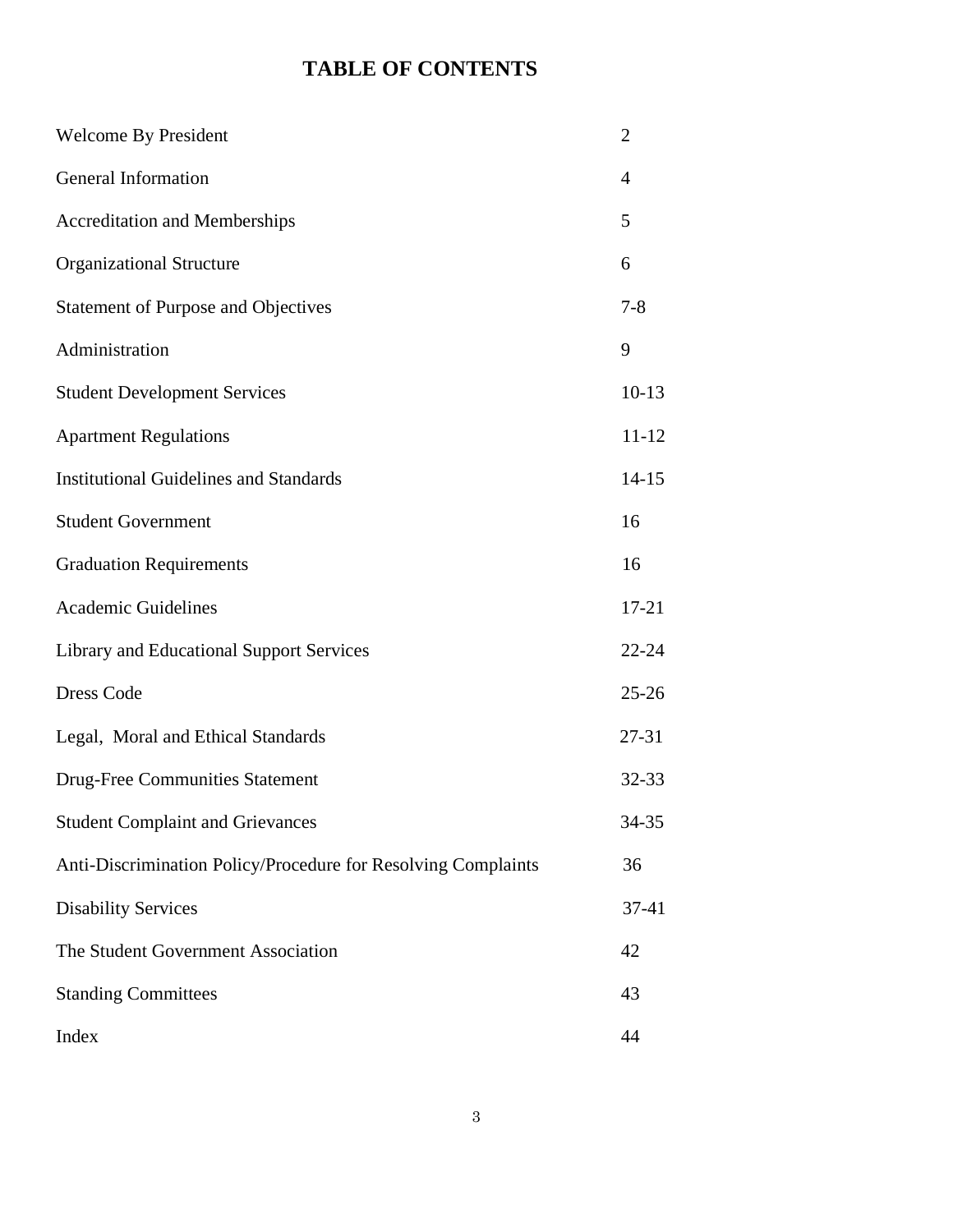### **GENERAL INFORMATION**

John A. Gupton College has a distinguished history. Founded in 1946 by John A. Gupton and Bernadean Gupton, the co-educational, non-segregated proprietary school in Nashville, Tennessee began offering a program of study leading to a diploma in the field of Mortuary Science. John A. Gupton College was incorporated as a non-profit organization in 1965. Originally located at 2507 West End Avenue, the College is now housed in a new, modern facility located at 1616 Church Street.

In keeping with the philosophy of educating the total person, John A. Gupton College has been accredited by both the Southern Association of Colleges and Schools Commission on Colleges\* since 1971 and the American Board of Funeral Service Education\* since 1946. The College offers an accredited Associate of Arts Degree in Funeral Service, an Associate of Applied Science Degree in Funeral Service, and a non-accredited Funeral Director Certificate program. The Certificate program meets the State of Tennessee educational requirements for a funeral director.

Gupton College was the first independent institution of funeral service education to earn regional accreditation and thus to be able to offer a course of study leading to the Associate of Arts Degree. The College's pursuit of regional accreditation indicates its role as a pioneer in the educational community which it serves.

The curriculum is designed on the collegiate level, with the dual purpose of fulfilling the needs of both the students who wish to eventually pursue other degrees and of those going directly into Funeral Service. Since 1968, Gupton graduates have been transferring to senior colleges and pursuing advanced degrees. To both groups, Gupton offers the opportunity for a liberal arts education, and the continuing commitment toward educating professionals who are capable of the change inherent in growth.

Located in the heart of Nashville's academic community, John A. Gupton College reflects a rich heritage of academic excellence and provides a facility that is comfortably conducive to effective learning. The new facility houses Administrative offices, library, classrooms, science laboratory, marketing center, restorative art laboratory, preparation area, and a student lounge.

*<sup>\*</sup> See page 5 for Accreditation Statement*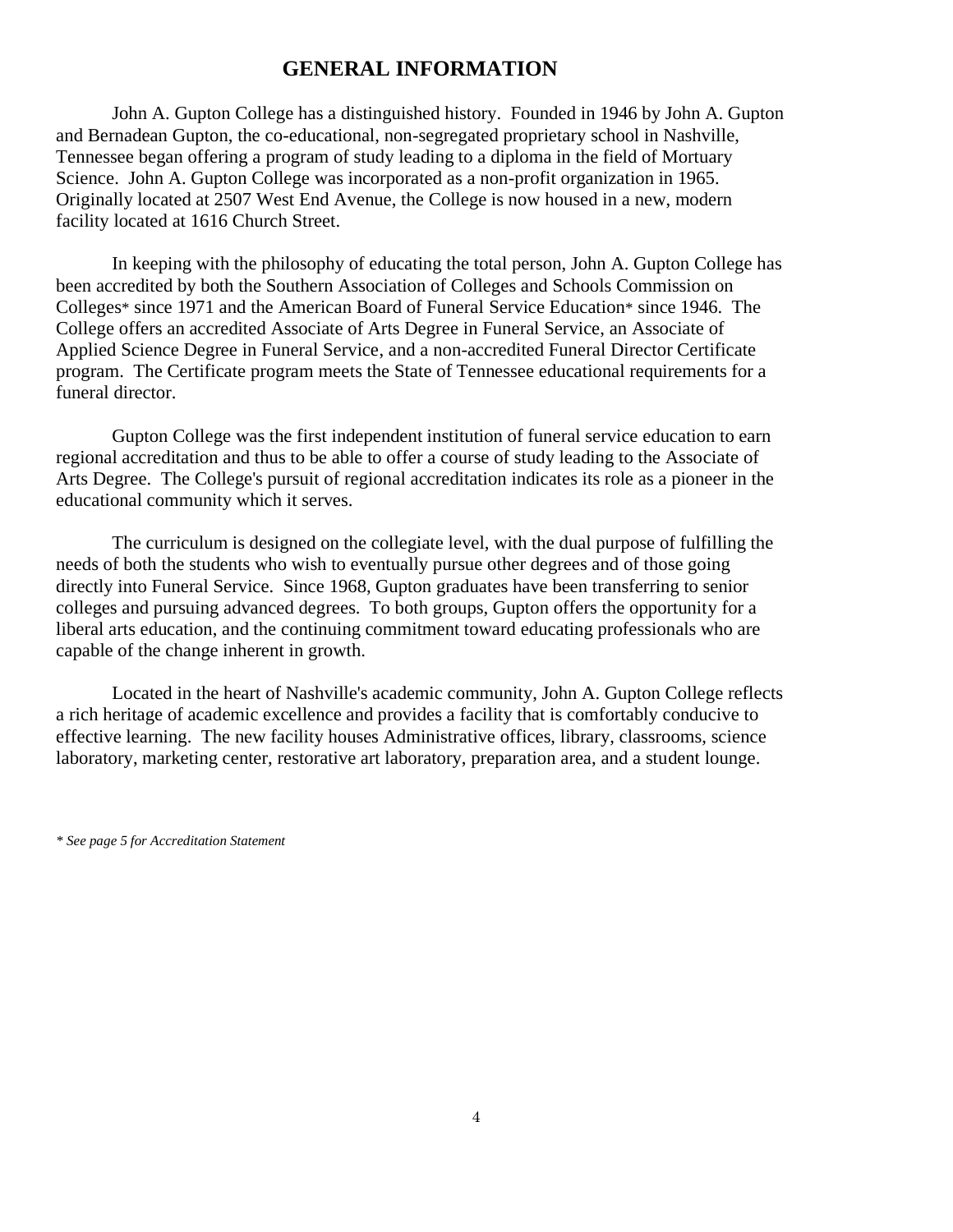### **ACCREDITATION**

John A. Gupton College is accredited by the Southern Association of Colleges and Schools Commission on Colleges to award the Associate of Arts Degrees. Questions about the accreditation of John A. Gupton College may be directed in writing to the Southern Association of Colleges and Schools Commission on Colleges at 1866 Southern Lane, Decatur, Georgia 30033-4097, by calling (404) 679-4500, or by using information available on the SACSCOC's website [\(www.sacscoc.org\)](http://www.sacscoc.org/).

John A. Gupton College and the Funeral Service Degree programs are accredited by the American Board of Funeral Service Education (ABFSE) 992 Mantua Pike, Suite 108 Woodbury Heights, New Jersey 08097 or call (816) 233-3747, Web: [www.abfse.org](http://www.abfse.org/)

### **MEMBERSHIPS**

University Mortuary Science Education Association

National Funeral Directors Association

Tennessee College Association

Tennessee Funeral Directors Association

Upper Cumberland Funeral Directors Association

Tennessee Funeral Supply and Sales Club

Tennessee Association of Student Financial Aid Administrators

Southern Association of Student Financial Aid Administrators

### **JOHN A. GUPTON COLLEGE IS APPROVED BY THE TENNESSEE HIGHER EDUCATION COMMISSION FOR VETERANS TRAINING**

John A. Gupton College does not discriminate on the basis of race, color, national origin, religion, age, disability, sex, sexual orientation, gender identity, marital status, or military service in the administration of educational or admissions policies or employment.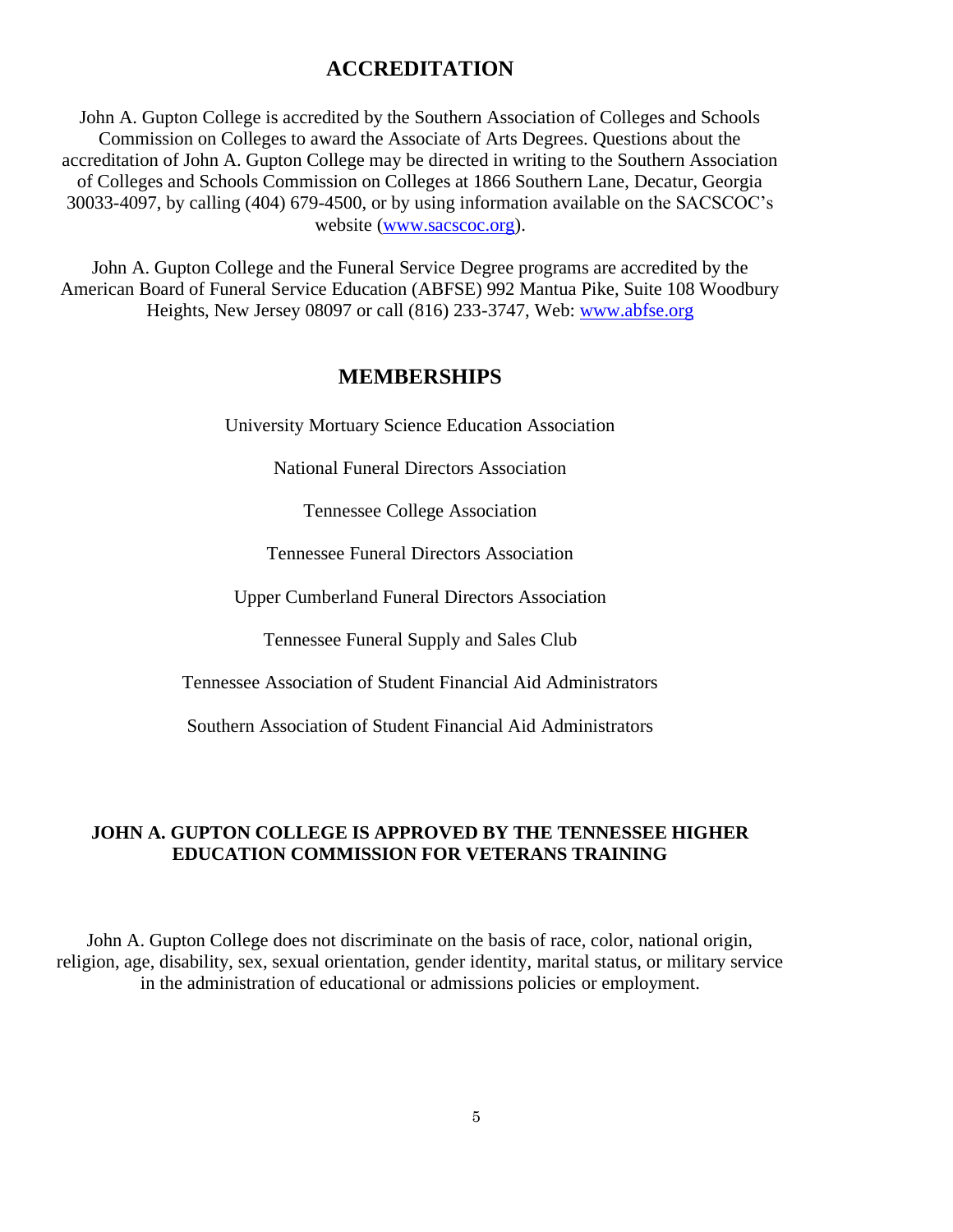# ORGANIZATIONAL STRUCTURE OF JOHN A. GUPTON COLLEGE

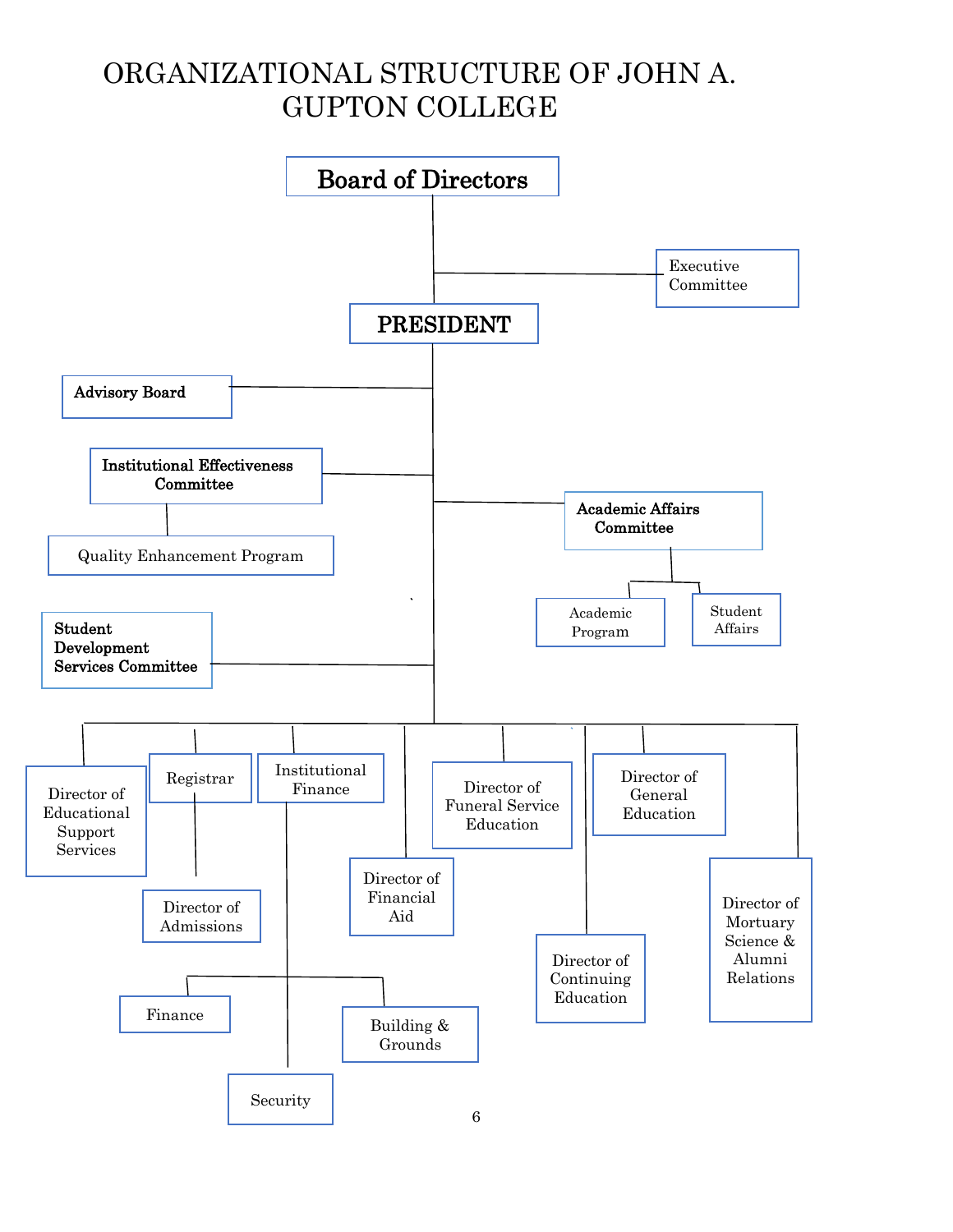### **STATEMENT OF PURPOSE**

The purpose of John A. Gupton College is to provide a basic liberal arts education as well as a professional curriculum in funeral arts and sciences. The course of study leads to the Associate of Arts Degree, the Associate of Applied Science, or a Certificate in Funeral Service. The liberal arts component is equally designed to serve as the foundation for the pursuit of other degrees.

### **STATEMENT OF OBJECTIVES**

John A. Gupton College has adopted two (2) primary objectives in order to achieve the purpose of the institution. These objectives are:

- 1. John A. Gupton College is committed to providing basic liberal arts educational opportunities:
	- by providing a curriculum consisting of general educational components
	- by providing opportunities for students to strengthen their skills in

communication, both in writing and speaking

- by familiarizing the student with significant accomplishments in the arts and sciences
- by providing an environment of cultural and social diversity
- by emphasizing the need for lifetime psychological well-being
- by emphasizing logical thinking and fiscal responsibility.
- 2. John A. Gupton College is committed to the development of funeral service professionals:
	- by providing a curriculum in funeral service arts and sciences
	- by providing first-hand clinical experiences in embalming, restorative art, and cremation
	- by placing the student in an off-campus practicum under the supervision of a preceptor
	- by graduating students who are marketable in the funeral profession
	- by preparing students to be able to perform satisfactorily on exams for professional licensure.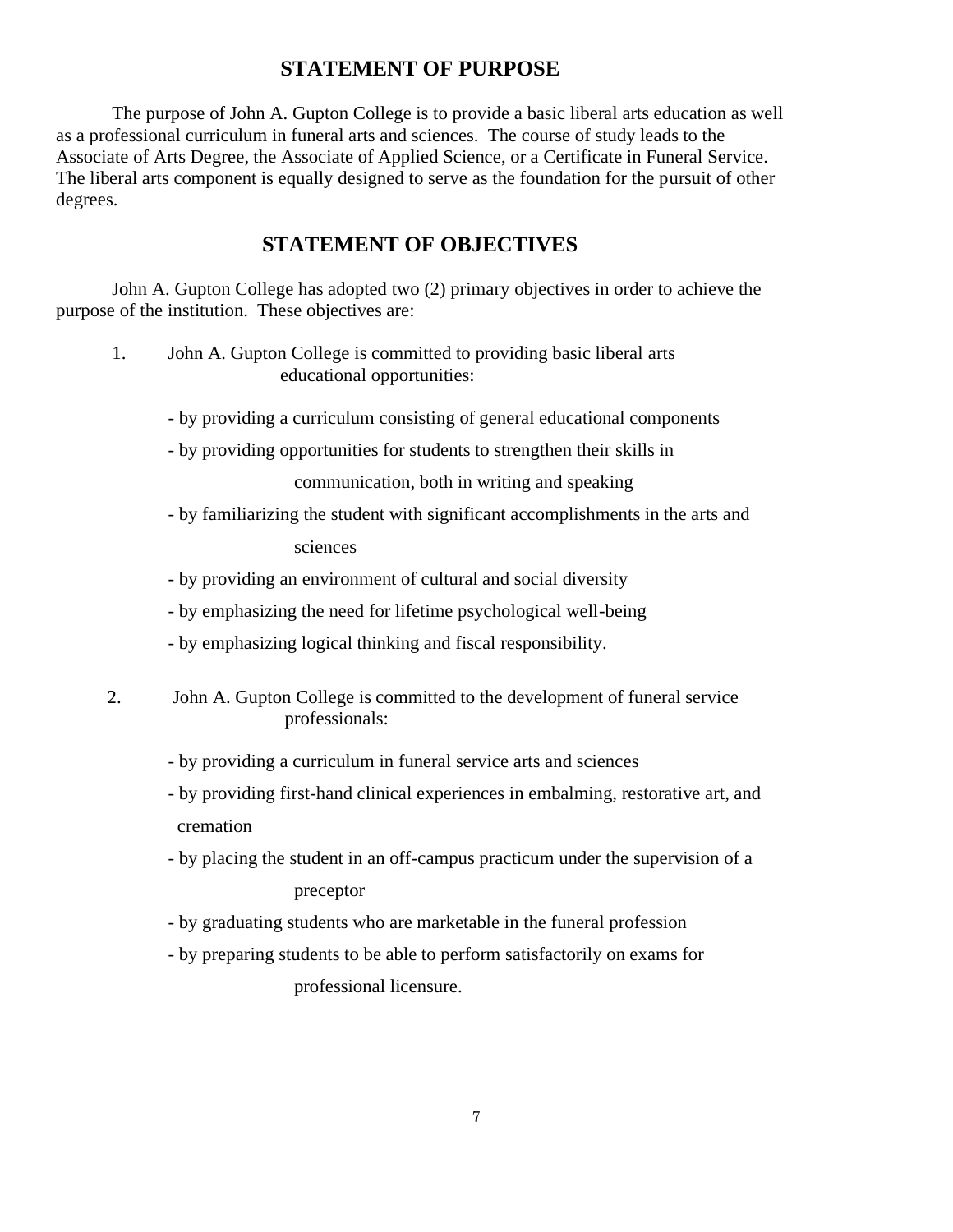### **Philosophy of Funeral Service Education**

 Recognizing the great demands placed on today's and tomorrow's practitioner of funeral services, Gupton College strives to educate the total person. Thus, the program is designed to include a liberal arts curriculum that constitutes the basic general education requirements of accredited colleges and universities and a professional experience that is the standard of excellence in the world of funeral service practice. Every effort is made to actively involve students in the multiplicity of actual funeral service operations. Building upon the advantage of a liberal arts foundation, a carefully planned professional education is set forth. Classroom theory in the funeral service arts and sciences is reinforced by the clinical program.

The College extends its services to the profession and at the same time fulfills its responsibility to the enrolled student by providing a 24-hour mortuary service. As the student earns upper-division status, he or she is assigned to a college-selected funeral home and designated preceptor for a carefully planned and follow-up externship. As a licensed funeral establishment, the College joins the caregiving function within the community while building the strength of philosophy and smoothness of technique within its students.

The central aim of John A. Gupton College is to have funeral service education personnel that are members of the human service profession, members of the community in which they serve, members that participate in the relationship between bereaved families and those engaged in the funeral service profession and knowledge of compliance and regulatory guidelines, as well as members that are sensitive to the responsibility for public health, safety, and welfare in caring for human remains.

Within this philosophy, Gupton College strives to achieve the following goals as expressed by the American Board of Funeral Service Education:

- 1. Explain the importance of funeral service professionals in developing relationships with the families and communities they serve.
- 2. Identify standards of ethical conduct in funeral service practice.
- 3. Interpret how federal, state, and local laws apply to funeral service in order to ensure compliance.
- 4. Apply principles of public health and safety in the handling and preparation of human remains.
- 5. Demonstrate technical skills in embalming and restorative art that are necessary for the preparation and handling of human remains.
- 6. Demonstrate skills required for conducting arrangement conferences, visitations, services, and ceremonies.
- 7. Describe the requirements and procedures for burial, cremation, and other accepted forms of the final disposition of human remains.
- 8. Describe methods to address the grief-related needs of the bereaved.
- 9. Explain management skills associated with operating a funeral establishment.
- 10. Demonstrate verbal and written communication skills and research skills needed for funeral service practice.

It is the commitment to educating the whole person that identifies the Gupton College philosophy and the faithfulness of the College to the commitment which leads the graduate toward his or her career fulfillment.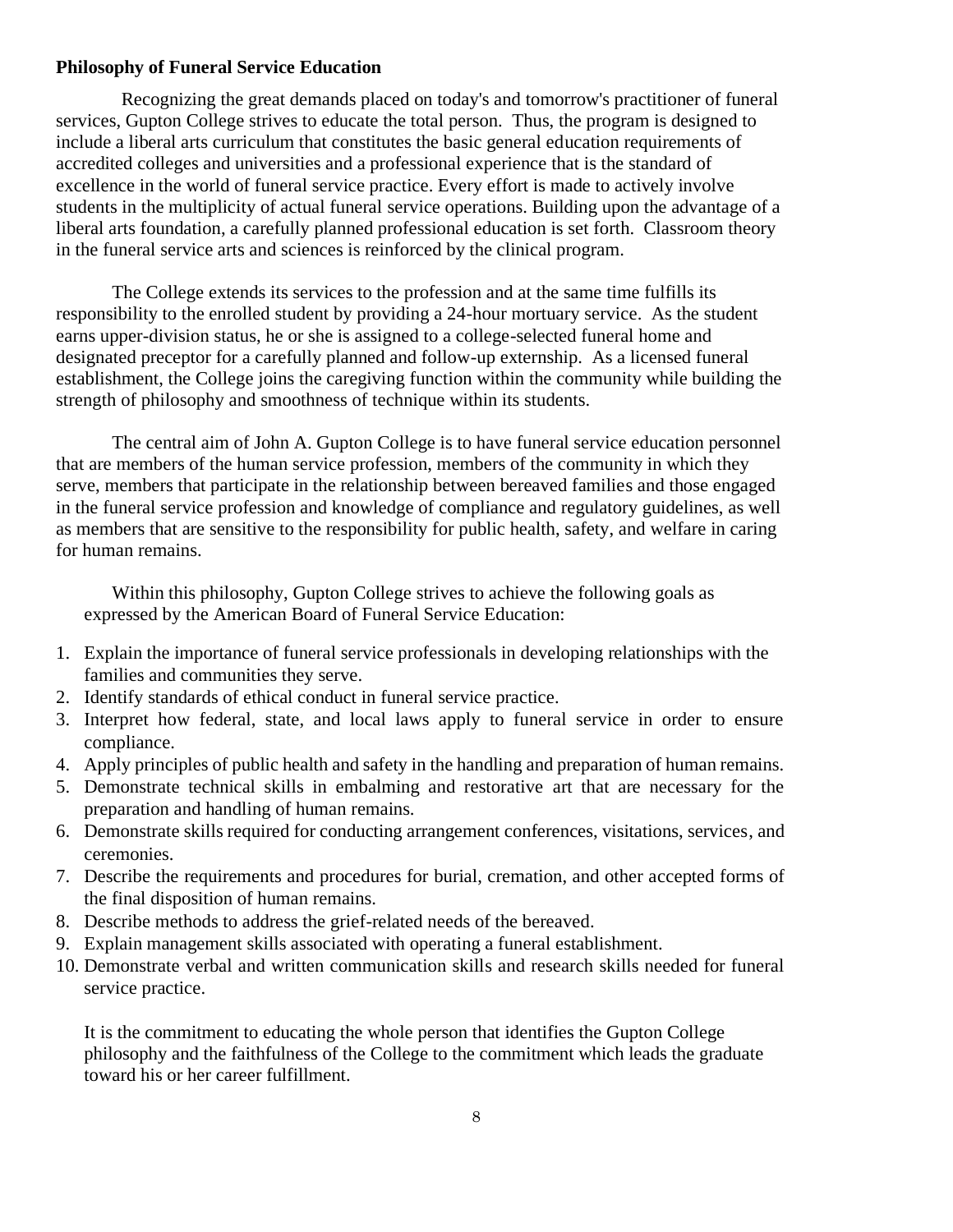### **Administration**

B. Steven Spann President<br>
Donna Collard Director o Lisa Moffitt<br>Pepper Bruce

Director of Funeral Service Education Tracy Hamm Allen Director of Mortuary Science & Alumni Relations<br>Lisa Moffitt Registrar Pepper Bruce Director of Educational Support Services & Librarian<br>Joanna Hayes Dickens Director of Financial Aid/Director of Title IV Director of Financial Aid/Director of Title IV Todd Van Beck Director of Continuing Education Marina Poisal Director of Admissions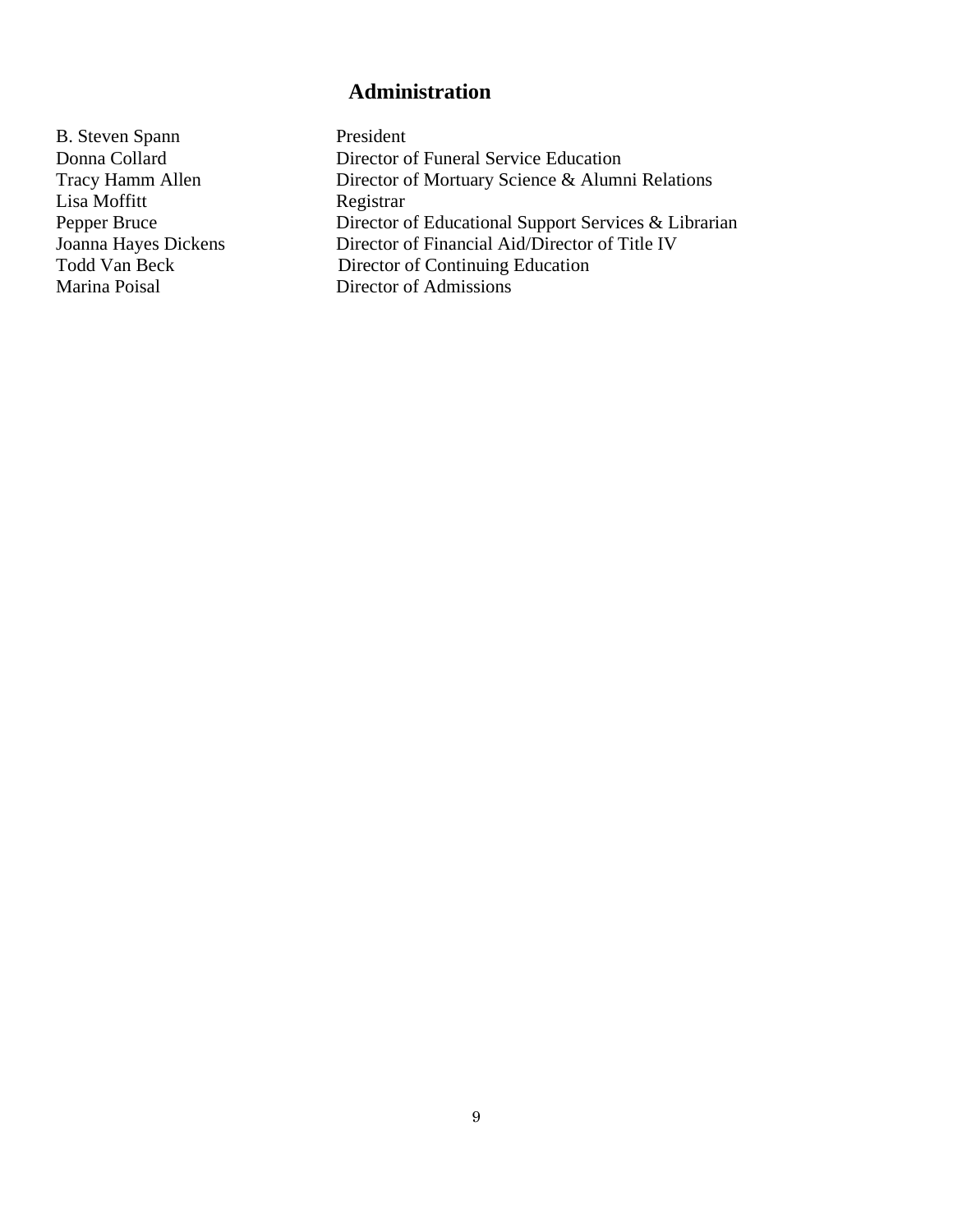### **STUDENT DEVELOPMENT SERVICES**

The institution is committed to contributing to the cultural, social, moral, intellectual, and physical development of students. These services include:

### STUDENT DEVELOPMENT SERVICES COMMITTEE MEMBERSHIP

| 1. Lisa Moffitt                     | Chairperson    | Registrar              |
|-------------------------------------|----------------|------------------------|
| 2. Tracy Hamm Allen                 | Faculty        | <b>Funeral Service</b> |
| 3. Donna Collard                    | Faculty        | <b>Funeral Service</b> |
| 4. B. Steve Spann                   | Administration | President              |
| 5. Student Represenative(s) Student |                | <b>Student Body</b>    |

#### **Professional Enrichment**

The College provides professional enrichment through lectures, field trips, seminars, state and/or national conventions. The online students are notified of the opportunities to participate in each of the activities in conjunction with the campus-based students.

#### **Cultural Life**

Located in a major metropolitan area, John A. Gupton College provides students with an excellent opportunity for cultural enrichment. Known as "Music City," Nashville provides exposure to various plays, concerts, lectures, art exhibits, museums, and recreational facilities. This exposure is available to online students when on campus.

### **Health Services**

John A. Gupton College is interested in the good mental and physical health of each student. The Administration of the College will confer individually with both campus-based and online students and make referrals as needed. Quality providers of services are identified by the College and referrals are provided to the student. Appointments are arranged by the student.

The campus of John A. Gupton College is located within a two-mile radius of emergency care facilities. Located approximately three city blocks from the campus is St. Thomas Midtown Hospital, which is the facility of choice for the College. Also, Vanderbilt Medical Center, a level three trauma center, is located within three minutes of the campus.

In the event of an emergency, illness, or injury involving students or faculty, St. Thomas Midtown Hospital Emergency Room would be notified by the office of the school to expedite awareness of the emergency. Any life-threatening emergencies would be handled by 911. It is expressly understood that the faculty and/or student has the responsibility to incur any cost from professional services rendered.

#### **Counseling and Career Opportunities**

Confidential personal counseling is available to Gupton College campus-based and online students without charge. Quality providers of services are scheduled by appointment as arranged by the student. Gupton College is interested in the good mental and physical health of each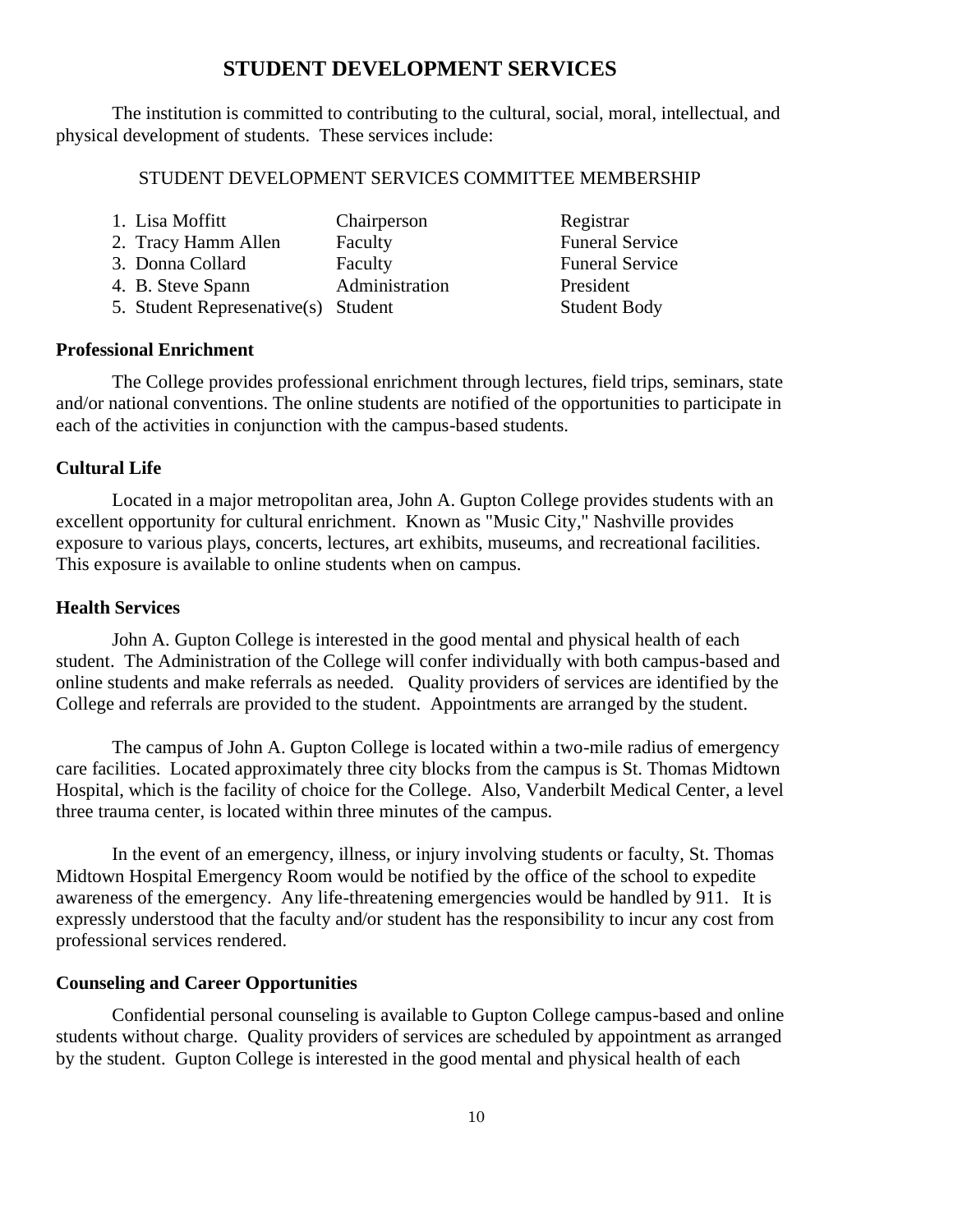student and makes referrals as needed. Students may contact the administration in person or electronically to request counseling and career assistance.

### **Student Lounge and Center**

A student lounge is provided which is designed to promote leisure time and activities, group dynamics, and the development of interpersonal relationships, relaxation, and snack facilities. A virtual student lounge within the College's learning management system provides the online students a platform for leisure time communication.

### **Financial Assistance**

Advising and counseling services are available to assist any student requesting financial assistance to attend John A. Gupton College. Financial assistance is available to both the campus-based Associate of Arts program and the online Associate of Applied Science program. Students may access the financial aid services via the College website. Stafford and Plus loans will be disbursed in two disbursements per semester. A tuition payment plan may also be available by request to the financial aid office.

#### **Employment**

The funeral service profession provides many opportunities for employment while attending college. Students in both the campus-based and online programs should exercise caution from becoming overly committed. Part-time work is not advisable for any student who fails to maintain a "C" average.

### **Student Government**

Formal student government exists in the form of elected student representatives serving on the Institutional Effectiveness Committee, as well as the Student Development Services Committee. Student representatives are elected during the fall semester. The College will appoint one student representative from the online program to serve as the online student representative. The online student representative will be listed with contact information in the virtual student lounge.

#### **Safety and Security**

The College makes every attempt to provide a safe and secure environment for all members of the campus community. During student orientation, students are familiarized with campus safety and security procedures. Emergency fire and panic alert devices are provided in the physical plant.

Campus crime and fire statistics are maintained for the past three years in the librarian's office, posted under glass in the student lounge, and emailed to the Gupton College community annually. Safety precautions are provided within the Student Information System and the Learning Management System by providing access codes and off-campus system backups. All incidents of crime or fire on campus should be reported to the Administrative office as soon as possible.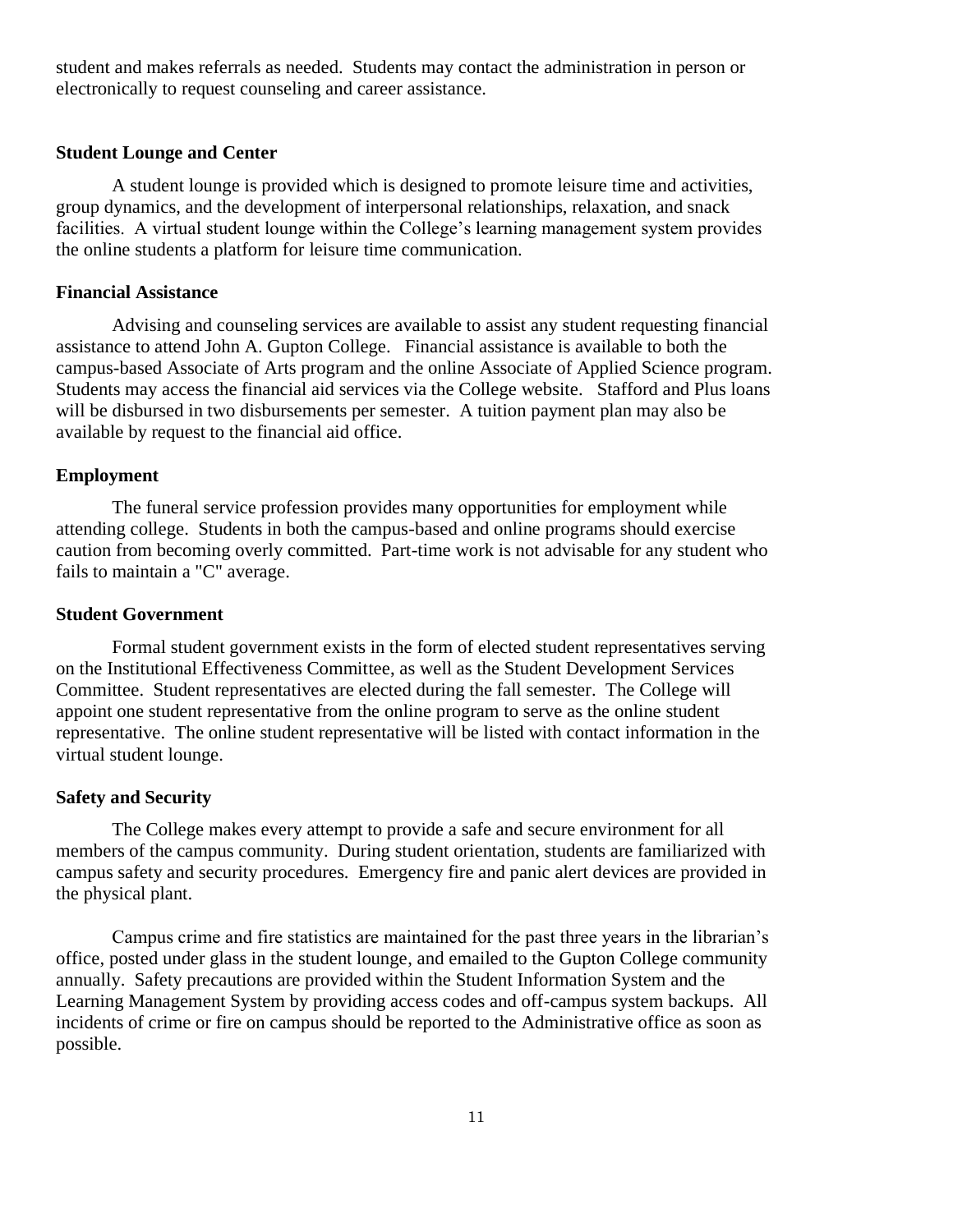Timely warning response will include one or more of the following ways: email, emergency text, or voicemail messaging system through Sonis System and poster /flyers. The Director of Funeral Service Education will be responsible for timely warnings being issued.

### **Automobile Registration**

John A. Gupton College provides a parking area for vehicles of enrolled students. Parking decals are provided at the time of registration and such decals must be displayed on student vehicles. Parking decals are NOT interchangeable with other vehicles. There is a charge for additional decals.

### **Publications**

Major publications of the College include the College Catalog, Student, and Employee Handbooks. Special alumni newsletters are periodically prepared in conjunction with the Alumni Association and are sent to all institutional alumni and other interested parties in the interest of keeping the alumni apprised of institutional affairs.

### **Academic Concerns**

The faculty is involved with working with students who are having academic problems and are on hand to provide advice in regards to course load and other academic matters. The institution provides tutoring assistance for campus-based and online students led by the Director of Funeral Service Education to assist students in the total academic program including individual and group study sessions. Students may contact the Director of Funeral Service Education via the open door policy for campus-based students and electronically for online students. Online students have access to individual assistance as well as course study guides.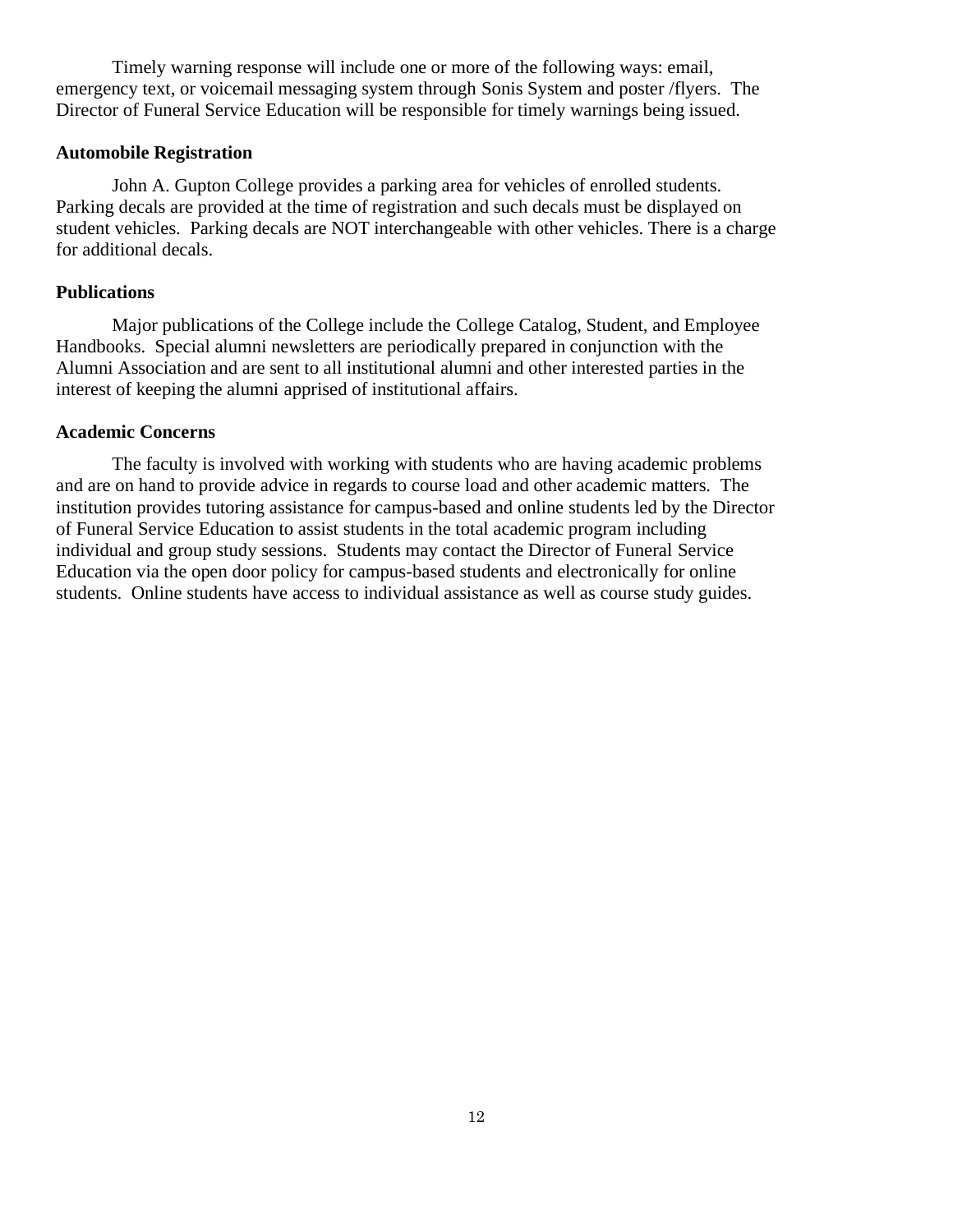### **INSTITUTIONAL GUIDELINES AND SERVICES**

#### **Professional Licensure Requirements by State**

Licensing requirements vary by state and can also be different for embalmers and funeral directors. Before enrolling in the program use the provided link to research the professional licensure requirements in the state you are seeking to be licensed. <https://www.nfda.org/careers/licensing-requirements>

#### **Policies Regarding Fund Raising and Institutional Public Relations**

All fundraising efforts and formal institutional representation must be coordinated through the office of the President.

### **Student Identification**

Identification cards are provided to each student during the first semester. The students are required to have in their possession these official Gupton College ID Cards while on campus. These are designed to strengthen campus security as well as for general public identification. Photo ID is required for all students to access the institution's information and learning systems.

#### **Student Lockers**

Student lockers are located in the student lounge and are available upon request for both campus-based and online students.

#### **College Parking**

The College provides adequate parking space which is located at the back entrance of the building. All students are required to register vehicles during registration. Any vehicles not duly registered or parked in a manner that does not expose the registration sticker will be towed at the expense of the owner. Vehicles must have the registration sticker displayed on the left rear of the vehicle, and cars should be parked accordingly. Parking accommodations will be available for online students for the on-campus requirement during the last semester.

#### **Lost and Found**

Lost Books and articles should be turned in to the Administrative Offices. Every effort will be made to establish ownership. All unclaimed articles will be disposed of at the end of each semester.

#### **Tobacco-Free Environment**

In the interest of health concerns, the use of tobacco products, smokeless or otherwise, is discouraged. Thus, the use of any tobacco products, smokeless or otherwise, is limited to the designated smoking area only. Included in this policy are any products that are intended to mimic tobacco products, contain tobacco flavoring, or deliver nicotine for the purpose of cessation.

Spitting on the parking lot or within the designated smoking area is strictly prohibited and cigarette butts are to be disposed of in the designated container and not on the parking lot.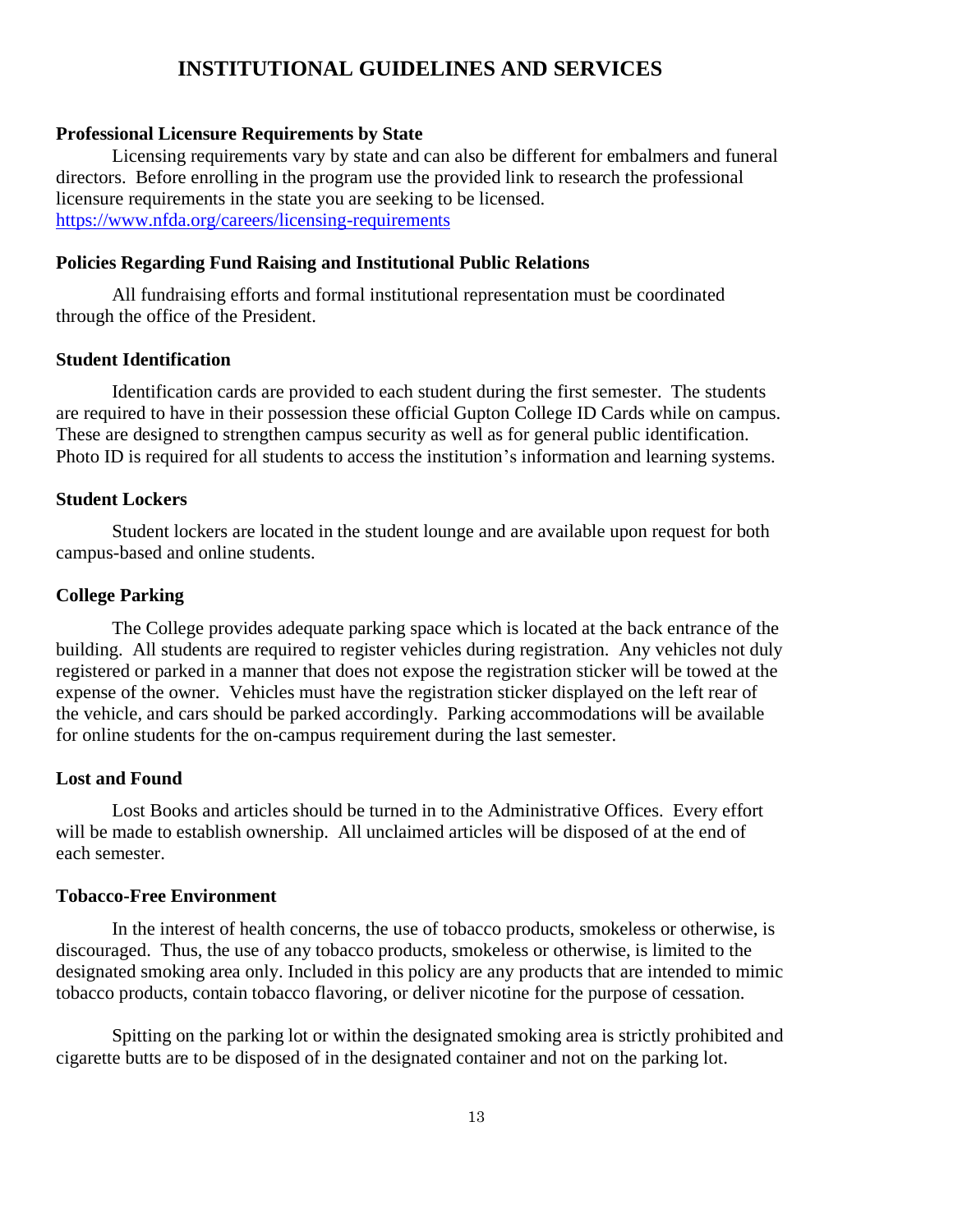### **Copyright Policy**

John A. Gupton College is committed to supporting the copyright laws of the United States. This policy applies to all John A. Gupton staff, faculty, administration, and students in both the campus-based and online programs. Copyright protection applies to a variety of works, including but not limited to, printed materials, video recordings, multimedia work, visual artwork, and digital and computer works and programs. Copyright is a form of protection set forth by Congress in the Copyright Act of 1976, the Digital Millennium Copyright Act (DMCA) of 1998, and the Technology Education and Copyright Harmonization Act (TEACH ACT) of 2002.

Copyright laws allow the owner of copyright the exclusive right to do and to authorize others to reproduce, prepare derivative works, distribute, perform, or display works. It is illegal for anyone to violate any of the rights provided by copyright law to the owner of the copyright.

There is a section of copyright law that allows *fair use* of copyrighted materials. There are four fair use factors which include: a.) the purpose and character of the use, including whether such use is of a commercial nature or is for nonprofit educational purposes, b.) the nature of the copyrighted work, c.) the amount and substantiality of the portion used concerning the copyrighted work as a whole, d.) the effect of the use upon the potential market for/ or value of the copyrighted work.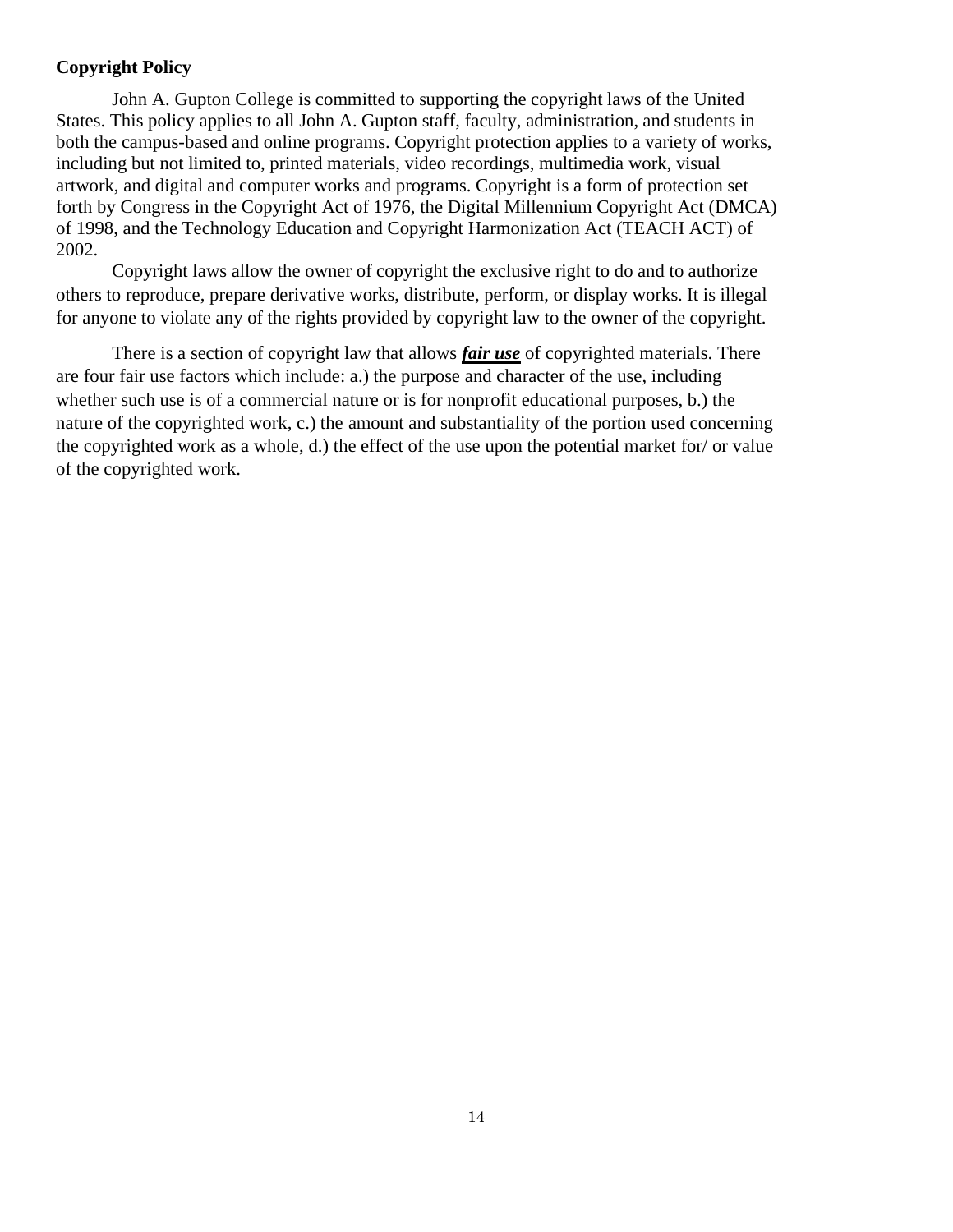### **STUDENT GOVERNMENT**

Due to the brief tenure of the students, students are involved in the governing of the institution through a formal representation of elected student representatives on the Institutional Effectiveness Committee and the Student Development Services Committee. Student representatives will be elected during the fall semester. One online student will be appointed and listed on the Virtual Student Lounge. The open-door policy of the Administration provides additional opportunities for both campus-based and online student input. While the relatively brief tenure of students precludes stand-alone student government, the students are a cohesive group with genuine concern for the institution and their fellow students.

### **GRADUATION REQUIREMENTS**

### **Requirements for all Programs**:

1. The last 15 semester hours on which a degree is granted must be done in residence at John A. Gupton College, except with written approval from the college's Academic Affairs Committee. 2. A student must complete a minimum of 50% of their course work at John A. Gupton College. 3. Graduating students must have a cumulative 2.00-grade point average. All courses require a grade of "C" or better.

4. Accounts must be paid in Full.

5. A comprehensive examination in general education and professional education must be passed with a minimum score of 80% in each.

6. Specific Program Requirements:

| <b>Associate of Arts Degree</b> | <b>Associate of Applied Science</b> | <b>Funeral Director</b>  |
|---------------------------------|-------------------------------------|--------------------------|
|                                 | <b>Degree</b>                       | <b>Certificate</b>       |
| 62 Semester Hours               | 60 Semester Hours                   | <b>30 Semester Hours</b> |
| Sit for a Licensing Board       | Sit for a Licensing Board           | N/A                      |
| Examination taken before degree | Examination taken before degree     |                          |
| conferred                       | conferred                           |                          |
| Complete 25 clinical embalming  | Complete 10 clinical embalming      | N/A                      |
| cases and demonstrate skills    | cases and demonstrate skills        |                          |
| Complete 5 clinical cremation   | Complete 1 clinical cremation case  | N/A                      |
| cases                           |                                     |                          |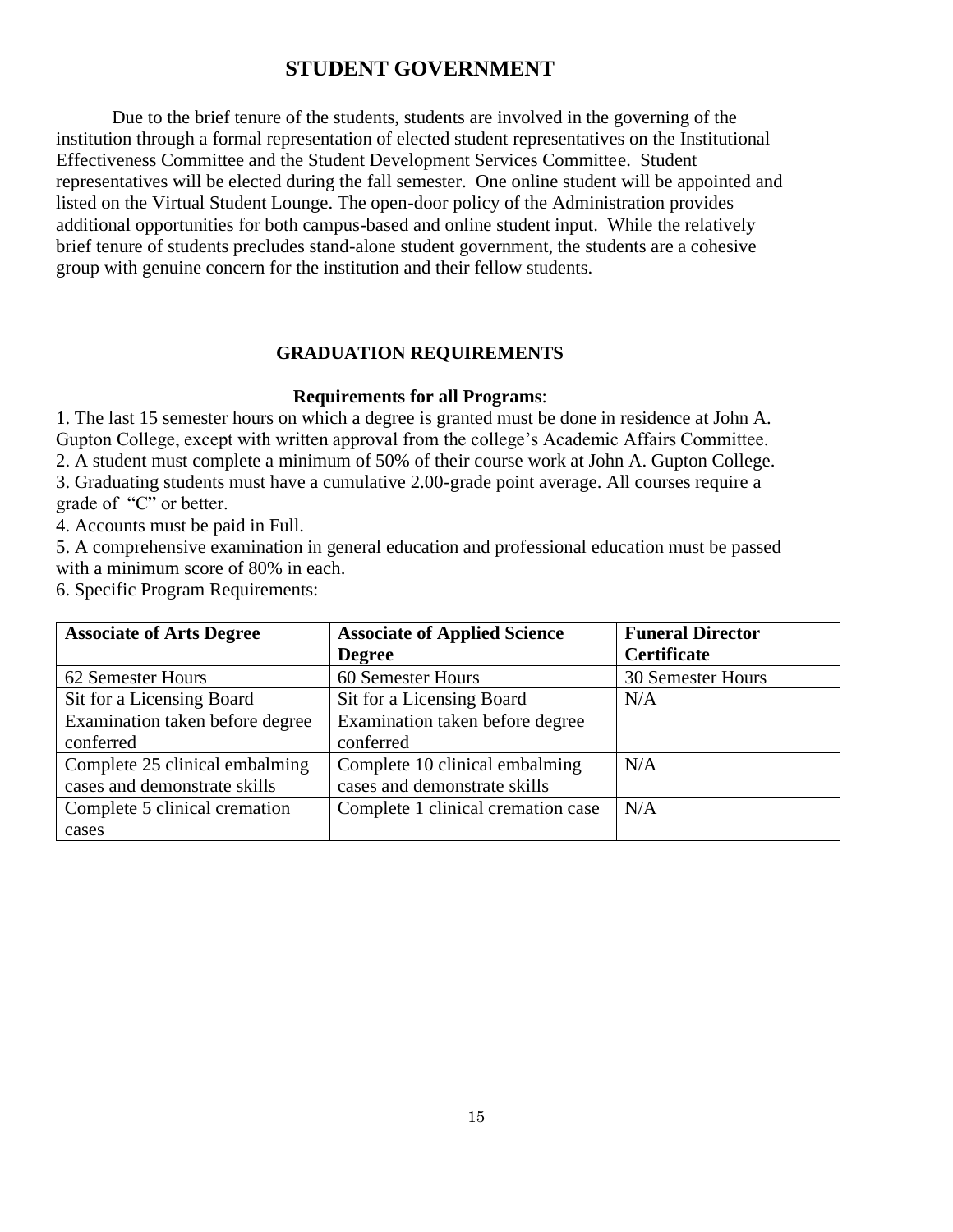### **ACADEMIC GUIDELINES**

### **Scholastic Integrity**

Students enrolled in the campus-based and online programs are expected to be honest in relationships with students and professors alike. Cheating or dishonesty in any form is considered unethical and unprofessional and will not be tolerated. Anyone witnessing such conduct should report it to the Administration or the instructor of the course. Matters involving questions of integrity will be referred to the Academic Affairs Committee and appropriate action will be taken. Faculty members are required to carry out their duties in a professional, ethical, and collegial manner that will enhance the purpose of the institution.

### **Study**

Students are encouraged to make optimum use of every free moment. Successful students organize and plan to include adequate time for assignments and exams. Caution should be exercised regarding last-minute preparation. Cramming is an unwise and useless practice. Campus-based students should make use of the library, vacant classrooms, and other quiet areas that are ideal for study. Online students should schedule time wisely for study and use precautions to maintain timely course assignments.

#### **Availability of Faculty**

The faculty, including full-time, part-time and adjunct, will provide the students with a listing of office hours and telephone numbers so that conference sessions can be scheduled. Online faculty may be contacted via the Guptoninstitute (Moodle) as well as by email. Accessibility to students is essential to provide a comprehensive educational program.

#### **Attendance**

A student missing more than three absences of classwork, regardless of the time of registration, will be dropped from the class and will receive a grade of "F" for the course. He or she may be reinstated upon the recommendation of the Academic Affairs Committee. The attendance policy is effective for all programs offered at John A. Gupton College. Online attendance is considered weekly.

#### **Governance**

The Catalog in effect at the time that a student is admitted will govern program requirements for that student as long as he/she is continuously enrolled and making progress toward graduation.

### **Grading System**

Letter grades are given in all course work as follows:

The grade of **A** signifies the work of the highest caliber. The grade of **B** denotes work of high quality. The grade of **C** signifies average work. The grade of **D** indicates failure. The grade of **F** indicates failure.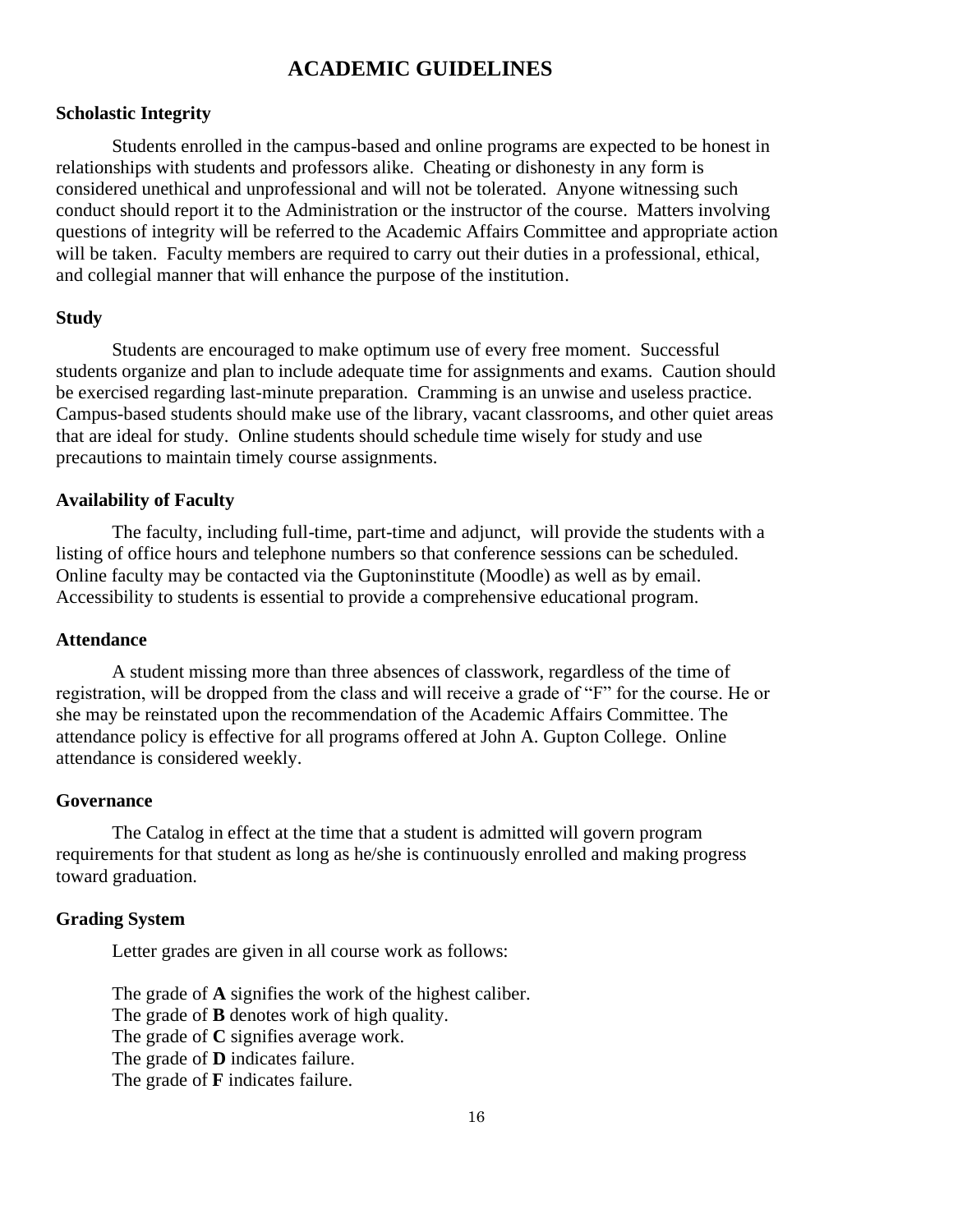The grade of **I** is issued for incomplete work due to extenuating circumstances.

**Note:** An **I** grade is conditional and must be removed within the first two weeks of the succeeding semester or it automatically converts to an **F**.

At least one unit of evaluation is employed for each course credit hour. Mid-term deficiencies are reported to the Registrar.

### **Quality Points**

In addition to the grade assigned in each class, a student also receives quality points for his or her grade. The grades equate in the following manner:

| $1 \ldots \ldots \ldots \ldots \ldots \ldots \ldots \ldots \ldots \ldots$ . Incomplete |  |
|----------------------------------------------------------------------------------------|--|

Students must have obtained a quality point average of at least 2.00 each semester and to meet graduation requirements. The quality point average is determined by dividing the total number of quality points by the total number of hours attempted. When courses are repeated, only the highest grade will be used in determining the quality point average and hours attempted will be used only once.

### **Academic Probation**

Graduation requires a cumulative quality point average of 2.00. All students must maintain a cumulative grade point average according to the graduated scale cited below:

2.00 by the end of the first semester of college work 2.00 by the end of the second semester of college work 2.00 by the end of the third semester of college work.

Any student failing to achieve these cumulative GPAs and/or fails to pass 67% of classes taken will be placed on probation. If probation is not removed the following semester, the student will be placed on suspension at the end of the semester. Any exception must be made by the Academic Affairs Committee.

Students dropped from the College for scholastic reasons may apply for re-admission after the absence of at least one semester. Re-admission forms may be requested from the Administrative office in person or electronically.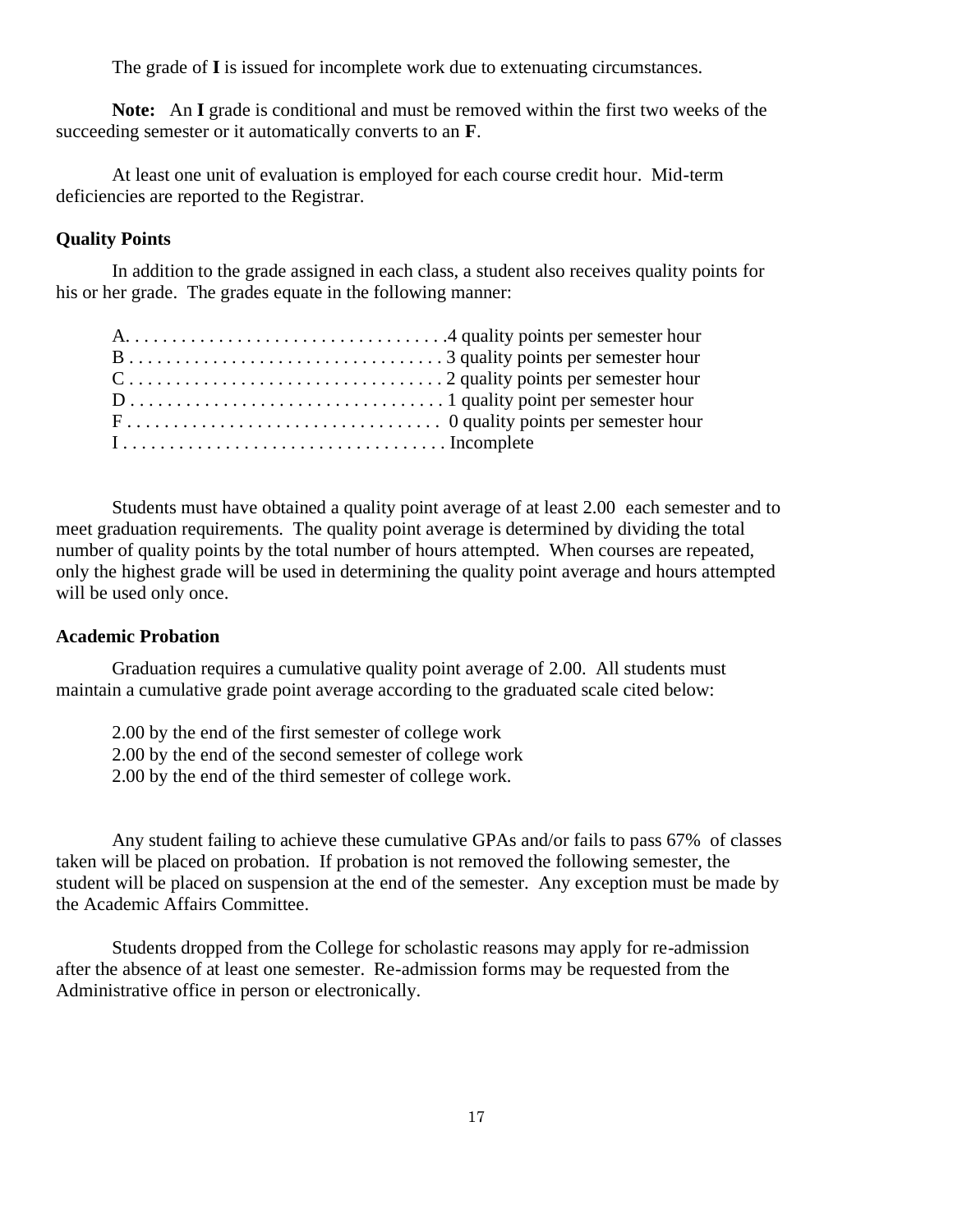### **Academic Probation for Students Receiving Veteran's Administration Education**

### **Assistance**

All students receiving Veteran Training benefits must maintain a cumulative grade point average according to the graduated scale below:

Both Associate Degrees (A.A. and A.A.S) 2.00 by the end of the first semester of college work. 2.00 by the end of the second semester of college work. 2.00 by the end of the third semester of college work.

Funeral Director Certificate

2.00 by the end of the first semester of college work 2.00 by the end of the second semester of college work

If the enrolled student does not fulfill the preceding academic standards as stated, the College will discontinue the certification of the student to the Veterans Administration.

### **Guests**

Before inviting guests to attend class, the student must obtain permission from the instructor in whose class the guest wishes to attend. Guests shall abide by all institutional guidelines. No guest is permitted in the preparation room at any time or for any reason. The institution does not provide on-site accommodations for children. Therefore prior off-campus child care arrangements must be made

### **Class Meeting**

All classes begin as scheduled. If the instructor of any class happens to be late, the students must remain in the classroom until the class has been officially canceled or 20 minutes have elapsed. A student representative must notify the Administration before students leaving the class or class dismissal.

### **Withdrawal**

Official withdrawal from the College or a course must be done through the Registrar. The withdrawal form can be found at [www.guptoncollege.edu,](http://www.guptoncollege.edu/) under the Admissions menu. The course/withdrawal fee of \$10 can be paid online at [www.guptoncollege.edu.](http://www.guptoncollege.edu/) A course dropped before the last three weeks of the semester, the grade of (W) is recorded. Failure to notify the Registrar in writing will result in an (F) for the course.

### **Course Load**

 John A. Gupton College assigns credit hours per federal regulations. A credit hour is an amount of work represented in intended learning outcomes and verified by evidence of student achievement that is an institutionally established equivalency that reasonably approximates:

 1. Not less than one hour of classroom or direct faculty instruction and a minimum of two hours out of class student work each week for approximately fifteen weeks for one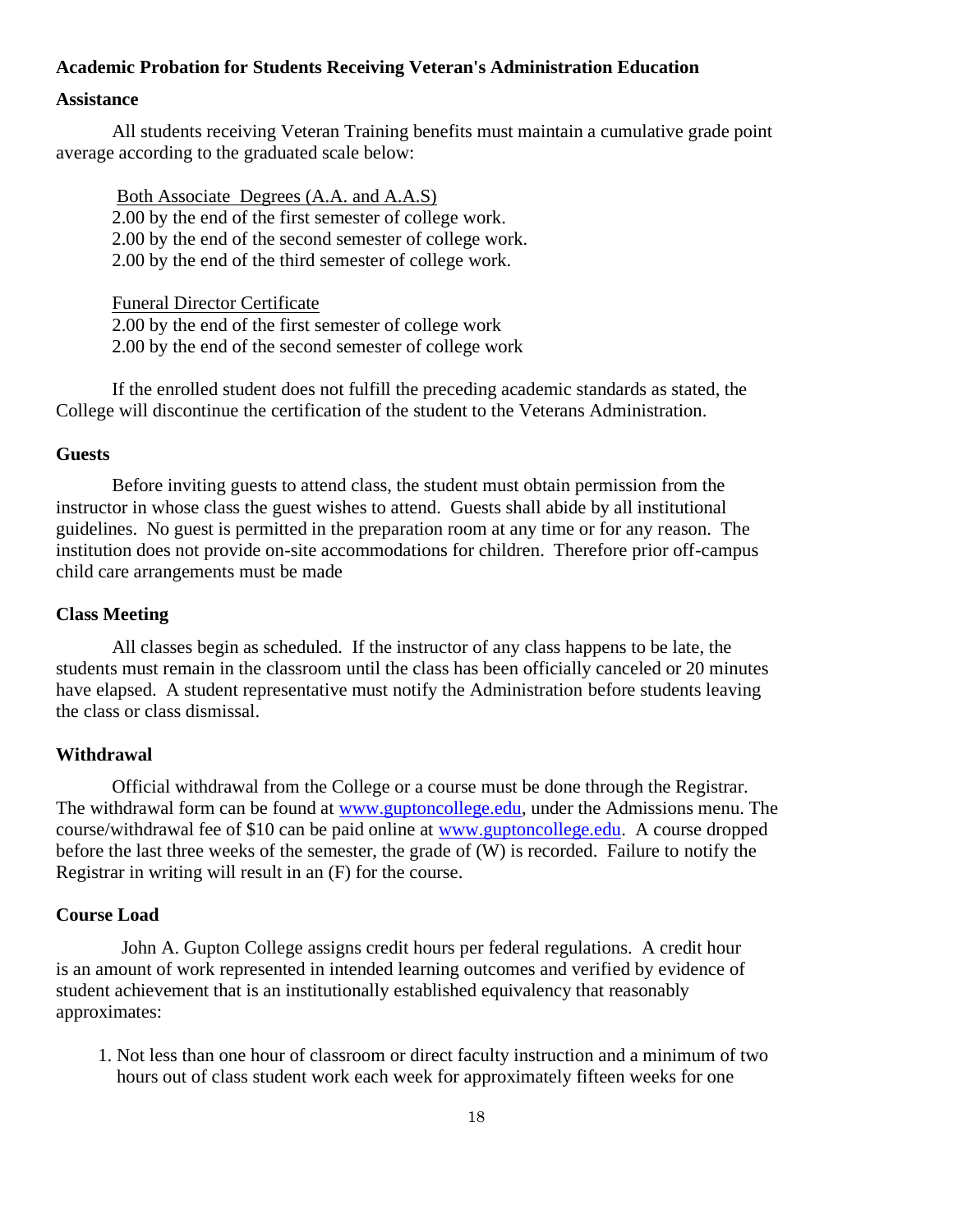semester, and

 2. At least an equivalent amount of work as required outlined in item 1 above for other academic activities as established by the institution including laboratory work, practicum, clinicals, and other academic work leading to the award of credit hours.

Online students will be assigned work equivalent to items 1 & 2 above for each week of the semester.

The minimum course load for a full-time student is 12 hours per semester. A student may not register for more than 18 hours including both on and off-campus courses without written approval from the Registrar. All courses are offered at the collegiate level, and each student should give due consideration to the extent of outside employment and/or extracurricular activities.

### **Off-Campus Courses**

Work taken by a student at another college or university after the student's initial enrollment at John A. Gupton College will not be accepted or transferred unless the student has received prior written approval from the Academic Affairs Committee. Request forms are available in the Registrar's office. Failure to achieve a "C" in English I and II, Accounting, Psychology, Speech, Anatomy, Chemistry, Math, Microbiology, and Pathology, the student, with permission of the Registrar, may repeat the course off-campus. A challenge exam must be passed for Anatomy, Chemistry, Microbiology, and Pathology before credit can be transferred into the College.

#### **Final Examinations**

The scheduling of final examinations is the responsibility of the Registrar. No exam may be given earlier than the period designated by the Registrar. All students are required to take the final examinations as scheduled. Other arrangements must be approved in advance by the Registrar. Make-up exams require a \$75 fee which must be paid to the business office by the student before the examination. All final examinations shall be retained for an additional semester. If there has been no request for a review of an examination within this period, it may be discarded. Students enrolled in the Online programs will take Midterm and Final exams via Online Proctor.

### **Intellectual Property**

Any grant, contract, publication, or college-related activity involving John A. Gupton College will be under the discretionary control of the President. Any decision regarding purchases and disbursements of salaries funded by others must be approved by that office.

All materials purchased shall be the property of John A. Gupton College. The College claims sole prerogative overall rights for publications, inventions, or patents directly or indirectly resulting from externally or internally funded activities involving the College as well as the use of any revenue derived from the creation and production of all intellectual property.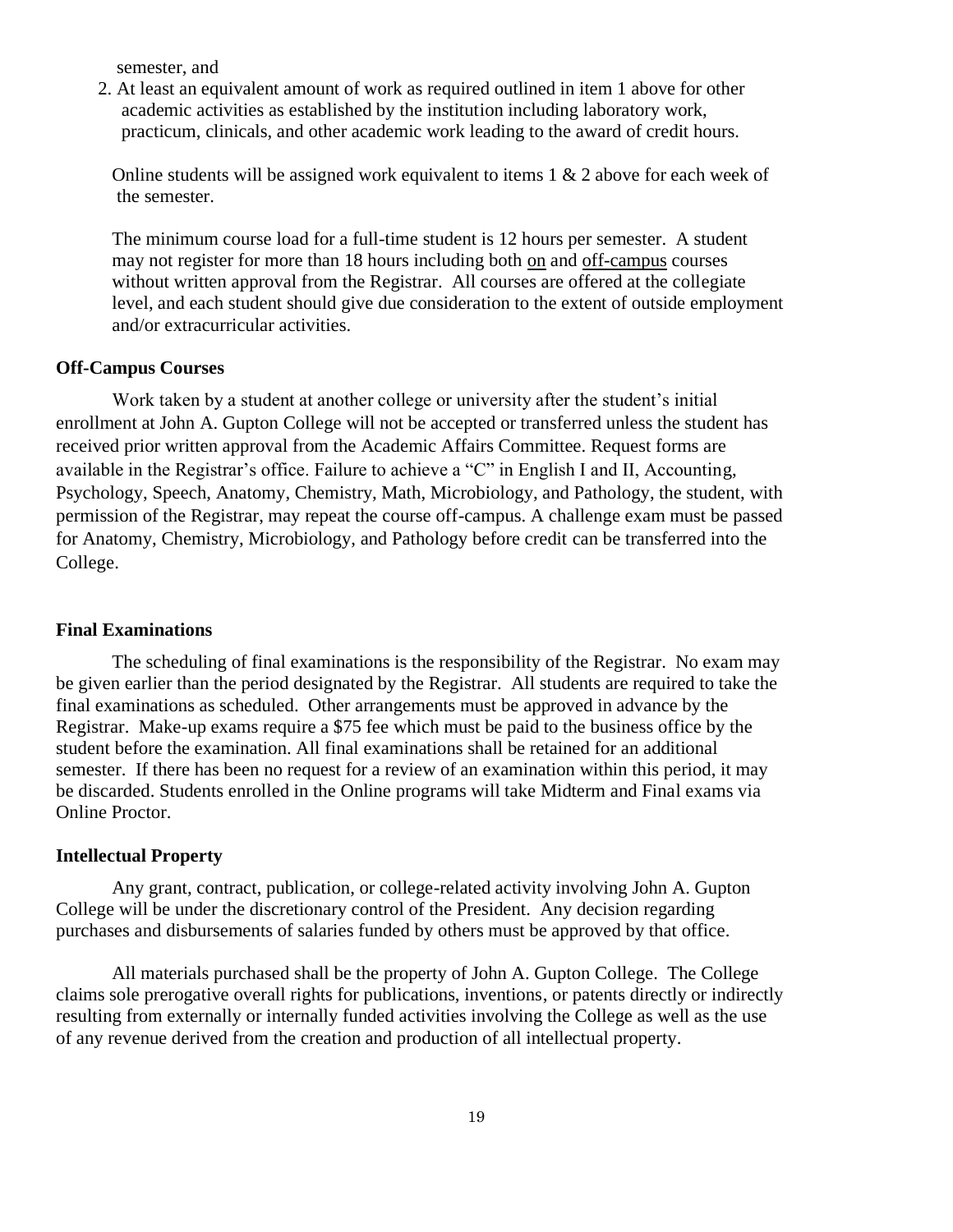### **Embalming Clinical and Practicum Courses –AAS program**

The Embalming Clinical and Practicum Courses may be completed in the AAS program as follows:

Students working in a funeral home – Students working at a funeral home while attending the AAS program may complete Clinical and Practicum at a funeral home chosen by the student under the supervision and direction of a licensed funeral director or embalmer. Students may begin these courses any semester after completing the following: 1. the Student must be a registered apprentice in their state, 2. the College must inspect the funeral home facility, and 3. the Student must be enrolled in or have completed Embalming I.

Students not working in a funeral home – Students not working in a funeral home will be required to complete these courses while on campus during the last semester of the AAS program. On-campus clinical and practicum may take two or three weeks to complete while on campus.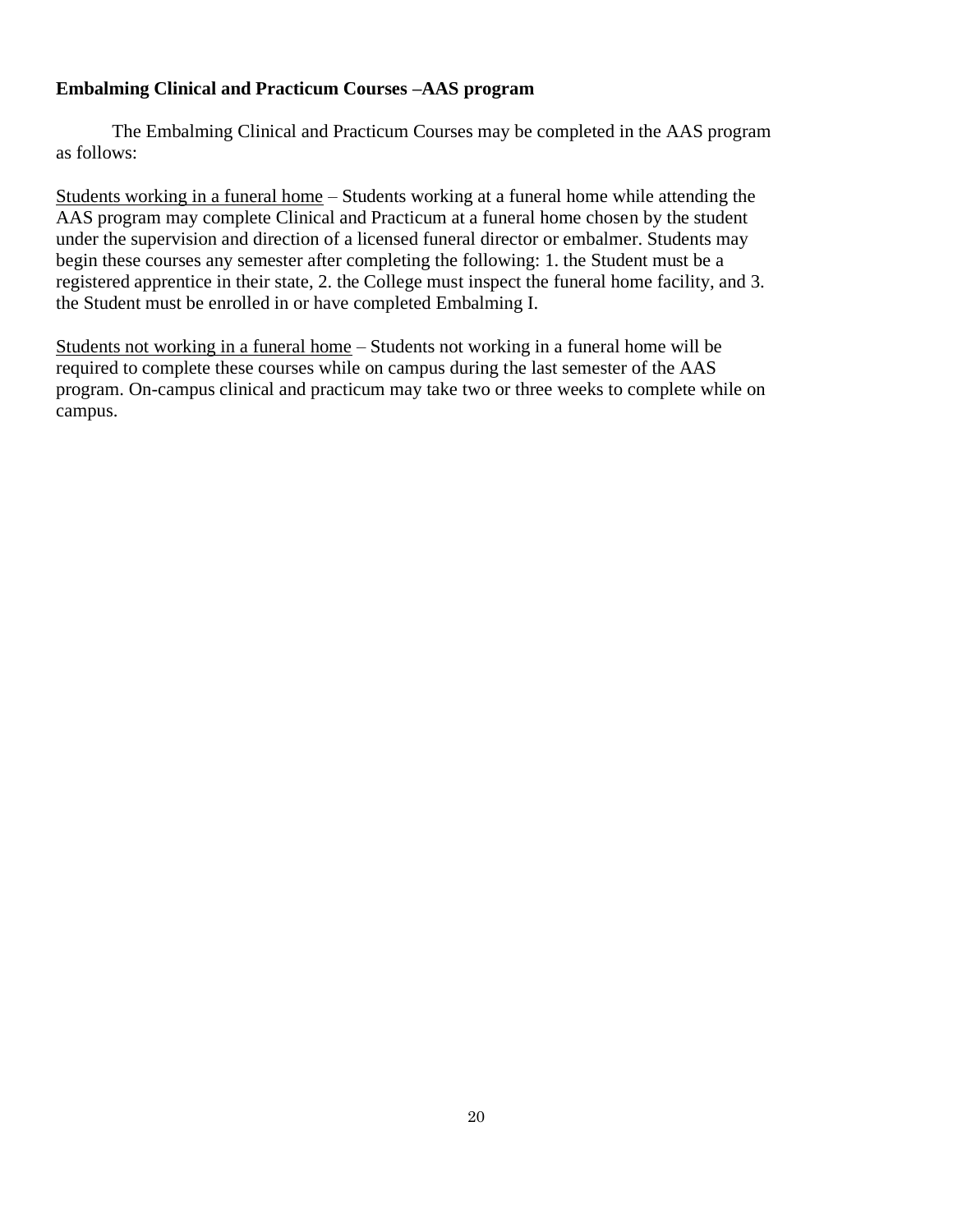### **LIBRARY AND EDUCATIONAL SUPPORT SERVICES**

The library of John A. Gupton College is centrally located and is easily accessible from the Administrative Offices of the College, the main classroom, and the student lounge. The location is designed to encourage student use of the library for recreational reading, study, reference, and utilization of information resource technology. This allows students and faculty almost instant access to Educational Support Services and materials in a comfortable facility conducive to learning.

The library is designed to provide support for the basic liberal arts educational component as well as the development of funeral service professionals. The library is also committed to empowering the student with skills that will enable him or her to research a topic and assemble information. The library provides opportunities for students to seek truth and to promote intellectual, cultural, social, and ethical development.

Learning resources may be recommended for inclusion in the library by students, faculty, or staff. Final decisions on resource acquisitions are made by the Librarian. This practice ensures the inclusion of materials that are appropriate to the academic needs of the College as well as meeting the wishes of the library's patrons. Acquisitions are governed by the John A. Gupton College Book Selection Criteria which can be found in the Educational Support Services Manual. Library resources consist of books, journals, audio-visual media, and computer software. Currently, 5,200 items have been cataloged by Anglo-American Cataloging Rules and arranged by Dewey Decimal classification. The journals and magazines are also organized in alphabetical order by the publication title. Articles may be accessed through Abridged Reader's Guide. The library's entire catalog collection is searchable from any computer via the internet. The College uses LibraryWorld.com to provide access to the College library catalog. The collection may be searched by title, author, subject, and ISBN. The students receive information on the use of the library as part of the Orientation presentation for new students. Instruction in library orientation and access is also provided in-class lectures, and on an individual basis as needed by any student or member of the faculty. The library computers provide access to the Internet and Telnet, which provide access to OPAC systems at other local libraries such as Nashville State Technical Institute and Tennessee State University, with which the College has reciprocal agreements. NewsBank and the Tennessee Electronic Library provides electronic bibliographic databases which are rich in funeral service and other social issues.

Online students needing to access library resources may contact the Librarian to have resources shipped to the student. Utilization of the library necessitates respect for others. There is to be no smoking, eating, or drinking in the library. A quiet atmosphere should exist which will promote concentration and learning.

#### **Information Technology**

Information technology such as computers and printers are available at the library to be used by faculty and students. The Librarian will provide guidance and assistance in the use of information technology.

Currently, the library has six computers that permit access to education, reference, entertainment, and office software packages. The computers are equipped with a laser printer.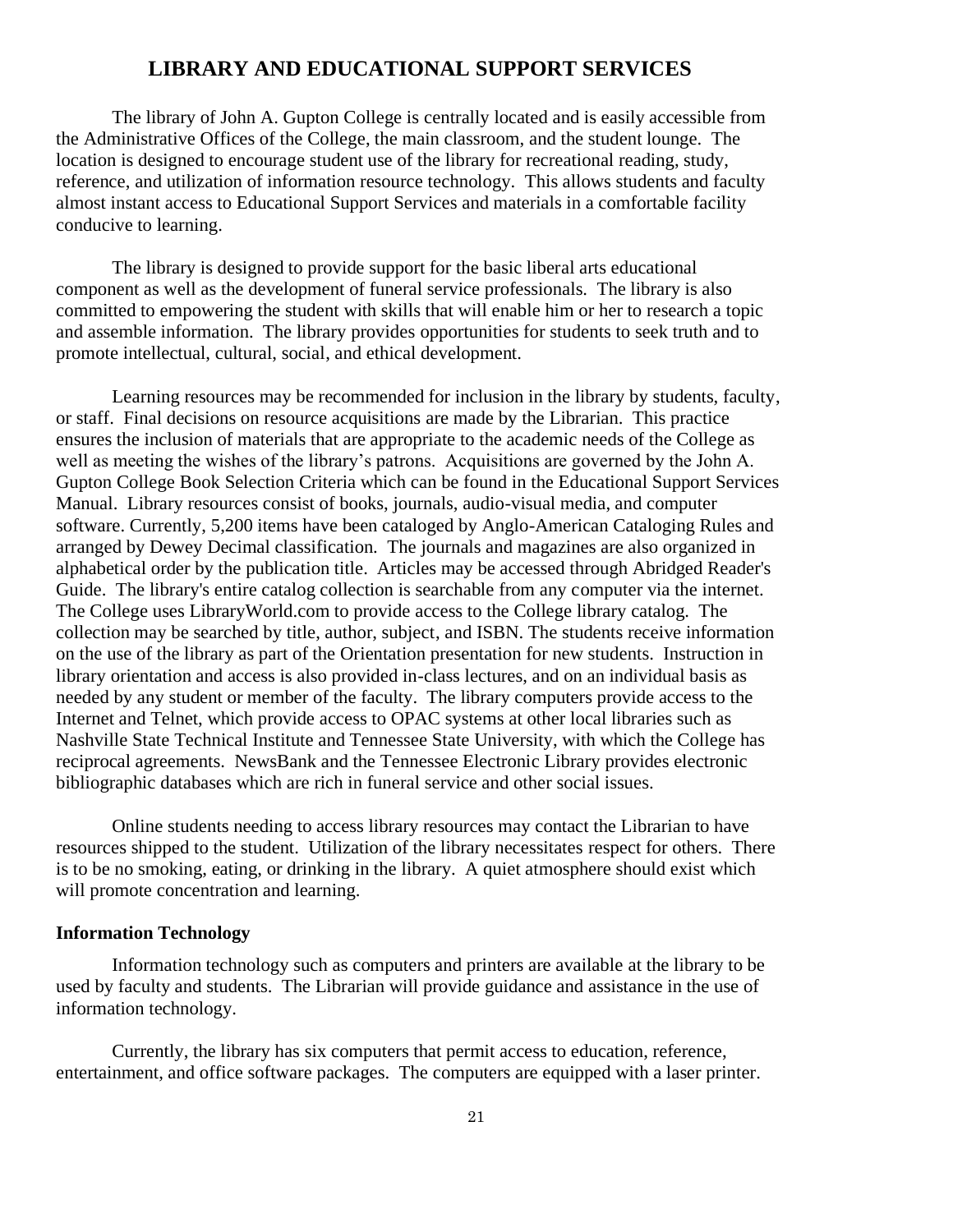The library has a copier for document reproduction and provides internet access with wireless capabilities.

### **Information Technology Resources Systems Policy**

Time allocated for the use of library information technology resources such as computers, computer software, share drives, and printers will be determined by the Librarian and Director of Educational Support Services. Priority will be given to usage which is compatible with the academic and professional goals of the College.

- 1. Priority is given to the students about allocation and use of Information Technology Resources that are located in the library.
- 2. Student academic usage has priority over other types of activities. In the unlikely event that all computer stations are tied up, individual student usage will be limited to one (1) hour.
- 1. Faculty will have access to the computer stations in the Administrative Complex. The present adjunct faculty have indicated they have access to computers at their respective institutions and/or homes.

The Information Technology Resources Policy is evaluated by the annual Library Evaluation Form. The responses are provided to the Director of Educational Support Services by the Administration to ensure academic and administrative needs are being addressed.

**Library Hours** 8:30 A.M. to 8:30 P.M. Monday & Tuesday 8:30 A.M. to 4:30 P. M. Wednesday & Thursday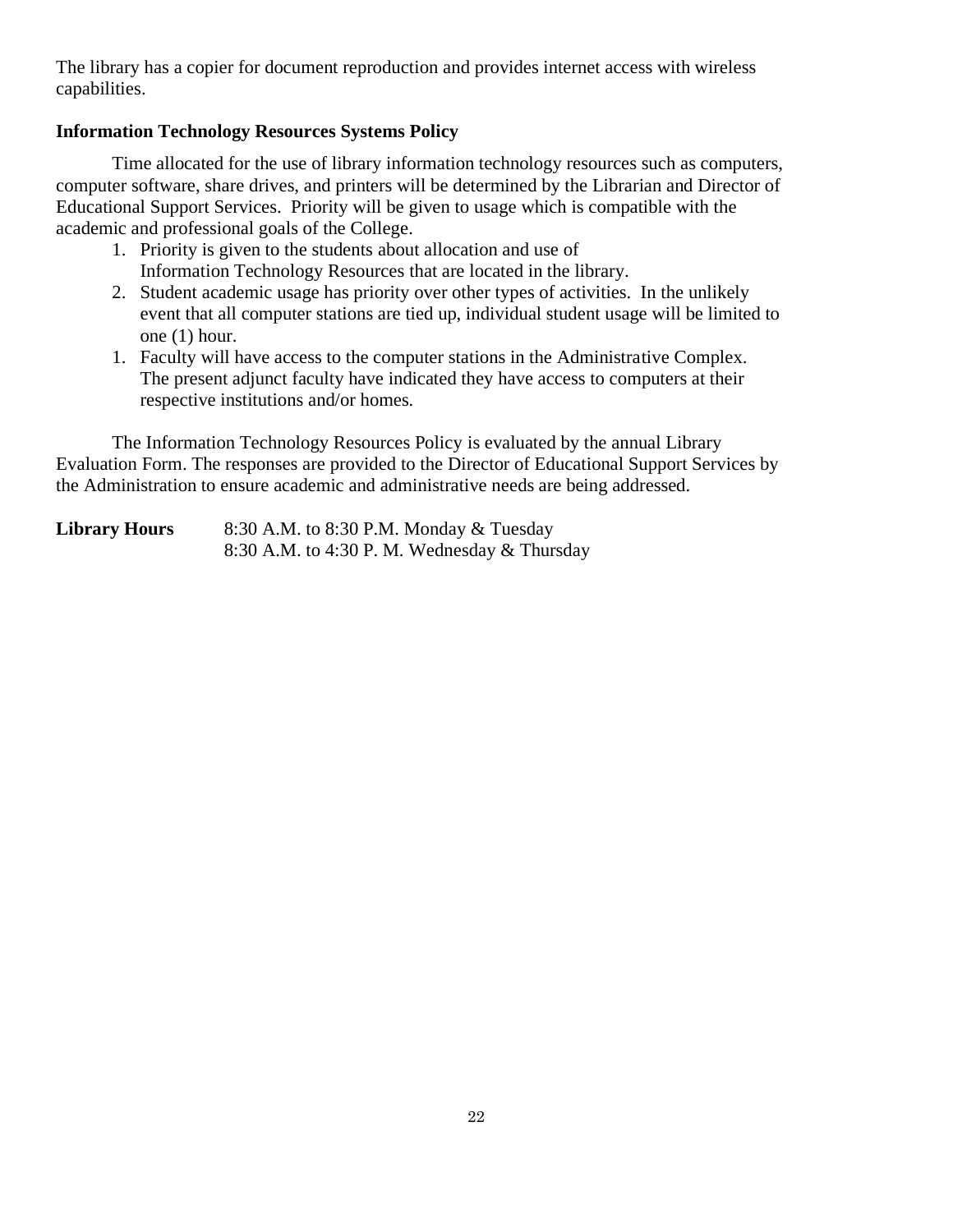### **Technology Competency Requirements**

Students should have proficient knowledge of Microsoft Word, Excel, PowerPoint, email, and scanning capabilities. New students will be assigned a Gupton College email which will be activated during initial registration and will remain active 6 months after last enrollment.

### **Technology Requirements for All Programs at John A. Gupton College**

|                                | <b>Learning Management Systems</b>              |                                                    | <b>Testing System</b>                     |  |
|--------------------------------|-------------------------------------------------|----------------------------------------------------|-------------------------------------------|--|
| <b>Technical Requirements</b>  | <b>SonisWeb</b>                                 | <b>Moodle</b>                                      | <b>ExamSoft (Examplify)</b>               |  |
|                                |                                                 |                                                    | Requirements                              |  |
| <b>Web Camera</b>              | N/A                                             | N/A                                                | 1280 x 768 at least                       |  |
| <b>PC Users</b>                | web-based                                       | web-based                                          | Windows 10 & 11(10S and RT not supported) |  |
| <b>Mac Users</b>               | web-based                                       | web-based                                          | OS x 10.13 (Supports 10.14 and 10.15)     |  |
| <b>Internet Download speed</b> | N/A                                             | N/A                                                | N/A                                       |  |
| <b>Internet Upload speed</b>   | N/A                                             | N/A                                                | 2.5 Mbps                                  |  |
| <b>RAM</b>                     | 2GB                                             | 1GB                                                | 4GB or higher                             |  |
| <b>Browser</b>                 | Google<br>Chrome,<br>Mozilla Firefox,<br>Safari | Google Chrome,<br>Mozilla Firefox,<br>Safari, Edge | N/A                                       |  |

**Not Supported:** Google Chromebooks, Android tablets, iOS tablets, Linux operating systems, Microsoft surface RT, iPads, and mini-iPad.

**Please Note:** ExamSoft/Examplify will only support genuine versions of Windows or Mac Operating systems. ExamSoft/Examplify cannot be run with VMWare, Parallels, Citrix workspace, Virtual Desks, and Streamed images. **\*CAUTION: " Mac Operating Systems", students must ensure they WILL update to the most current IOS version.** 

### **STUDENTS ARE REQUIRED TO USE THEIR OWN PERSONAL LAPTOP COMPUTER. ALL STUDENTS ARE REQUIRED ON CAMPUS FOR TESTING (AT THE END OF THE PROGRAM) AND MUST BRING A LAPTOP TO CAMPUS**

### **Data Security Policy**

John A. Gupton College prohibits unauthorized access to college assets. All personal and confidential information used by the College is stored in a locked file room/cabinet and all electronic data is securely stored off site and is encrypted and password protected. Students and employees are provided with secure login and passwords to access the information systems used by the College. Passwords are recommended to be changed periodically and never given to anyone. Implementation of the security policy's usernames, passwords and data protection is administered and monitored by the admissions office.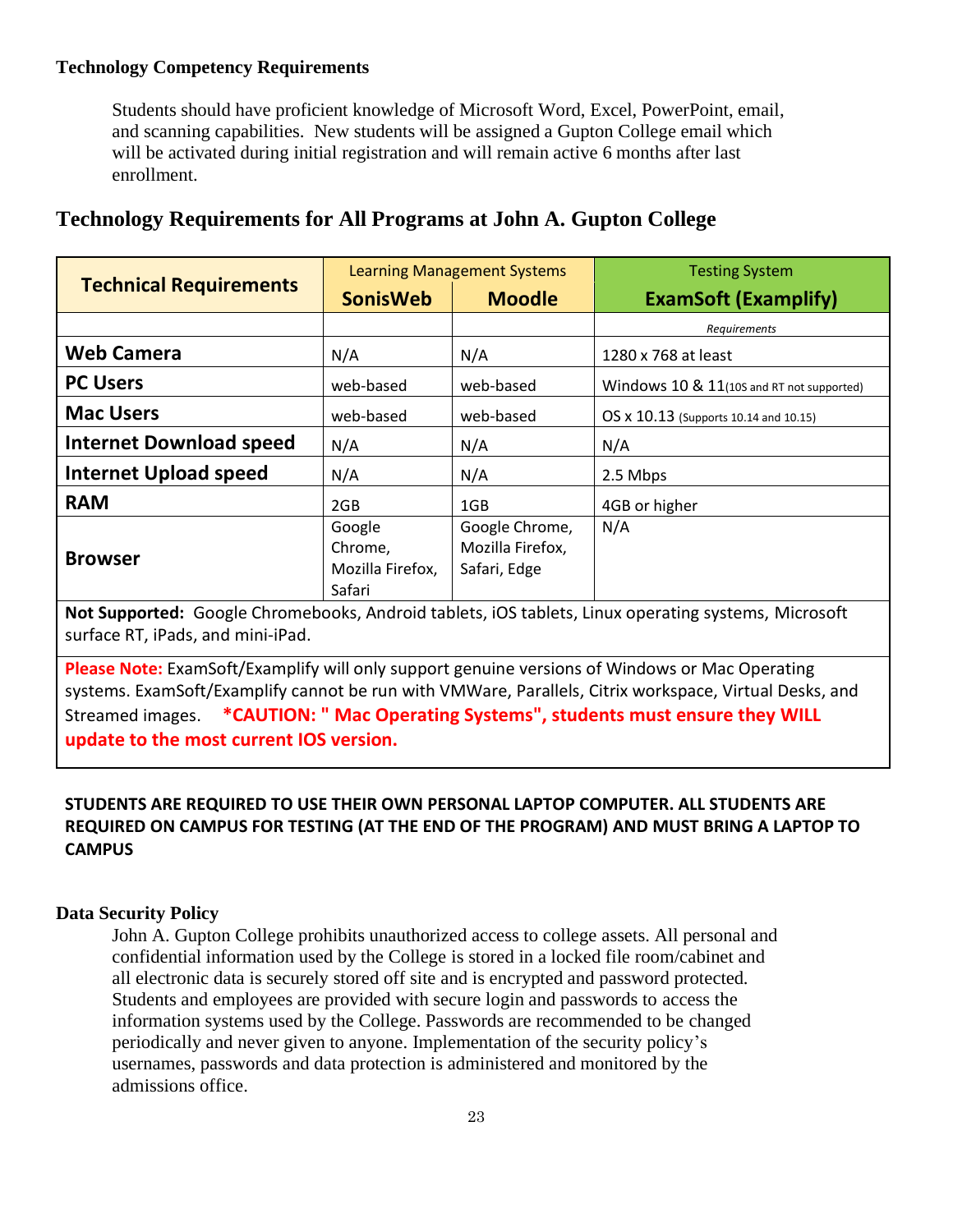### **DRESS CODE**

The dress code at John A. Gupton College is established to present an atmosphere of professionalism. A career in funeral service places the practitioner in the eye of the public and, therefore, from the day a person commits to such a life, he or she is expected to exhibit exemplary appearance in relation to attire and personal grooming. The following shall constitute acceptable guidelines:

DRESSING FOR SUCCESS IN FUNERAL SERVICE IS NOT A RECOMMENDATION AT JOHN A. GUPTON COLLEGE ------- IT IS A REQUIREMENT. Clothing need not be expensive, but rather well-coordinated and conservative to present a professional image.

ONLINE STUDENTS are required to follow the College dress code during all proctored exams and while on campus. (Exceptions must be preapproved by the administration)

### **\* MALES**

Attire: Male students are required to wear a matching business suit (pants and jacket) in conservative colors such as navy, black, dark gray, and brown. A conservative dress shirt, *buttoned* (long sleeve or half-sleeve), tie *worn appropriately*, dark coordinated socks, and conservative dress shoes.

- $\triangleright$  No casual, rough leather shoes or boots, or casual shoes such as sandals, clogs, crocs, canvas shoes, tennis shoes, or flip-flops of any type.
- $\triangleright$  Casual garments such as sweatshirts, hooded jackets, tee shirts, golf shirts, or jeans, are not permitted.
- $\triangleright$  Writing or logos on clothing are not acceptable.

Beards: Male students are required to shave daily and be clean-shaven before entering campus. Beards ARE NOT permitted. Mustaches are permitted but must be neat and closely trimmed. The extreme boundaries must not extend beyond or below the line of lip closure at the corners of the mouth.

Hair: Hair must be clean and neatly trimmed above the collar. **Dye-colored hair must be of a natural color** and professional in appearance. Ponytails, Braids, Cornrows, and Dreadlocks are not permitted. Evidence of ears must be obvious. Sideburns are to be thinned and trimmed at the mid-ear level.

Jewelry: Earrings for men are not permitted under any circumstances.

Fragrances: The use of colognes, aftershave, or other fragrances should be avoided

\* Tattoos and body piercing that are publicly visible are **not permitted.**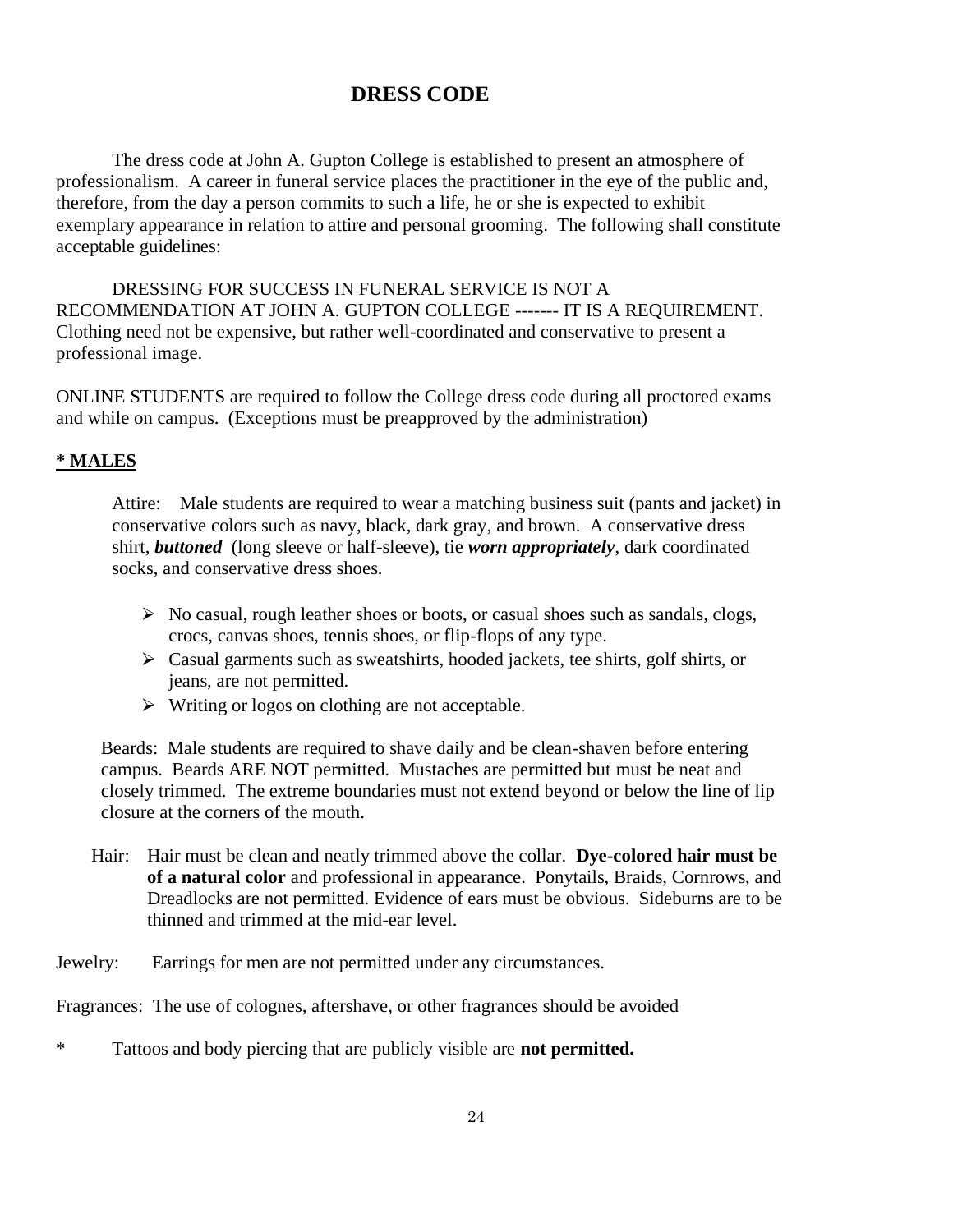### \* **FEMALES**

Attire: Female students are required to wear matching business suits which include either a skirt or pants with a matching jacket in conservative colors such as navy, black, dark gray, and dark brown.

- $\triangleright$  Skirts must be of modest length (no more than 1 to 2 inches above the knee).
- $\triangleright$  Blouses must be conservative with sleeves and a modest neckline. "No cleavage"
- $\triangleright$  Hose must be worn and coordinated with the suit or flesh tone color. Hose must be without conspicuous ornamentations or patterns. No socks will be permitted.
- $\triangleright$  Casual garments such as sweatshirts, hooded jackets, tee shirts, golf shirts, or any clothing of denim material, are not permitted.
- $\triangleright$  Writing or logos on clothing are not acceptable.
- $\triangleright$  Appropriate dress shoes, (black, brown, or navy) that are suited for the occasion are required. The shoe heel must not exceed two inches. This is a necessity in relation to safety on the first call. No rough leather shoes, boots, or casual shoes such as sandals, clogs, crocs, canvas shoes, tennis shoes, or flip-flops of any type.
- Hair/Nails: Hair is to be clean and neatly styled. **Dye-colored hair must be of a natural color** and professional in appearance. Short hair lends well to preparation room hygiene and prompt first call response. Ponytails, Braids, Cornrows, and Dreadlocks are not permitted. Nails should be neatly trimmed and filed to finger end length.
- Jewelry: Earrings should be small and limited to two per ear. Ornamental adornment should be minimal.

Fragrances: The use of perfumes or other fragrances should be avoided.

▪ Tattoos and body piercing that are publicly visible are **not permitted.**

**Cell Phones:** Cell phones or any electronic devices should be turned off or silenced and placed out of sight while in class, in the library, or while taking all exams.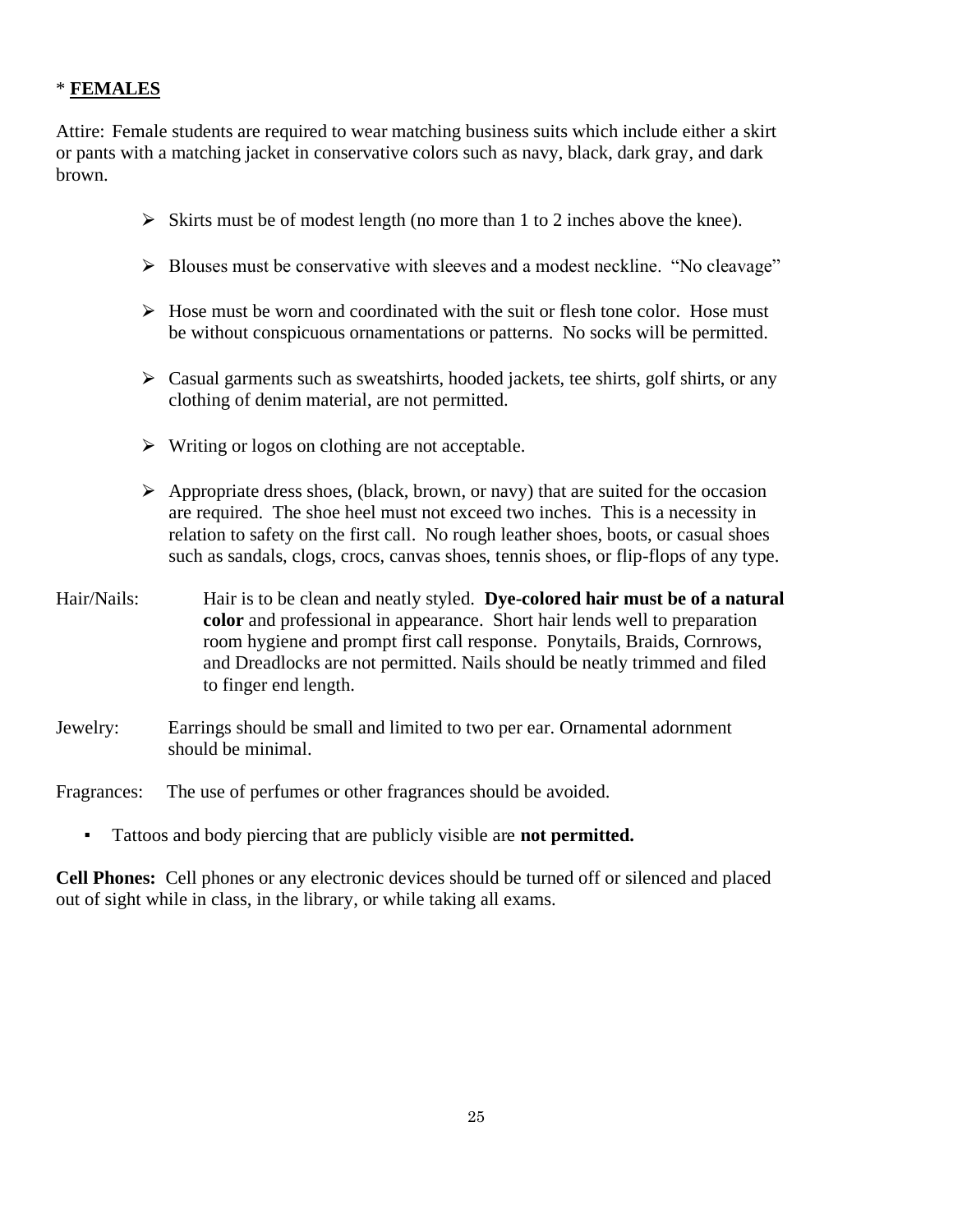### **LEGAL, MORAL, AND ETHICAL STANDARDS**

#### **Institutional Safety Plan**

All buildings must be annually inspected by the Fire Marshall's Office and must meet all fire and safety codes. Thus the College is in complete compliance. In addition, the water system and backflow are inspected annually by the State Department of Public Health.

The building contains fire extinguishers in appropriate areas of the building. These are serviced quarterly and are located in conspicuous positions. The laboratories are easily vented by windows. The building has multiple exits; these exits are free and clear and provide easy access in the event of a fire or another emergency.

The laboratories contain a first aid kit. The general science laboratory and mortuary science laboratory contain a combination shower/eyewash station. Eye goggles are available as required. The mortuary science laboratory also contains sterilization equipment to prevent the spread of disease. The buildings are well lighted and the grounds are free from clutter and clearly visible. Landscaping is a low profile to avoid areas of potential threat. The College provides private armed security during the normal hours that classes are in session.

The safety plan includes the following schedule of inspections:

| Fire inspection    | Annually by Fire Marshall's office           |
|--------------------|----------------------------------------------|
| <b>Buildings</b>   | Annually by building codes                   |
| Water and sewer    | Annually by the State Board of Public Health |
| Fire extinguishers | Serviced annually by State Systems Inc.      |
| Smoke alarms       | Checked quarterly by the President           |
| Fire exits         | General housekeeping, inspected daily        |

Faculty and students will be apprised of all safety and health concerns. Special safety instructions regarding special equipment will be the responsibility of the instructor in charge of a particular area. Safety concerns will be reviewed with the faculty and staff at annual faculty/staff meetings and with students during orientation.

The Administration reviews the safety and security plan annually and notes any changes or additions that should be included in the student orientation program and/or called to the attention of the faculty at large.

In accordance with the Student Right-To-Know and Campus Security Act of 1990, the College publishes the range of crimes and other violations of the law on its campus. This information is displayed in the student lounge bulletin board under glass and provided to the campus community electronically on an annual basis.

### **Student Conduct**

All students whether campus-based or online are expected to maintain acceptable standards of personal conduct and honesty. The use of the Internet in general, and social media sites by students as a venue for discussing any aspect of the care of deceased human beings in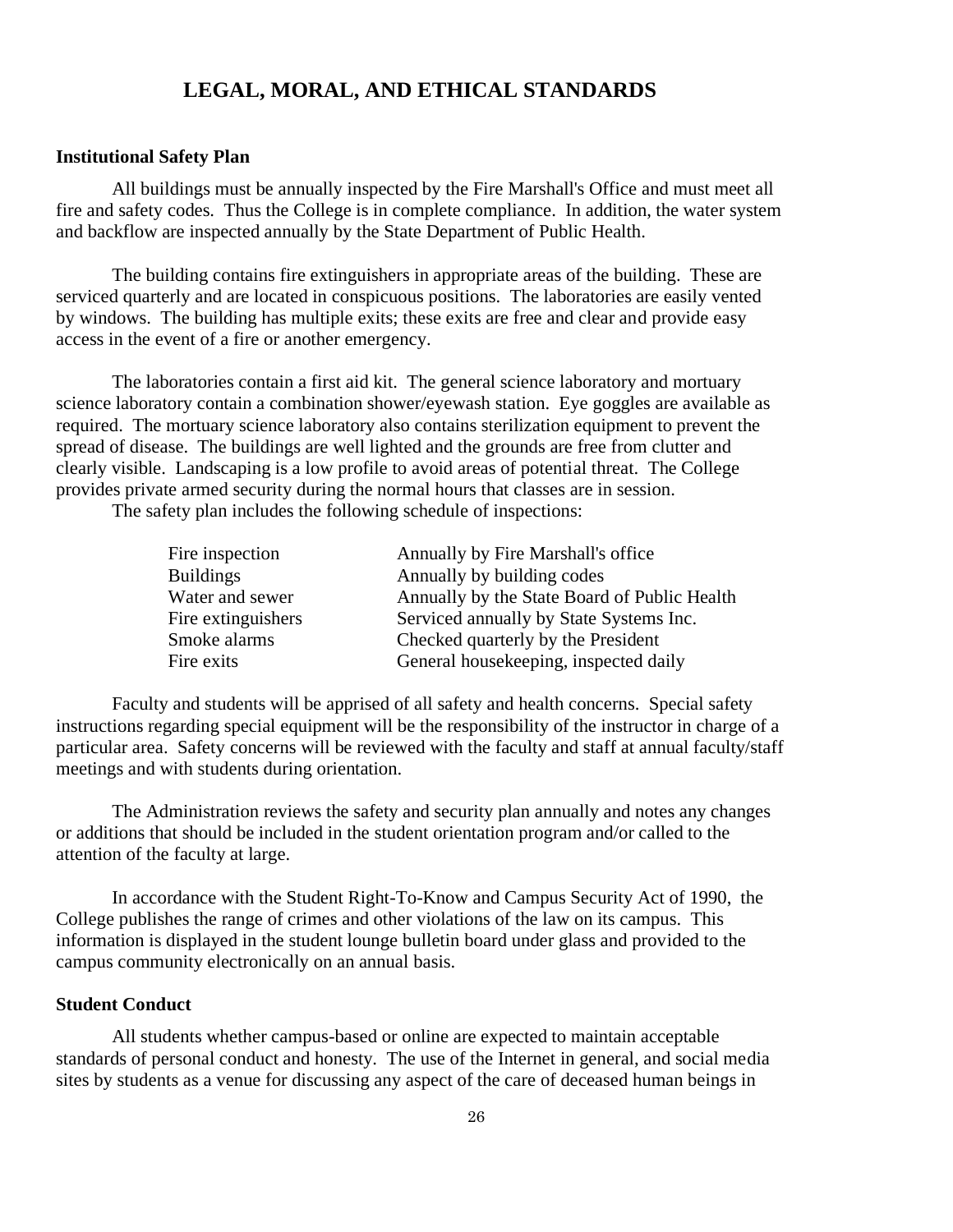which the topic of discussion is of a sensitive and confidential nature, is strictly prohibited. Online students must communicate using open forums with faculty and students in a professional and ethical manner. Any student whose conduct is considered harmful to the rights of others or the reputation of the College or funeral service will be subject to suspension or expulsion.

### **Intoxicants**

No student will be allowed on campus or to attend Gupton College while under the influence of any kind of intoxicant or drugs except those prescribed by a physician. Such action is viewed by the College as grounds for possible student dismissal. The College maintains a Drug and Alcohol Abuse Prevention Program (DAAPP) that may be found on the College website at [www.guptoncollege.edu.](http://www.guptoncollege.edu/)

### **Classroom**

Food or drink is not allowed in the classroom, laboratories, and library.

 Cell phones should be turned off or silenced and put out of sight while in the classroom, laboratory and library.

### **Areas of Misconduct**

The following areas of misconduct are identified to clarify the definition of unacceptable student conduct for campus-based and online students:

- 1. Conduct dangerous to others. Any conduct which constitutes a serious danger to any person's health, safety, or personal well-being, including physical abuse or immediate threat of abuse.
- 2. Hazing. Any act of hazing of any variety by an individual or group.
- 3. Disorderly conduct. Any individual or group behavior that is abusive, obscene, lewd, indecent, violent, excessively noisy, disorderly, or which is unreasonably disturbing to other individuals.
- 4. Obstruction of or interference with institutional or College activities or facilities. Any intentional interference with or obstruction of any institutional or College activity, program, event, or facility, including the following:

a. Any unauthorized occupancy of facilities owned or controlled by the College, or blockage to and from such facilities.

b. Interference with the right of the College or institutional member or other authorized people to gain access to any activity, program, event, or facility sponsored or controlled by the College.

c. Any obstruction or delay of a College official or local authorities in the performance of his or her duty.

- 5. Misuse of or property damage. Any act of misuse, vandalism, malicious or unwarranted damage or destruction, defacing, disfiguring, or unauthorized use of property belonging to the College, including, but not limited to, fire alarms, fire equipment, telephones, college keys, library materials, and safety devices; and any such action against a member of the College community or guest of the College.
- 6. Theft, misappropriation, or unauthorized sale. Any act of theft, misappropriation, or unauthorized possession or sale of College property or any such action against a member of the College community or guest of the College.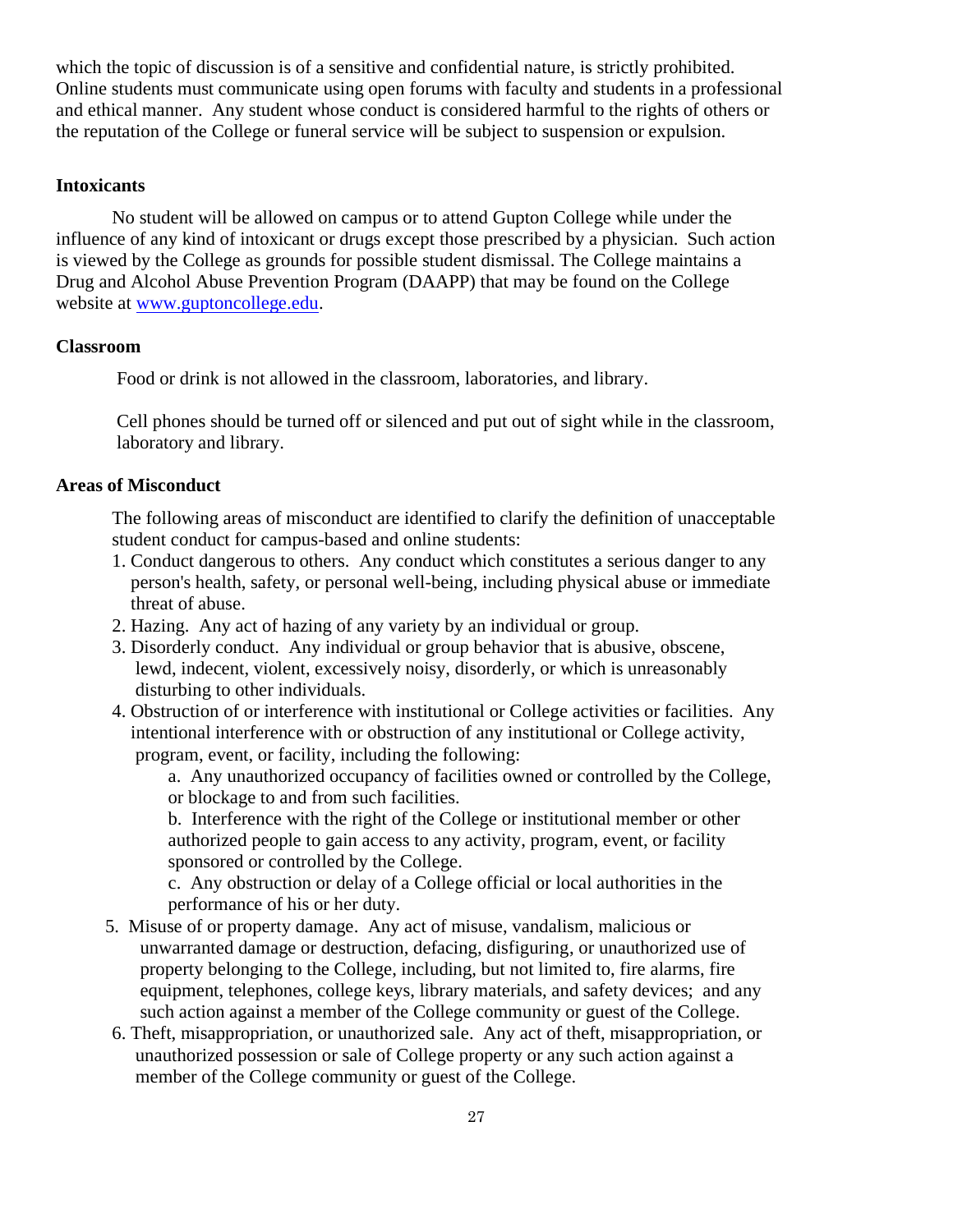- 7. Misuse of documents or identification cards. Any forgery, alteration of, or unauthorized use of College documents, forms, records, or identification cards, including providing false information, or withholding of necessary information in connection with a student's admission, enrollment, or status in the College.
- 8. Firearms and other dangerous weapons. Any unauthorized or illegal possession of or use of firearms or dangerous weapons of any kind.
- 9. Explosives, fireworks, or flammable materials. The unauthorized possession, ignition or the detonation of any object or article which could cause damage by fire or other means to persons, property, or possession of any substance which ould be considered to be and used as fireworks.
- 10. Alcoholic beverages. The use and/or possession of alcoholic beverages on College owned or controlled property.
- 11. Drugs. The unlawful possession or use of any drug or controlled substance (including any stimulant, depressant, narcotic, or hallucinogenic drug or substance or marijuana) or sale or distribution of any such drug or controlled substance.
- 12. Unacceptable conduct in hearings. Any conduct at a College hearing involving contemptuous, disrespectful, or disorderly behavior, or the giving of false evidence at any hearing.
- 13. Gambling. Gambling in any form, including lotteries, giveaways, and door prizes.
- 14. Failure to cooperate with College officials. Failure to comply with directions of College officials acting in the performance of their duties.
- 15. Violation of general rules and regulations. Any violation of the general rules and regulations of the College as published in any official College publication, including the intentional performance of any prohibited action.
- 16. Attempting and/or Aiding and Abetting the commission of offenses. Any attempt to commit any of the foregoing offenses. (An "attempt" to commit any offenses is defined as the intention to commit the offense coupled with taking some action toward its commission).
- 17. Violations of state and federal laws. Any violation of state or federal laws or regulations prescribing conduct or establishing offenses, which laws and regulations are incorporated herein by reference.
- 18. Academic and classroom misconduct. Disruptive conduct or conduct which violates the general rules and regulations of the College.
- 19. Plagiarism, cheating, and other forms of academic dishonesty. Any form of academic dishonesty is prohibited.

### **Director of Financial Aid/Title IX Coordinator, Joanna Hayes Dickens (615) 327-3927 hayes-**

### **dickens@guptoncollege.edu**

### **Sexual Harassment**

Sexual harassment is reprehensible and will not be tolerated by John A. Gupton College. It subverts the mission of the College and threatens the careers, educational experience, and wellbeing of students, faculty, and staff. Relationships involving sexual harassment or discrimination have no place with the College. John A. Gupton College will not tolerate sexual harassment of its employees or students by anyone, including, but not limited to supervisors, faculty, staff, students, or alumni Sexual harassment is an insidious practice that demeans individuals and creates unacceptable stress for the entire organization. Those who are found to have sexually harassed others will be dealt with swiftly and vigorously.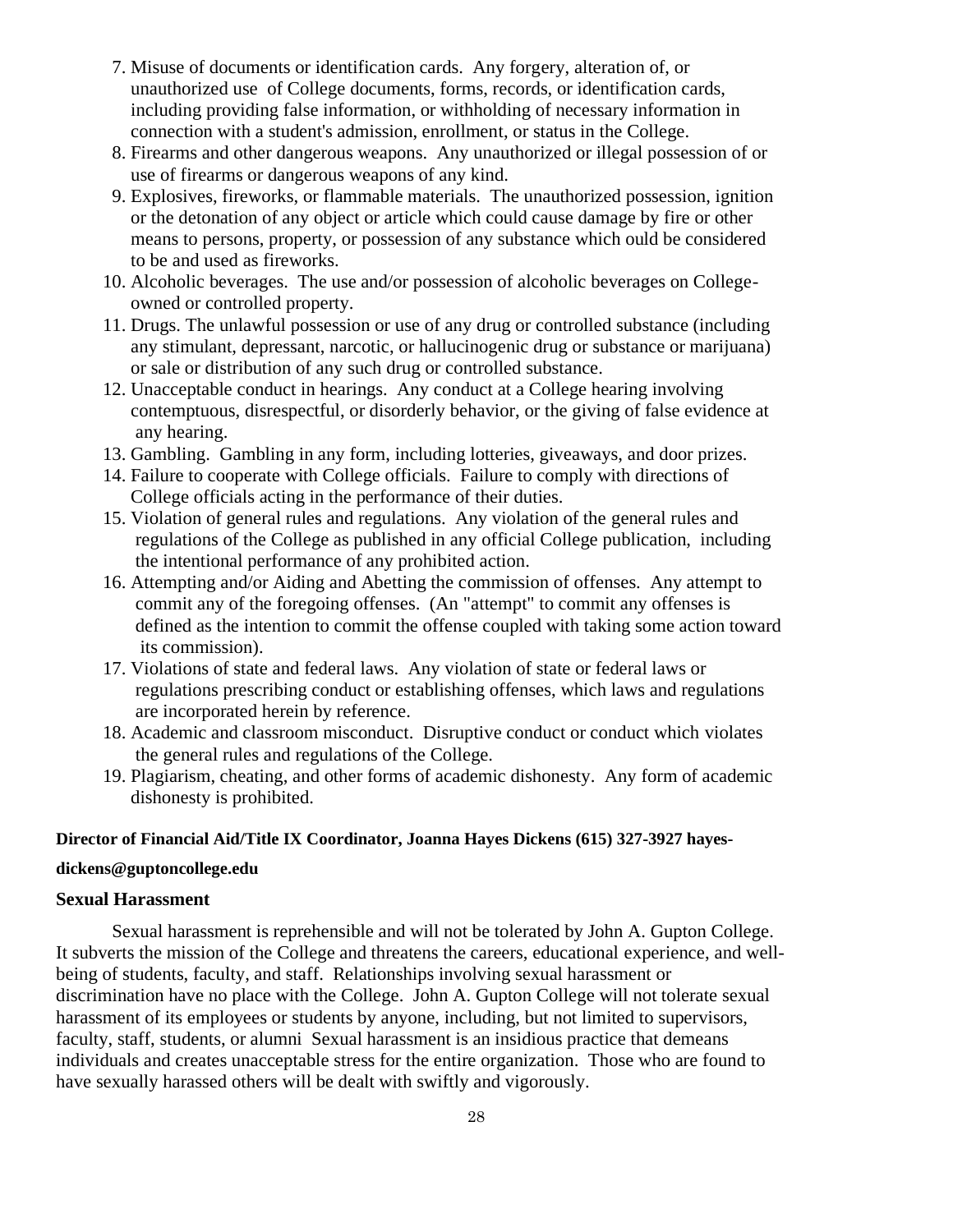Harassment based on sex is a violation of Section 704 of Title VII, 42 U.S.C. No member of the John A. Gupton College community, which includes campus-based and online students, shall engage in sexual harassment. For this policy, sexual harassment is defined as any unwelcome sexual advances, requests for sexual favors, or other verbal or physical conduct of a sexual nature.

#### **Sexual Misconduct**

Sexual misconduct is defined as any physical act of sexual nature perpetrated against an individual without consent or when an individual is unable to freely give consent. Acts of sexual nature include, but are not limited to, touching or attempted touching or/and unwilling person's personal areas. Sexual misconduct also includes sexual exploitation, gender-based relationship violence, and gender-based stalking. These acts may be accompanied by the use of coercion, intimidation, or advantage gained by the use of alcohol or other drugs. Consent is defined as each participant giving affirmative decisions to engage in mutually acceptable sexual activity given by clear action of words in every instance. The informed decision must be made freely and actively by all parties and the decision must be made verbally by both parties.

Sexual misconduct is a form of sexual harassment that is prohibited under federal law and College policy. Any act of sexual misconduct must be reported to the College administration for appropriate action. Federal regulations also protect against retaliation directed at any individual who files a complaint under this policy or participates in a complaint investigation.

### **Licensing Board Exam Security**

The NBE is a professional licensing exam, and candidates are expected to conduct themselves as professionals in preparing for and taking the exam. The International Conference of Funeral Service Examining Boards (ICFSEB) maintains rules and procedures for the examination. Any attempt to reproduce exam content in any form or discussion of exam content is a violation of exam security. Violations of exam policies may result in invalidation of your exam scores and denial of licensure.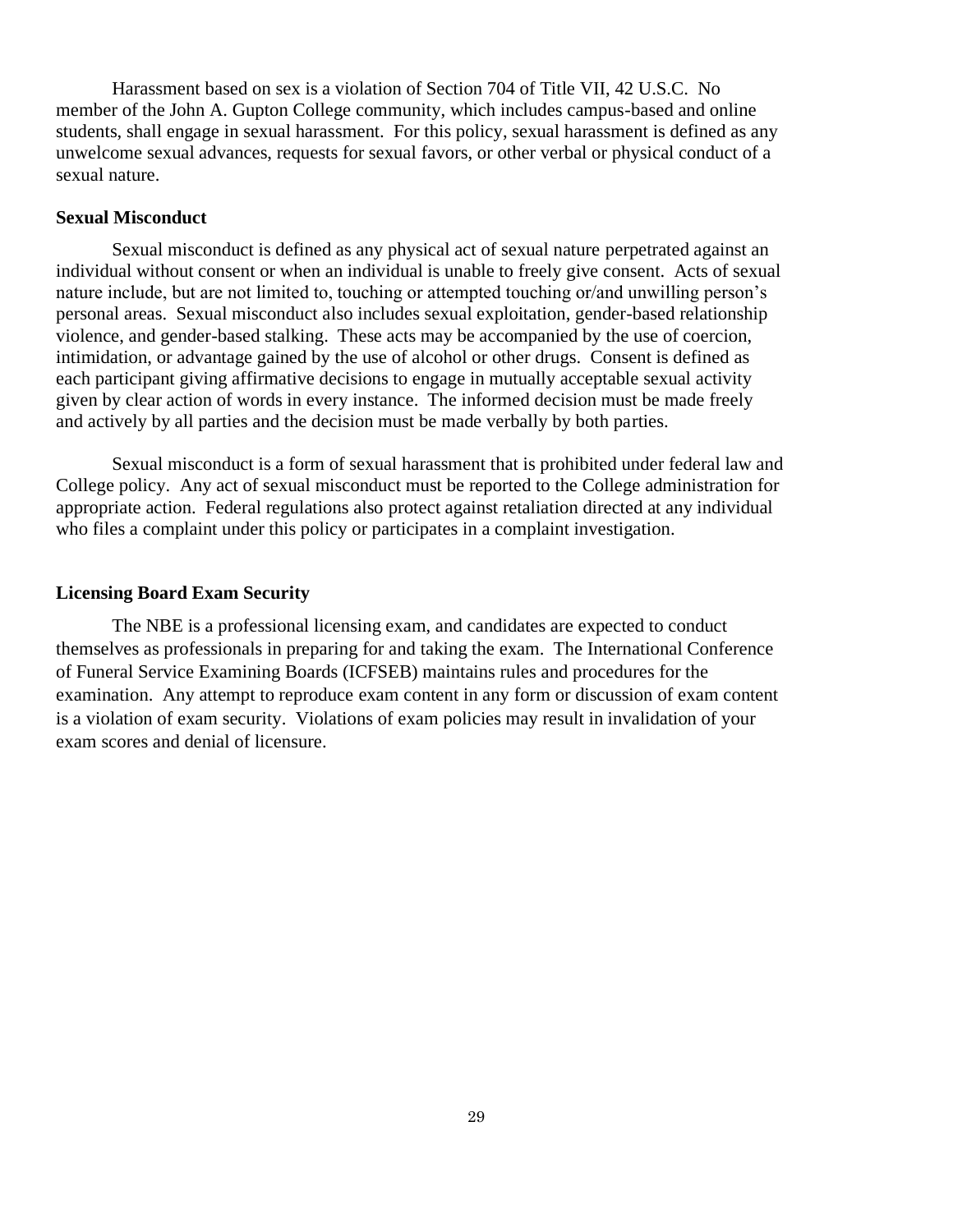### **DISCIPLINARY SANCTIONS**

Upon determination that a student has violated any of the rules, regulations, or disciplinary offenses set forth in the Rules of Conduct, the following sanctions may be imposed for both campus-based and online students:

- 1. Restitution. A student having committed an offense against property may be required to reimburse the College or owner for damage to or misappropriation of such property. Any such payment in restitution shall be limited to the actual cost of repair or replacement.
- 2. Warning. The appropriate College official may notify the student that continuation or repetition of specified conduct may be cause for other disciplinary action.
- 3. Reprimand. A written reprimand, or censure, may be given to any student whose conduct violates any part of the College Rules of Conduct. Such a reprimand does not restrict the student in any way but does have important consequences. It signifies to the student that he or she is in effect being given another opportunity to conduct himself or herself as a proper member of the College community, but that any further violation may result in serious penalties.
- 4. Restriction. Restrictions of privileges may be placed upon a student for a specified period of time. These restrictions may include, for example, denial of the right to represent the College in any way, denial of use of the facilities, and/or limitations of parking privileges.
- 5. Probation. Continued enrollment of a student on probation may be conditioned upon adherence to the Rules of Conduct. Any student placed on probation will be notified in writing, which will include the terms and length of probation. Probation may include restrictions as deemed necessary by the College.Any conduct in violation of the Rules of Conduct while on probationary status may result in the imposition of a more serious disciplinary sanction.
- 6. Suspension. Should a student be suspended, he or she is separated from the College for a stated period of time with conditions of re-admission stated in the Notice of Suspension Letter.
- 7. Expulsion. Expulsion entails a permanent separation from the College. The imposition of this sanction is a permanent bar to the student's re-admission to the College.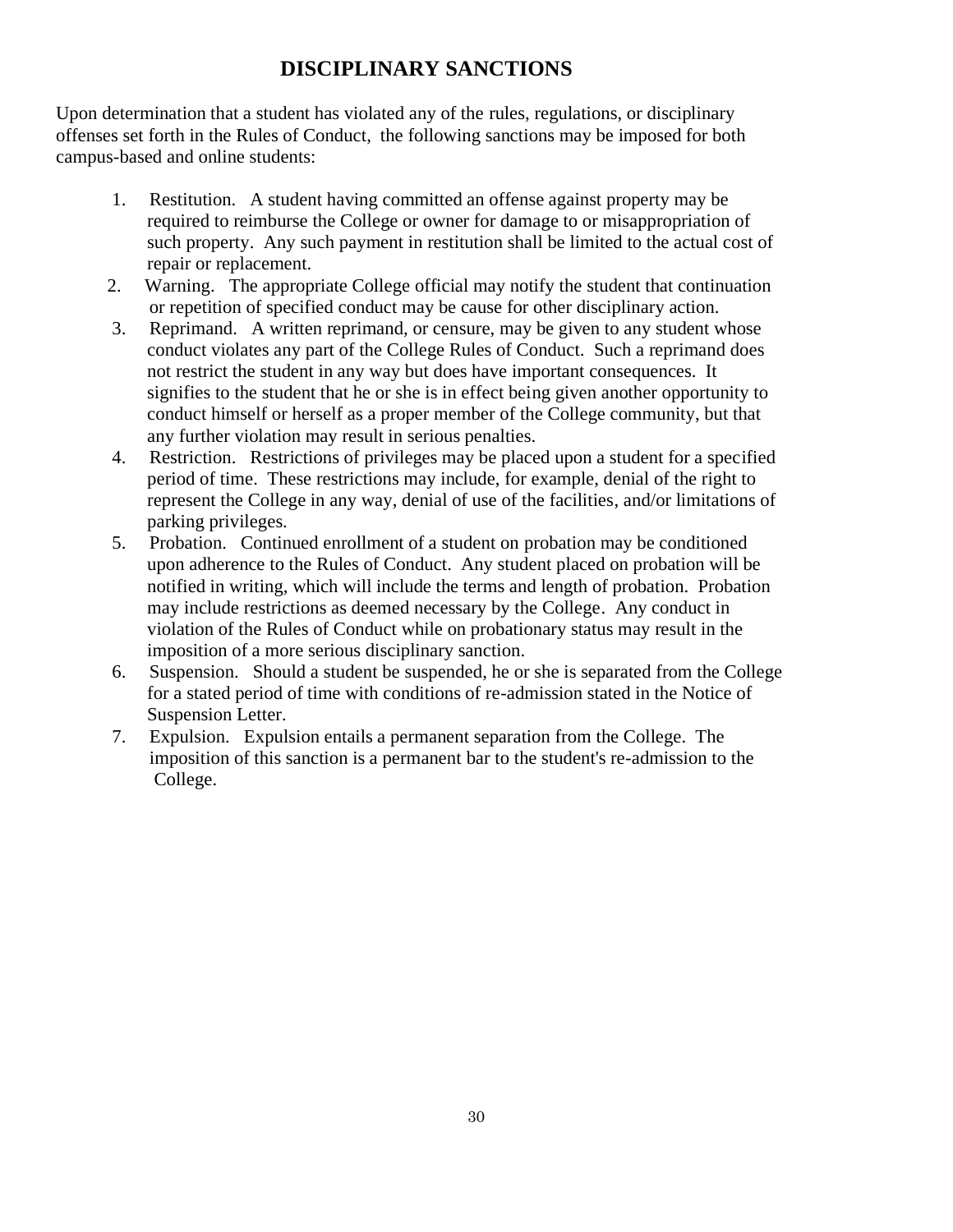### **DRUG-FREE COMMUNITIES STATEMENT**

This statement is being distributed to all John A. Gupton College employees, including faculty, staff, and students in compliance with the provisions of the Drug-Free Workplace Act of 1988 (41 U.S.C. 701, et. seq.) and the Drug-Free Schools and Communities Act Amendments of 1989 (20 U.S.C. 3171, et. seq.)

### I. Policy

It is the policy of Gupton College to prohibit the illegal use, abuse, manufacture, possession, sale, or distribution of alcoholic beverages or any controlled substances, including stimulants, depressants, narcotics, hallucinogenic drugs, or substances or marijuana on College-owned, controlled, or temporarily leased property. Such use, sale, or distribution is also prohibited during any College-related activity including off-campus trips. All employees and students are subject to applicable federal, state, and local laws related to this matter. Additionally, any violation of this policy will result in disciplinary actions as outlined in the "Student Conduct" and "Disciplinary Sanctions" sections of the Student Handbook.

### II. Legal Sanctions

Various federal, state, and local statutes make it unlawful to manufacture, distribute, dispense, deliver, sell, or possess with the intent to manufacture, distribute, dispense, deliver, or sell controlled substances.

The penalty imposed depends upon many factors which include the type and amount of controlled substance involved; the number of prior offenses, if any; whether death or serious bodily injury results from the use of such substance; and whether any other crimes were committed in connection with the use of such substance. Possible maximum penalties for a firsttime offender include imprisonment for any period of time up to a term of life imprisonment, a fine of up to Four (4) Million Dollars, supervised release, or any combination of the above. The sanctions are doubled when the offense involves either of the following:

- A. Distribution or possession at or near a school or college campus.
- B. Distribution to persons under 21 years of age (repeat offenders may be punished a greater extent as provided by statutes).

Further, a civil penalty of up to \$10,000 may be assessed for simple possession of "personal use amounts" of certain specified substances under Federal Law.

Under state law, the offense of possession or casual exchange is punishable as a Class A misdemeanor; if there is an exchange between a minor and an adult at least two years the minor's senior, the offense is classified as a felony, as provided in T.C.A. 39-17-417 (21 U.S.C. 001, et.seq.; T.C.A. 39-17-417).

It is unlawful for any person under the age of 21 to buy, possess, transport, or consume alcoholic beverages, wine, or beer. Such offenses are classified as Class A misdemeanors punishable by imprisonment for not more than 11 months and 29 days, or a fine of not more than \$25,000, or both (T.C.A. 1-3-113; 57-5-301).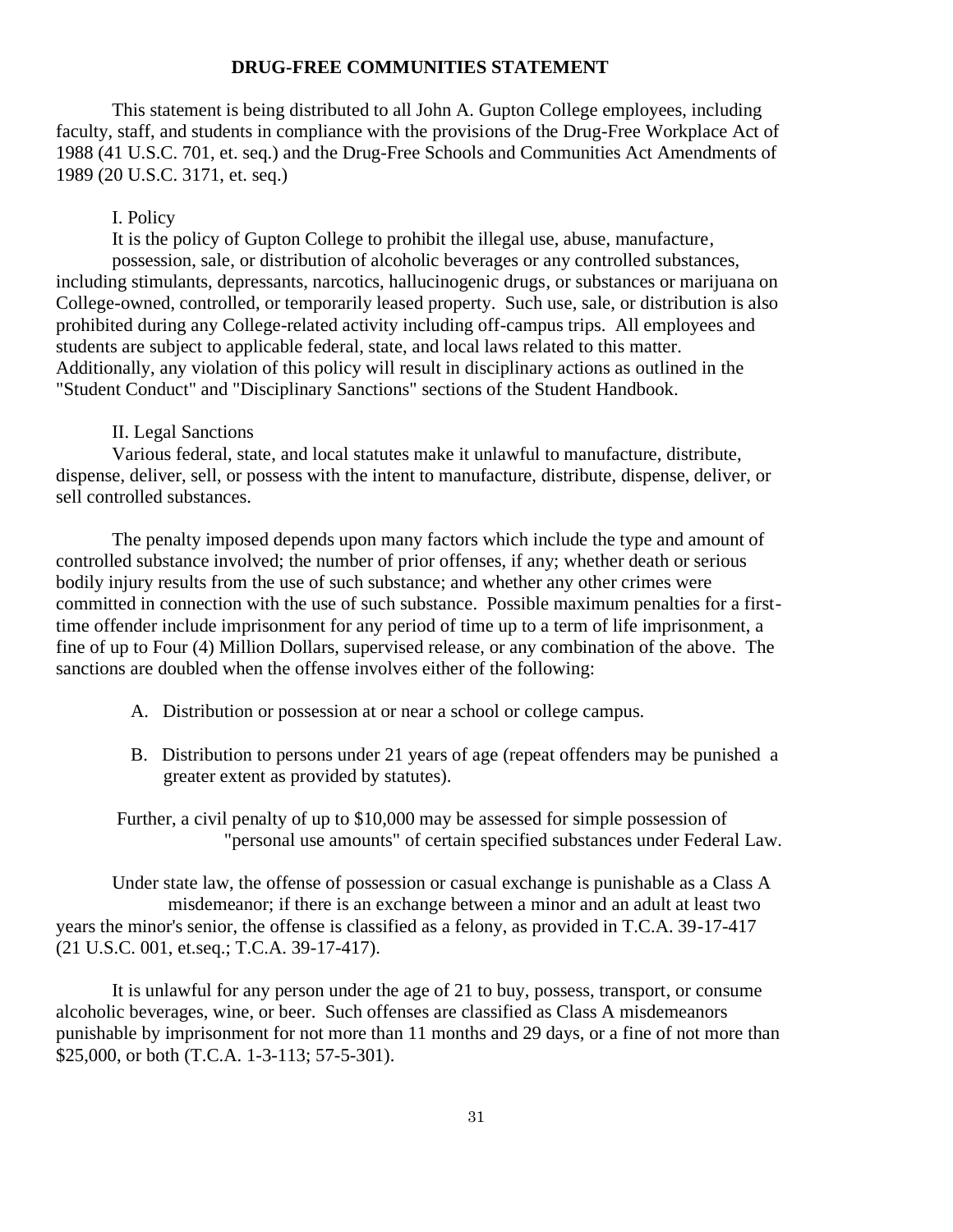Furthermore, it is an offense to provide alcoholic beverages to any person under the age of 21. Such an offense is classified as a Class A misdemeanor (T.C.A. 39-15-404).

The offense of public intoxication is a Class C misdemeanor and is punishable by imprisonment of not more than 30 days or a fine of not more than \$50, or both (T.C.A. 39-17- 310).

III. Institutional Sanctions

Gupton College will impose the appropriate sanctions on any employee or student who fails to comply with the terms of this policy.

### Employees:

As a condition of employment, each employee, including student employees, must abide by the terms of this policy and must notify the institution of any criminal drug status conviction for a violation occurring in the workplace no later the five (5) days after a conviction. A conviction includes a finding of guilty, a plea of *nolo contendere*, or imposition of a sentence by any state or federal judicial body.

Possible disciplinary sanctions for failure to comply with the terms of this policy, including failure to notify of conviction may include one or more of the following:

- 1. Termination
- 2. Suspension
- 3. Mandatory participation in and satisfactory completion of a drug/alcohol abuse program
- 4. Recommendation for professional counseling
- 5. Referral for prosecution
- 6. Letter of warning
- 7. Probation

### Students:

Possible disciplinary sanctions for failure to comply with the terms of this policy may include one or more of the following:

- 1. Expulsion
- 2. Suspension
- 3. Mandatory participation in and satisfactory completion of a drug/alcohol abuse program
- 4. Referral for Prosecution
- 5. Probation
- 6. Warning
- 7. Reprimand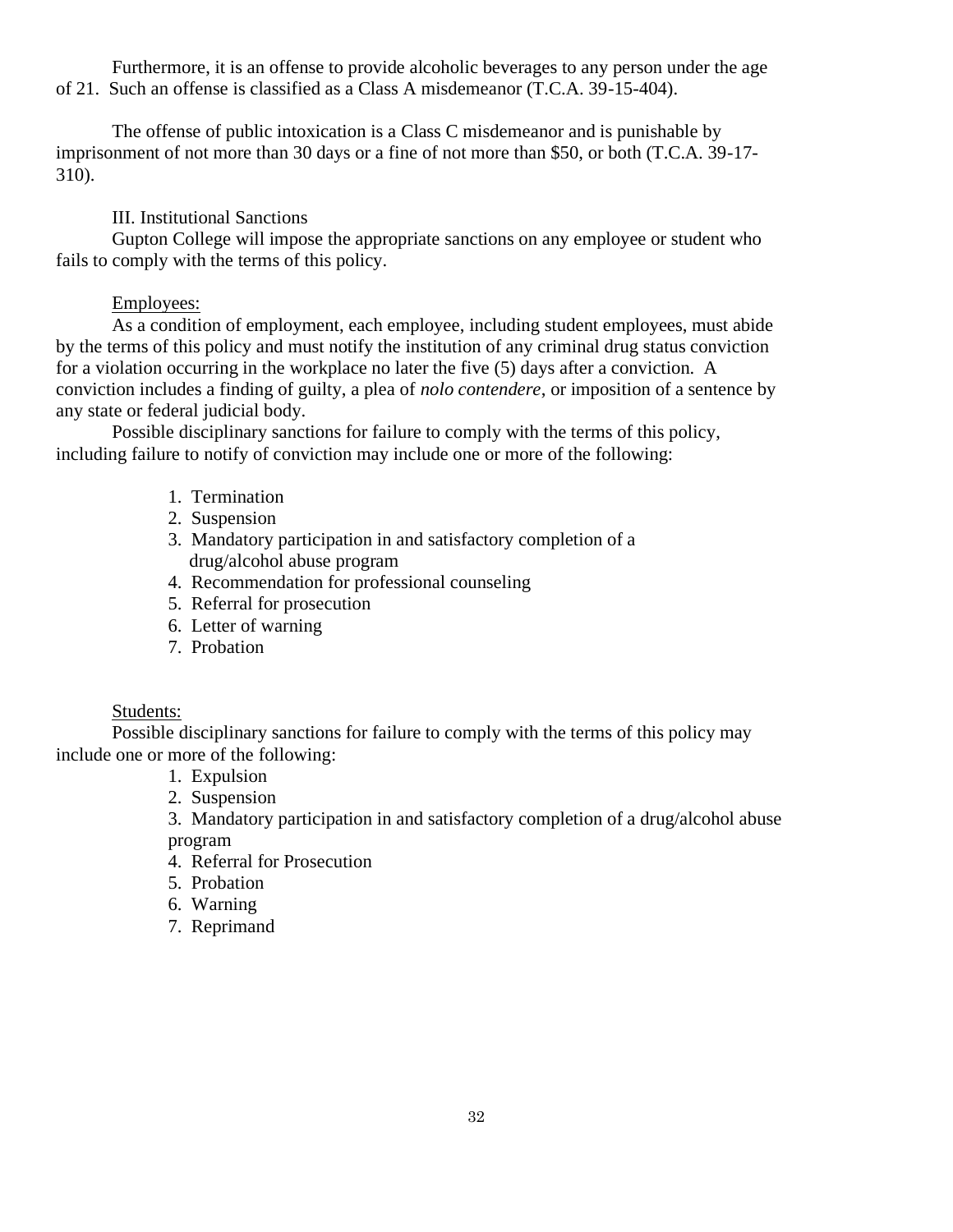### **Student Complaint and Grievances**

All students have assured a process to seek remedy for complaints and grievances that occur within the institutional community. This process will provide a meaningful forum for filing both Formal and Informal complaints. Students with complaint issues should resolve those issues, if possible, on an informal basis without the filing of a formal complaint. The Administration of John A. Gupton College has an open-door policy that allows access to the faculty and administration at any time for students to discuss any problems of an academic or personal matter. The administration may be contacted in person or by electronic means via Guptoninstitute (Moodle) as well as by email. Student complaints may involve a faculty member, a non-faculty member, another student, as well as the College. Complaints within the institutional community will be handled as follows:

Informal Complaints Procedures:

- 1. The student has seven (7) business days from the incident to resolve the matter informally with the individual associated with the complaint or by seeking informal assistance from a member of the faculty or administration as soon as possible.
- 2. Should this process not result in a resolution of the issue, the student may proceed to the formal complaint procedure.

Formal Complaints Procedures:

- 1. The student must file a formal complaint within ten (10) business days of the incident by requesting a **Student Complaint/Grievance Form** from the Admissions Office in person or electronically.
- 2. This form must be completed and returned to the Admissions office.
- 3. All formal complaints will be reviewed and investigated by the Academic Affairs Committee. The AAC may request to meet with all parties involved in the complaint.
- 4. The student will be notified in writing, within 10 business days, of the actions taken by the Committee.

Appeals Procedures:

- 1. The student may appeal, within five (5) business days, the decision of the Academic Affairs Committee to the College President. Only the student has the right to appeal.
- 2. The sole discretion of the College President's appeal process may be held in one of two ways: A. The President will review the information and make the final decision, or B. The President will appoint a separate committee to make the final decision.
- 3. Whichever process is chosen by the College President, the decision of the complaint appeal is final.

Retaliation against a student for filing a complaint is strictly prohibited.

John A. Gupton College's goal is to resolve student complaints in a friendly, fair, and efficient manner. The first step for students who desire to resolve a complaint is to follow the College's internal student complaint/grievance procedure contained in the Student Handbook. If the complaint is not resolved satisfactorily internally, the student may file a complaint with the **State of Tennessee Division of Consumer Affairs at [www.tn.gov/consumer.](http://www.tn.gov/consumer)**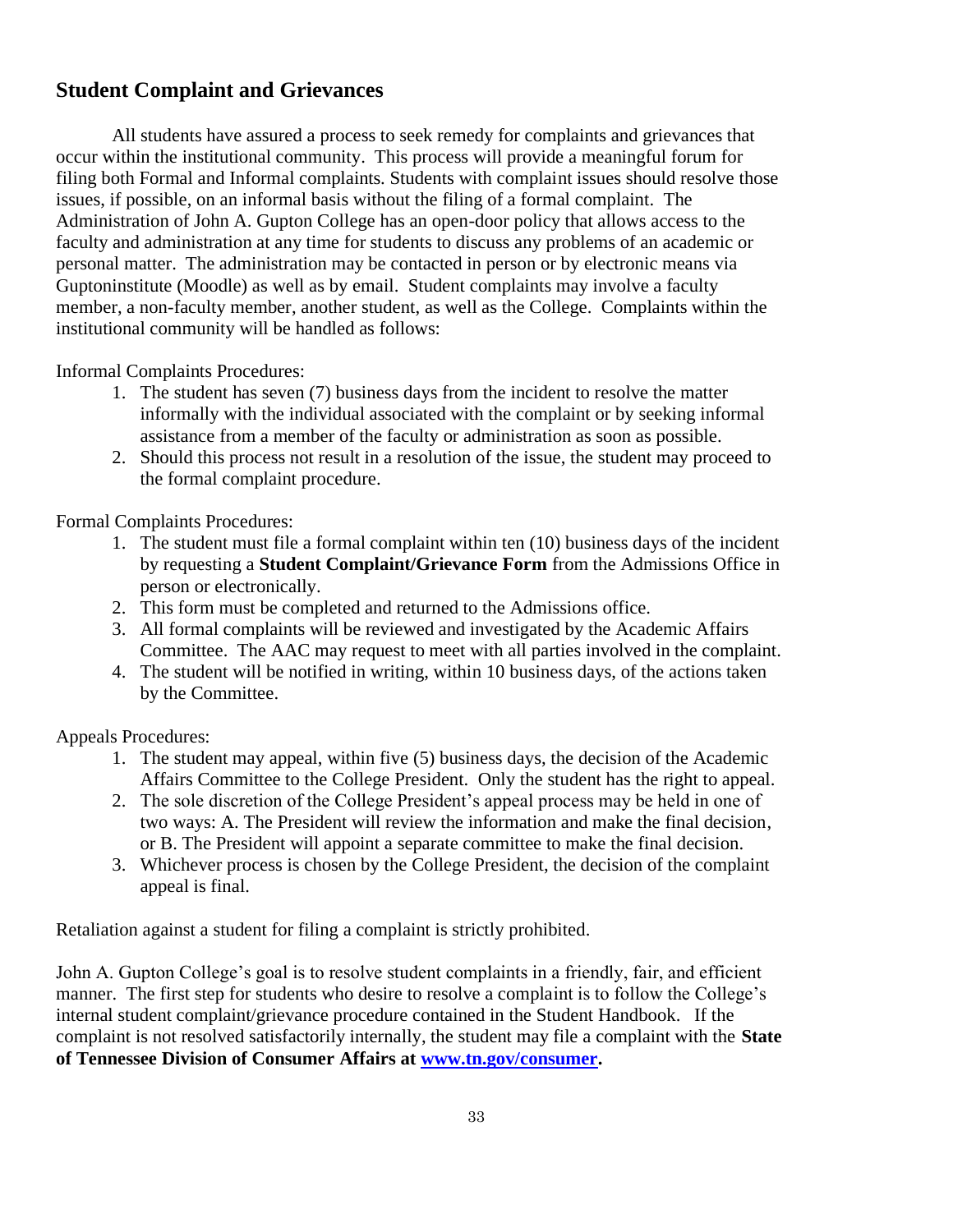If a complaint is related to the quality of education or accreditation requirements, the student should file a complaint with the accrediting agency, the **Southern Association of Colleges and Schools Commission on Colleges at <b>www.sacscoc.org** and follow the complaint policy.

If a complaint is related to the application of state laws or rules related to approval to operate or license of the professional program, the student should file a complaint with the appropriate board with the **State of Tennessee Government** to be reviewed. Students should review the State website **[www.tn.gov](http://www.tn.gov/)** and search for the appropriate division for the procedures related to the complaint. If the student has complaints related to state consumer protection laws, then the complaint needs to be filed with the **Tennessee Division of Consumer Affairs** and shall be reviewed and handled by that unit of government. **[www.tn.gov/consumer.](http://www.tn.gov/consumer)**

If a complaint is related to a clinical/practicum site within the student's state of residence, the student may file a complaint with the regulatory board of that state. Contact information for each state regulatory board may be accessed through **[http://www.nfda.org/careers/licensing](http://www.nfda.org/careers/licensing-requirements)[requirements.](http://www.nfda.org/careers/licensing-requirements)**

### **Community Accountability-Whistleblower Policy**

John A. Gupton College is committed to providing all students, faculty, alumni, vendors, and guests, with a safe and productive environment. If anyone has reason to believe or reasonably suspect that the college or any of its agents is acting contrary to any applicable federal, state, or local laws or regulations, or contrary to any established college policy, that person may report such action or activity without fear of reprisal or retaliation.

### **Complaint Resolution Policies and Procedures for Non-Tennessee Resident Students in State Authorization Reciprocity Agreement States, commonly known as SARA.**

Student complaints relating to consumer protection laws that involve distance learning education offered under the terms and conditions of the State Authorization Reciprocity Agreement (SARA), must first be filed with the institution to seek resolution.

Complainants not satisfied with the outcome of the Institution's internal process may appeal, within two years of the incident about which the complaint is made, to the Tennessee Higher Education Commission [\(https://www.tn.gov/thec/bureaus/student-aid-and](https://www.tn.gov/thec/bureaus/student-aid-and-compliance/postsecondary-state-authorization/request-for-complaint-review.html)[compliance/postsecondary-state-authorization/request-for-complaint-review.html\)](https://www.tn.gov/thec/bureaus/student-aid-and-compliance/postsecondary-state-authorization/request-for-complaint-review.html).

For purposes of this process, a complaint shall be defined as a formal assertion in writing that the terms of SARA or the laws, standards, or regulations incorporated by the SARA Policies and Standards [\(http://www.nc-sara.org/content/sara-manual\)](http://www.nc-sara.org/content/sara-manual) have been violated by the institution operating under the terms of SARA.

For a list of SARA member States, please visit the NC-SARA website [\(http://nc-sara.org/sara](http://nc-sara.org/sara-states-institutions)[states-institutions\)](http://nc-sara.org/sara-states-institutions). Students residing in non-SARA states should consult their respective State of residence for further instruction for filing a complaint.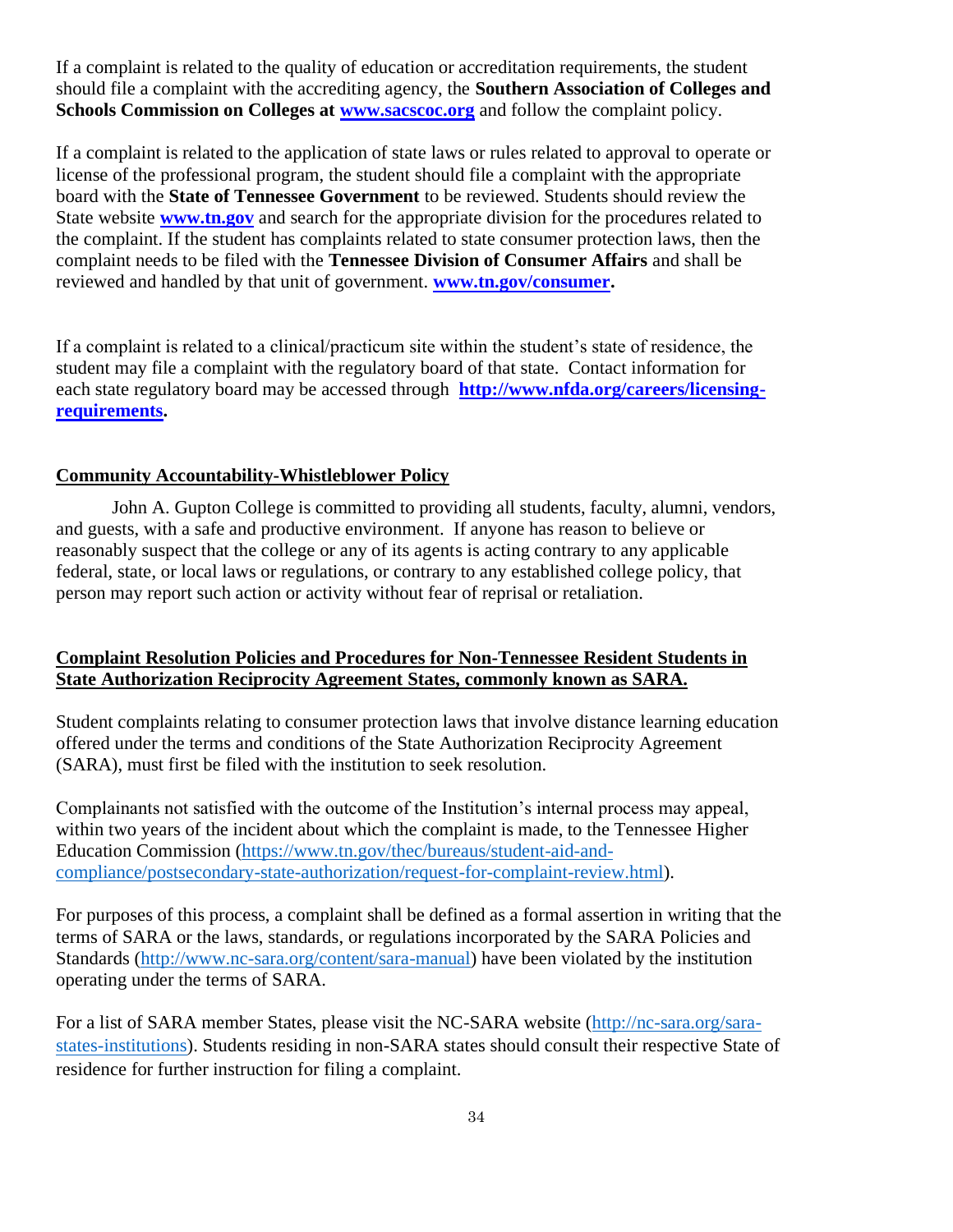### **ANTI-DISCRIMINATION POLICY AND PROCEDURE FOR RESOLVING COMPLAINTS**

#### **Policy Statement**

John A. Gupton College is committed to providing a learning environment that is free from illegal discrimination on the basis of race, color, national origin, religion, age, disability, sex, sexual orientation, gender identity, marital status, or military service. The College will not tolerate illegal discrimination in any form.

### **Procedure**

In the event, a student believes that she/he has experienced illegal discrimination she/he can report the matter following the steps outlined below. Because of the sensitivity of such charges, all College officials investigating discrimination complaints will exercise care to observe and protect the dignity, rights, and privacy interests of all parties involved to the maximum extent possible.

### **STEP 1: Directors**

If a student believes she/he has experienced unlawful discrimination, the student should promptly file a written report of the incident with the Director of Funeral Service Education or Director of Mortuary Science.

Within 10 working days of receipt of such report, the Director or her designee will conduct a confidential and informal investigation to determine whether the alleged conduct has in fact occurred and will attempt to resolve the issue satisfactorily with all individuals involved.

The Director shall issue a written report of the results of her investigation to the student initiating the complaint within 30 days of such complaint.

#### **STEP 2: President of the College**

If in the student's opinion, the Director has not satisfactorily resolved the issue, she/he may file a written appeal to the President of the College or his designee within 30 days of the Director's written report. The President will review the findings from the Director's investigation and render written findings/determination within 30 days of receipt of the appeal from the student. The written results from the College President shall be final.

Any person seeking information concerning the laws and policies or filing a complaint because of alleged violations of Title VI of the 1964 Civil Rights Act, Title IX of the Educational Amendments of 1972 (45CRF 86), and Sec. 504 of the Rehabilitation Act of 1973 should contact the Director of Funeral Service Education or Director of Mortuary Science (615) 327-3927. Any person seeking information concerning or filing a complaint because of alleged violations of the Americans with Disabilities Act of 1990 should contact the Director of Funeral Service Education or Director of Mortuary Science at (615) 327-3927.

### **Federal/State Discrimination Complaints**

John A. Gupton College encourages students to use the John A. Gupton College Antidiscrimination Policy and the Procedure for Resolution of Student Discrimination Complaints to resolve discrimination concerns. However, students also have a right to file discrimination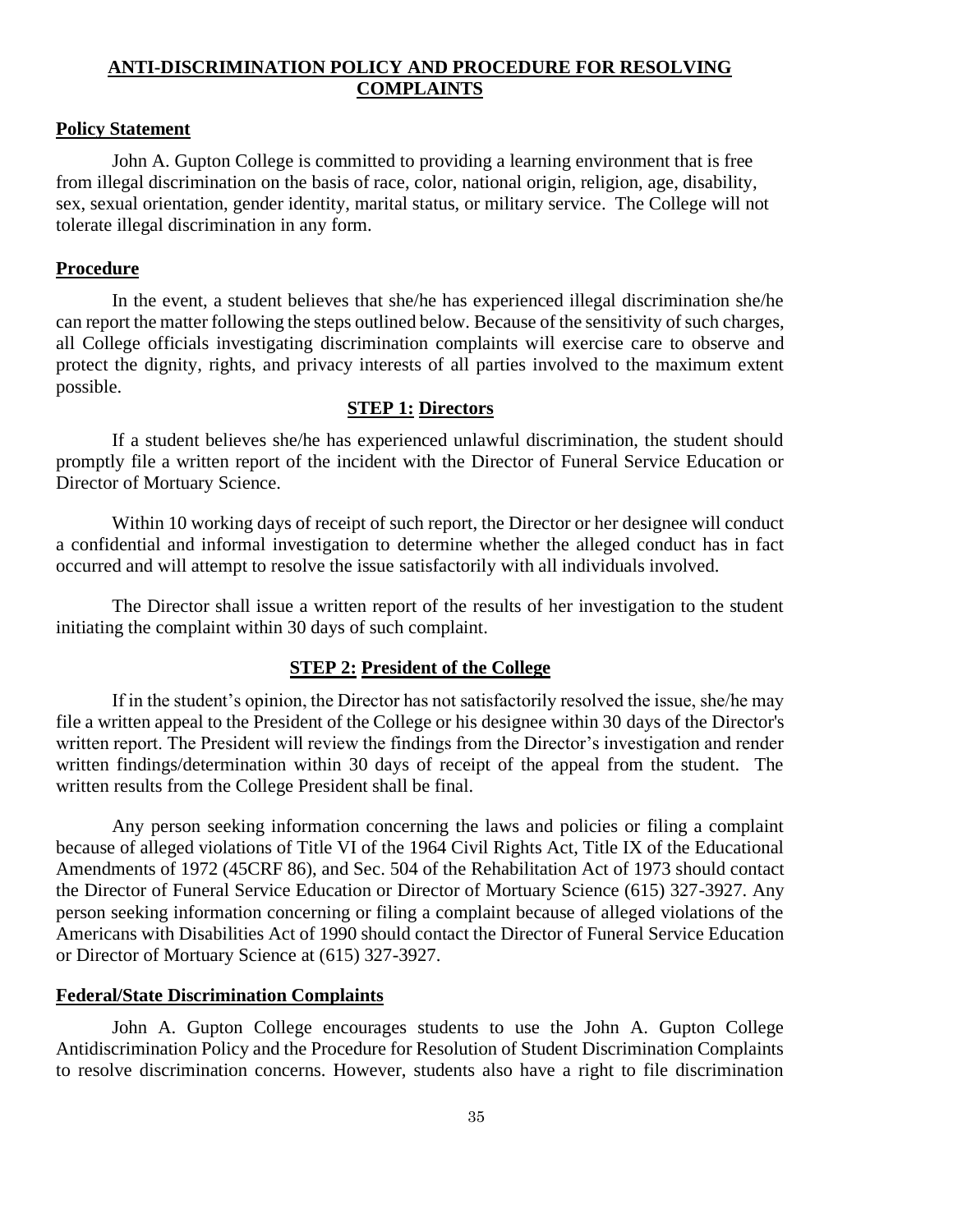complaints directly with the United States Department of Education's Office of Civil Rights, the Tennessee Human Rights Commission.

### **DISABILITY RESOURCES**

#### **General Information Regarding Accommodations of Disability**

John A. Gupton College provides services and assistance to any individual who identifies him/herself as a person with a physical and/or learning disability that substantially limits one or more life activities. Common services available to students with disabilities include but are not limited to:

Advocacy to faculty, staff, and administration classroom note-takers; Tutorial Services Testing modifications; Assisted registration; Handicapped Parking; Use of tape recorders; Audio textbooks (where available); Extended time for program completion; Sign language interpreters; Environmental adjustments; Other services as warranted and mandated by law. The student may be responsible for the expenses of disability accommodations.

### **Procedures for Requesting Accommodations for a Disability**

John A. Gupton College offers a variety of support services to individuals with disabilities: however, ALL SERVICES MUST BE REQUESTED IN A TIMELY MANNER. Accommodations are provided only after disclosure and documentation procedures are complete. To request services and/or accommodations, the following steps should be taken:

Individuals needing such services and/or accommodations should meet with College Registrar in person or electronically to make a formal, written request and sign a disclosure form as well as other paperwork. Students should provide appropriate and current documentation\* of the disability. The documentation lookback period cannot exceed three years.

Students may contact the Registrar by visiting the College or by calling (615) 327-3927.

\*Documentation within the last three years must include the following items of information:

- A definitive diagnosis and the associated limitations.
- A letter from a certified practitioner outlining specific educational and/or environmental recommendations

Individuals with learning disabilities must also present one of the following:

● A copy of a comprehensive assessment from their high school's resource office

OR

A letter or report from a licensed psychologist, diagnostician, or other professional knowledgeable in learning disabilities. This document should clearly state the presence of a learning disability and list the recommendations for the student.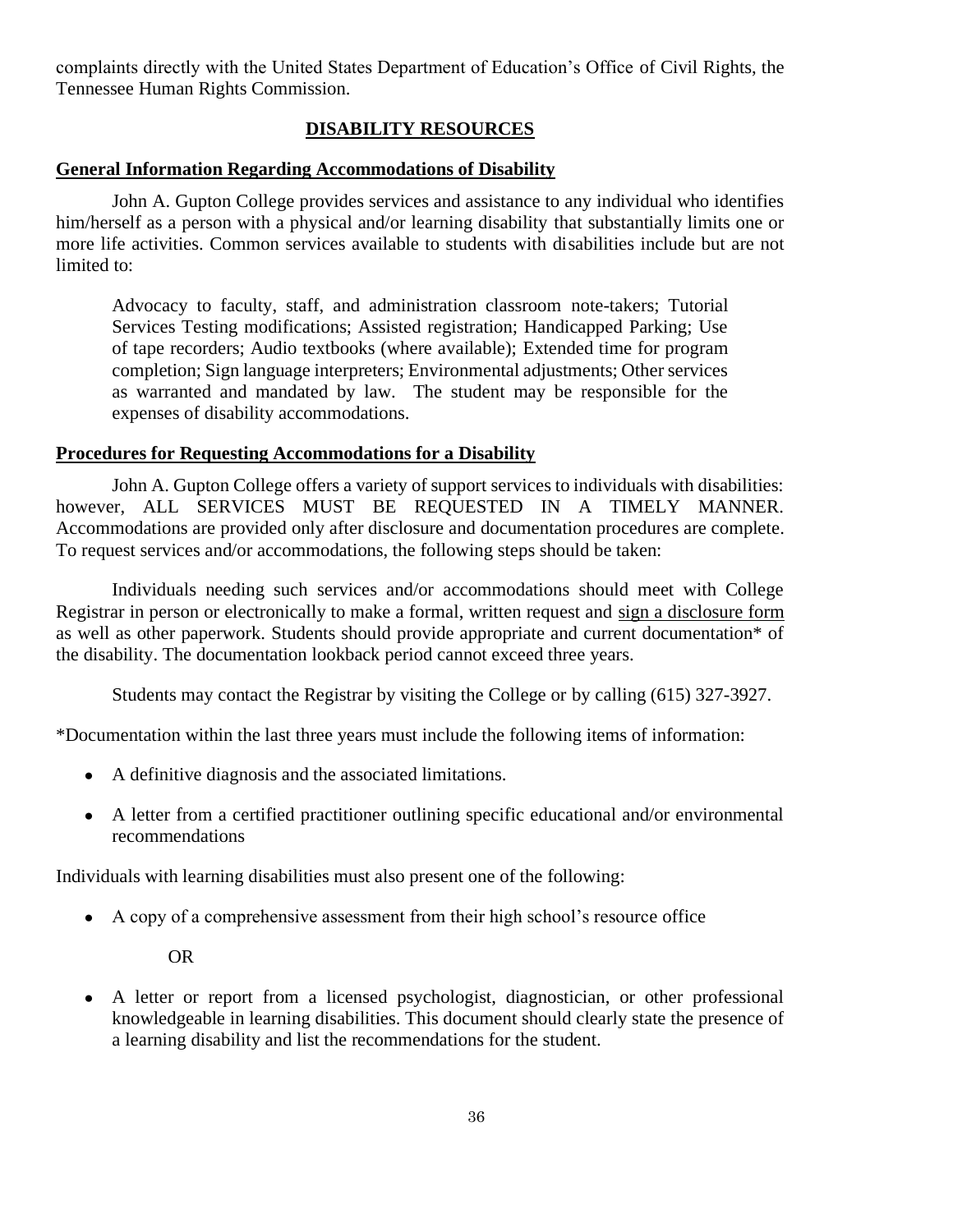Individuals with psychiatric disabilities or Attention Deficit Disorder should present a letter from a licensed psychologist, psychiatrist, or medical doctor with an explanation of the disorder, symptoms present with the disorder, and educational recommendations.

All medical records and learning assessments are kept confidential. Each student will be asked to sign a confidentiality waiver to allow the Registrar to inform instructors of the student's disability in general terms and to outline accommodations that are to be provided in their classrooms.

Disability-related documentation submitted to the Registrar for the purpose of verifying a disability is considered an academic record. Based on this, the documentation is subject to the requirements of the Family Educational Rights and Privacy Act (FERPA). This Act requires records to be maintained as private and specific disability-related information to be shared only when there is a legitimate educational need to know. Therefore, the College's faculty members may at times request disability-related information they view as necessary to assist in the improvement of a student's education or academic skills.

Once a student's documentation has been accepted, the student will meet with the College President in person or electronically, to discuss services and accommodations. The Registrar then meets with the appropriate instructors to inform them verbally and in writing of the accommodations that have been granted.

#### **Grievance Procedures**

If a student feels he/she is being denied the agreed-upon accommodations, he/she should first appeal to the classroom instructor who is not in compliance. If services/accommodations continue to be denied, the student should report the problem to the College President. If unsatisfied with this resolution, it is the student's right to file a formal complaint following the grievance policy.

Students who have been denied accommodation by the Registrar's office may ask the office to reconsider their request upon presentation of evidence not previously submitted. Such evidence must still meet the criteria outlined above as acceptable documentation. If accommodations are still denied, the student may utilize the grievance procedure.

ACCOMMODATIONS WILL BE REVIEWED AND/OR RENEWED EVERY SEMESTER. STUDENTS WHO ARE RECEIVING DISABILITIES RESOURCES SHOULD CONTACT THE REGISTRAR, FOR ASSISTED REGISTRATION AND ACCOMMODATION UPDATES BEFORE THEIR SEMESTER BEGINS.

#### **Confidentiality of Student Records**

The Family Educational Rights and Privacy Act of 1974 is a federal law that states:

- (a) that a written institutional policy must be established, and
- (b) that a statement of adopted procedures covering the privacy rights of students be made available.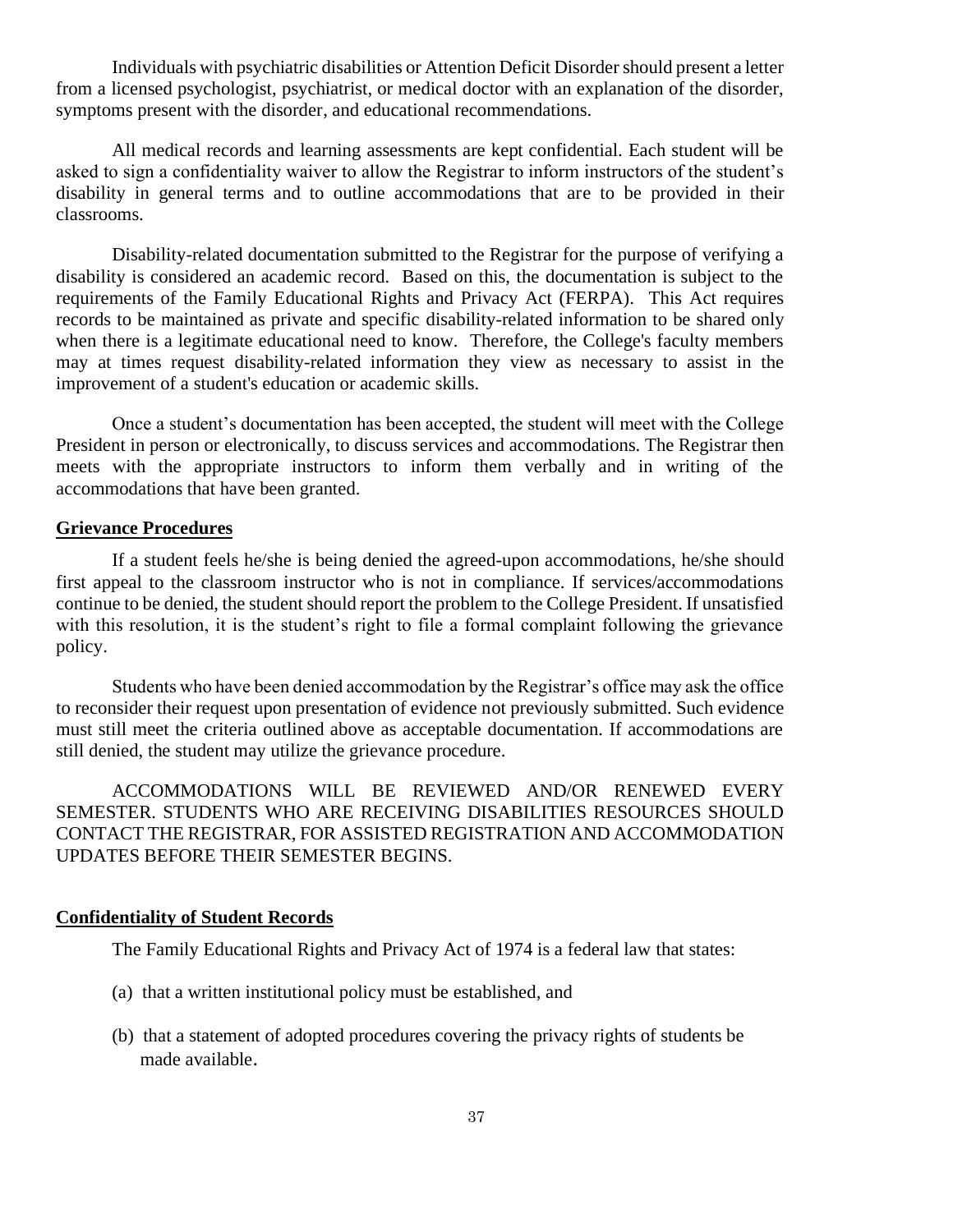The law provides that the institution will maintain the confidentiality of student educational records. John A. Gupton College accords all the rights under the law to students who are declared independent. No one outside the College shall have access to nor will the College disclose any information from a student's educational record without the written consent of the student. Exceptions are personnel within the College, officials of other institutions in which the student seeks to enroll, persons from accrediting agencies carrying out their accreditation function, persons in compliance with a judicial order, and to protect the health and safety of the student and other persons in case of emergency. All exceptions are permitted under the Act.

Within the College community, only those members who act in the student's educational interest including faculty, administration, clerical, and other persons who manage student records are allowed access to the student's educational records.

At its discretion, the College may provide Directory Information in accordance with the Act to include: student name, address, telephone number, date and place of birth, major field of study, dates of attendance, degrees and awards received, the most previous educational agency or institution attended by the student and participation in officially recognized activities.

#### Students **have the right to** the following:

- 1. Withhold Directory information. Notify Registrar in writing at registration each term.
- 2. Inspect and review the information contained in their educational records.
- 3. Challenge the contents of their educational records.
- 4. Have a hearing if the outcome of the challenge is unsatisfactory.
- 5. Submit explanatory statements for inclusion in their file if decisions of the hearing are unacceptable.

### **Educational Records Review**

Students wishing to review their educational records must make a **written request** to the Registrar of the College, in person or electronically, listing the specific item or items of interest. Only records covered by the Act of 1974 will be released. The President of the College will coordinate the inspection and review procedures for student educational records, which include admissions. Records will be made available within thirty days of the request. Students may have copies made of their records with certain exceptions (e.g. a copy of the academic records for which a financial hold exists, or a transcript of an original document that exists elsewhere). These copies may be made at the student's expense at prevailing rates. Educational records do not include records of instructional, administrative, and educational personnel which are the sole possession of the maker and are not accessible or revealed to any individual except a temporary substitute; records of the law enforcement unit; student health records, employment records, or alumni records. Health records, however, may be reviewed by physicians of the student's choosing.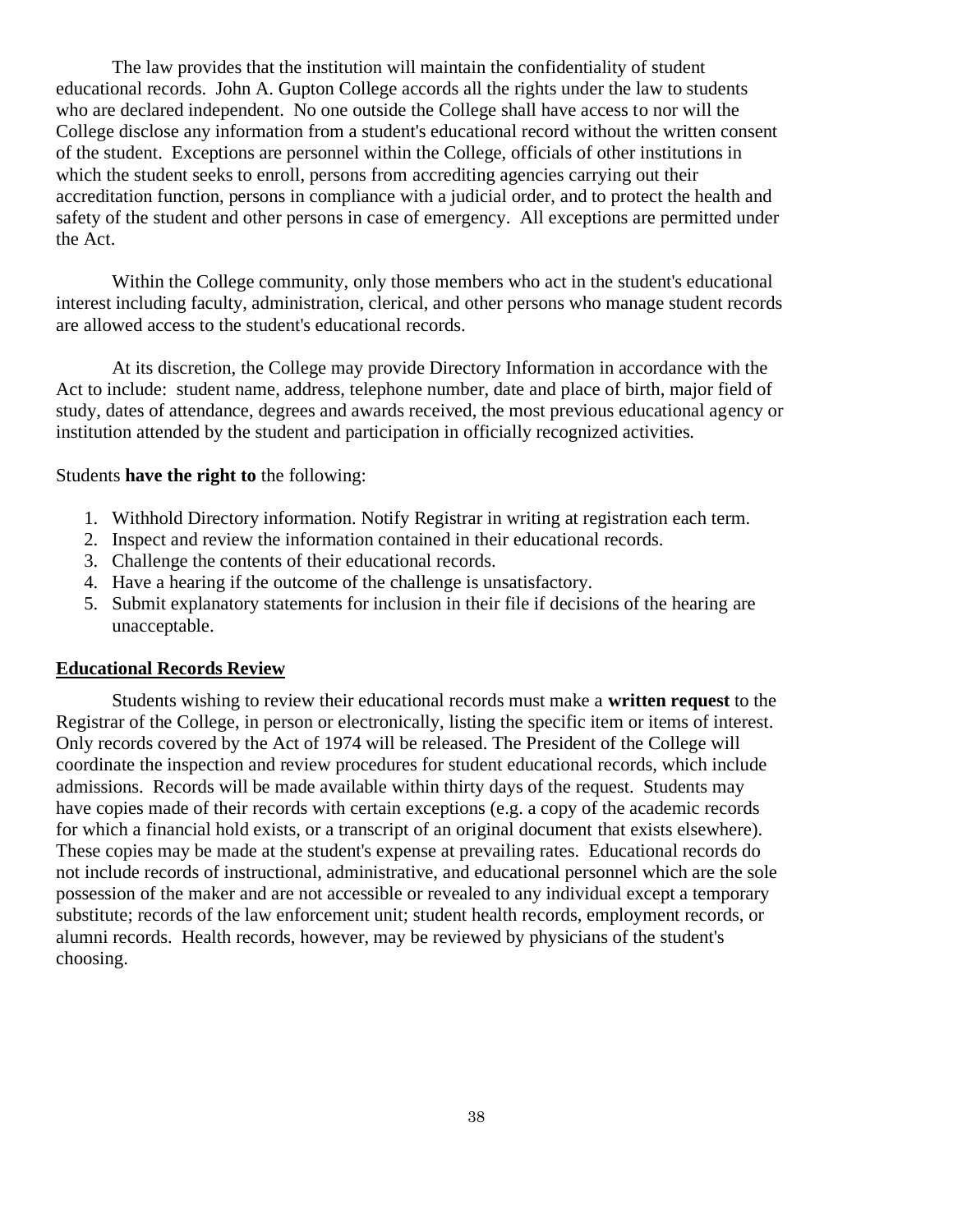Students **may not** have the rights to the following:

- 1. Financial information submitted by their parents.
- 2. Confidential information associated with admissions.
- 3. Confidential information regarding employment or job placement.
- 4. Confidential information regarding honors to which they have waived their rights to inspect.
- 5. Educational records containing information about more than one student.

The College is not required to permit students to inspect and review confidential letters and recommendations placed in their files before January 1, 1975, provided those letters were collected under established policies of confidentiality and were only for the purposes for which they were collected.

All student records are maintained in perpetuity and secured from theft, alteration, and damage. Current student records are maintained in a locked file room in fire-resistant cabinets. Complete backups of official student academic records including transcripts, officially signed grade records, and graduation lists are secured on CD Rom in a fireproof file cabinet and housed in a safety deposit box maintained at Renesant Bank, West End Avenue Branch. All other student and institutional records will be maintained for at least 5 years after graduation or the date of last attendance.

#### **Amend Education Records**

Students who believe that their educational records contain information that is inaccurate or misleading, or is otherwise in violation of their Privacy Act or other rights, may discuss their problems informally with the Registrar of the College. If the Registrar's decisions are in agreement with the student's requests, the appropriate records will be amended. If the Registrar's decisions are not in agreement with the student's request, the student will be notified within a reasonable period of time that the records will not be amended, and they will be informed of their right to a formal hearing.

### **Disclosure of Information**

The annual passage rate of first-time takers on the National Board Exam for the most recent three-year period for this institution and all ABFSE accredited funeral service education programs is posted on the ABFSE website [www.abfse.org](http://www.abfse.org/)

In accordance with the Student Right-To-Know Campus Security Act of 1990, the College publishes the range of crimes and other violations of the law on its campus. Disclosure information is displayed in the student lounge bulletin board under glass and disseminated to the campus community on an annual basis.

### **Affirmative Action For Students**

John A. Gupton College is committed to providing quality educational programs and opportunities for all persons. To this end, Gupton College is committed to affirming equal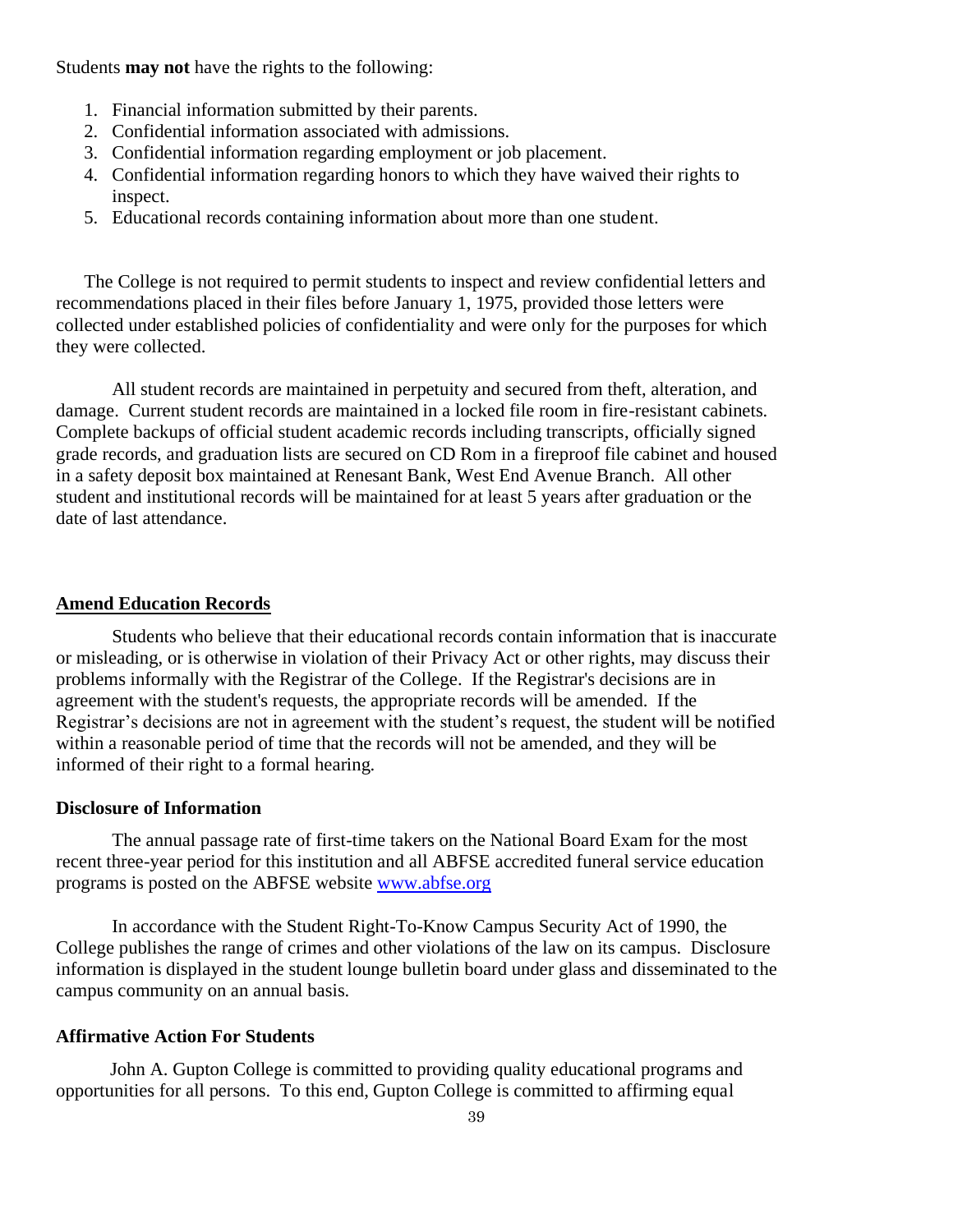employment opportunity and nondiscrimination for all qualified persons, regardless of race, color, national origin, sex, physical disability, religion, age, or political affiliation.

 All admission policies, procedures, tests, and printed materials shall be reviewed continuously by the institution for cultural and sexual bias. The criteria for awarding financial aid shall be equivalent to all groups regardless of age, sex, or minority status.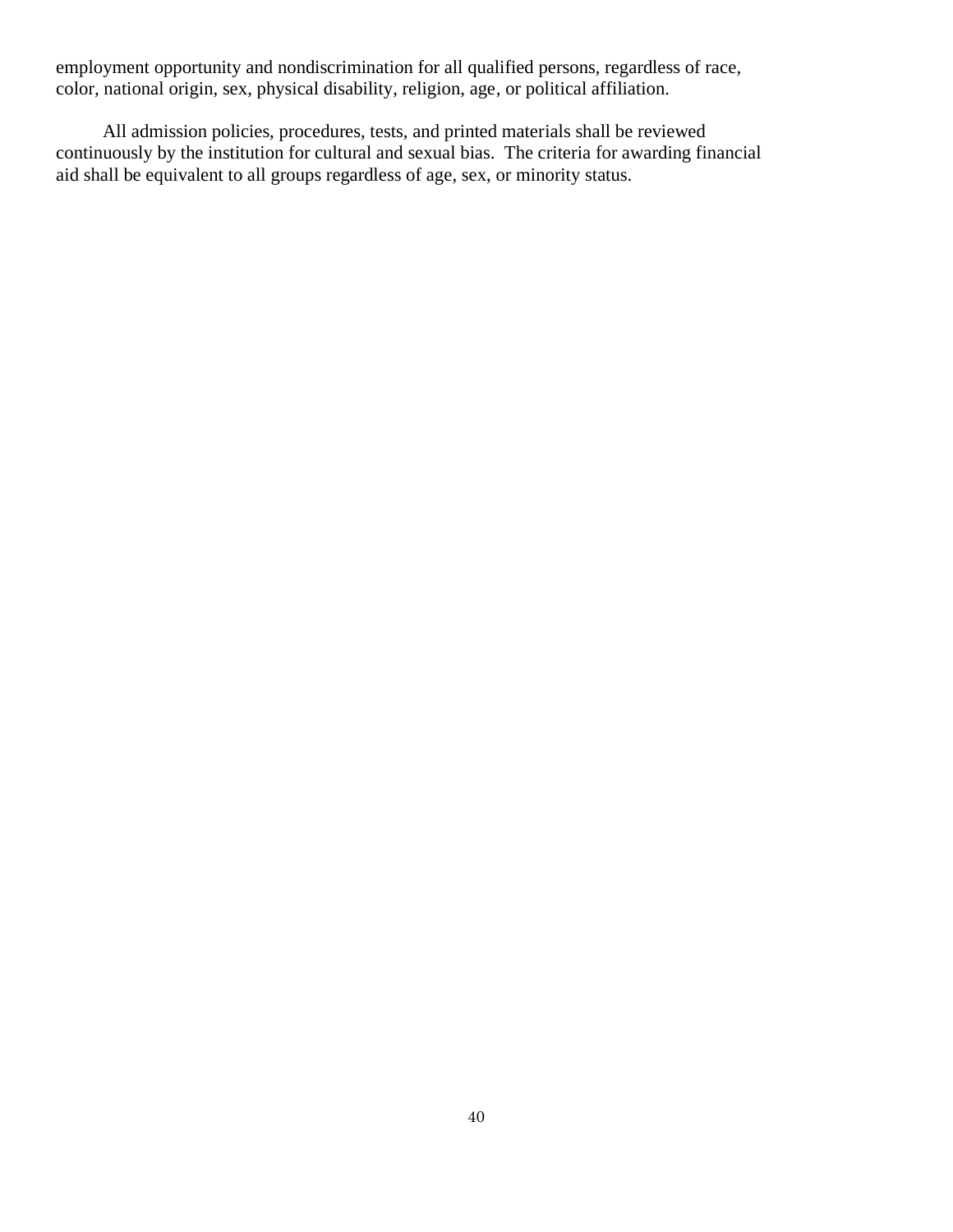### **The John A. Gupton College Student Government Association**

### **Purpose:**

The purpose of the Student Government Association shall be to promote the principles and values of John A. Gupton College, to provide a liaison between the student body and the administration, to provide campus leadership, to sustain the spirit and morale of the student body, and to promote the academic and social growth of the institution.

### **Objective:**

Students are involved in the governing of the institution through the formal representation of elected student representatives and one appointed online representative to serve on the Institutional Effectiveness Committee and the Student Development Services Committee. It is through these committees that the entire student body has representation.

### **Qualification:**

Every student at the Institution is potentially eligible to serve on the Student Government Association provided they met the following qualifications:

- 1. Must achieve and continually maintain a 2.0-grade average while serving as Student Government Representative.
- 2. Must be willing to meet and participate in the assigned standing committees during the time in office.
- 3. Must be willing to participate and/or coordinate the institutional and social functions of the College from time to time.
- 4. Must be in good standing with the institution to serve as Student Government Representatives. Good standing is defined as the absence of any type of institutional probation or disciplinary conduct.

### **Term:**

The election and appointment of student representatives will take place each fall semester. Students are to maintain the elected office for one year and must be attending the institution on a full-time basis.

### **Representatives:**

 The Student Government Association shall consist of two or three representatives at any given time. These representatives shall each serve equally in the Association and shall collectively have a total of one vote on each institutional committee on which they serve.

### **Vacancy:**

The administration may call for an election during any semester should a vacancy of office occur.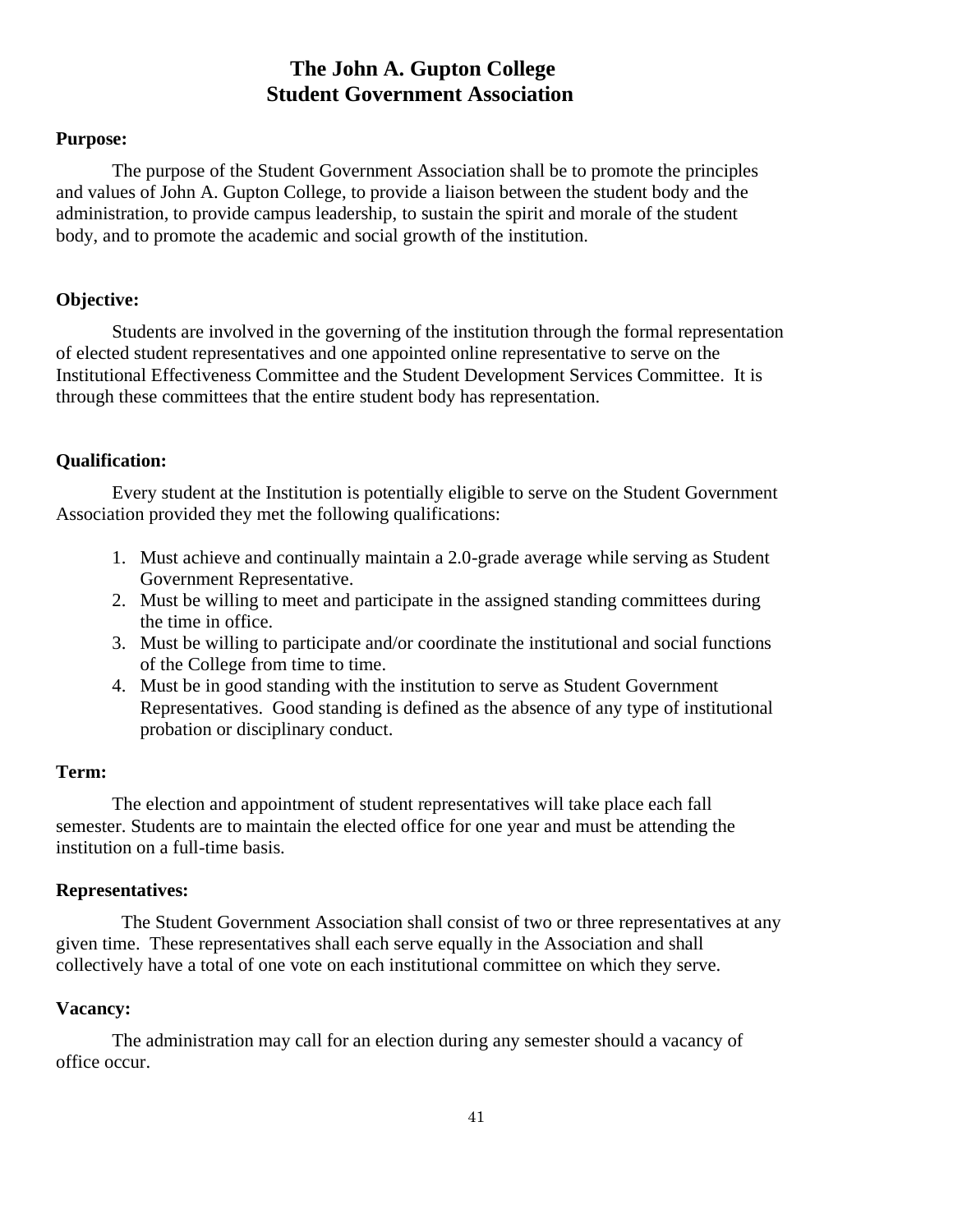### **STANDING COMMITTEES**

### **ACADEMIC AFFAIRS COMMITTEE**

### **INSTITUTIONAL EFFECTIVENESS COMMITTEE**

### **STUDENT DEVELOPMENT SERVICES COMMITTEE**